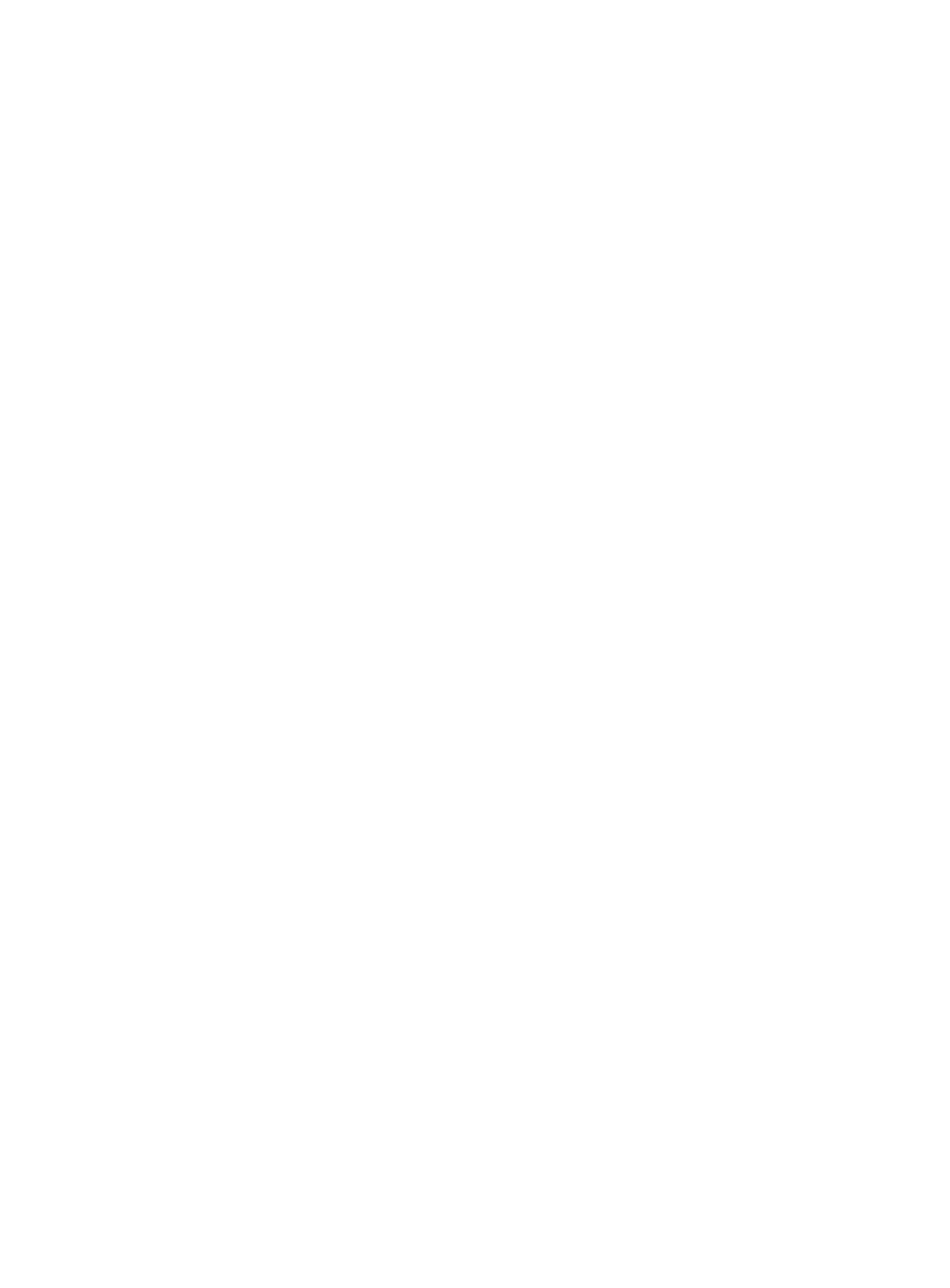# **Contents**

Page

| Corporate Information                                      | 2  |
|------------------------------------------------------------|----|
| Management Discussion and Analysis                         | 3  |
| Other Information                                          | 11 |
| <b>Condensed Consolidated Financial Statements</b>         |    |
| - Condensed Consolidated Statement of Comprehensive Income | 17 |
| - Condensed Consolidated Statement of Financial Position   | 18 |
| - Condensed Consolidated Statement of Changes in Equity    | 20 |
| - Condensed Consolidated Statement of Cash Flows           | 22 |
| - Notes to Condensed Consolidated Financial Statements     | 23 |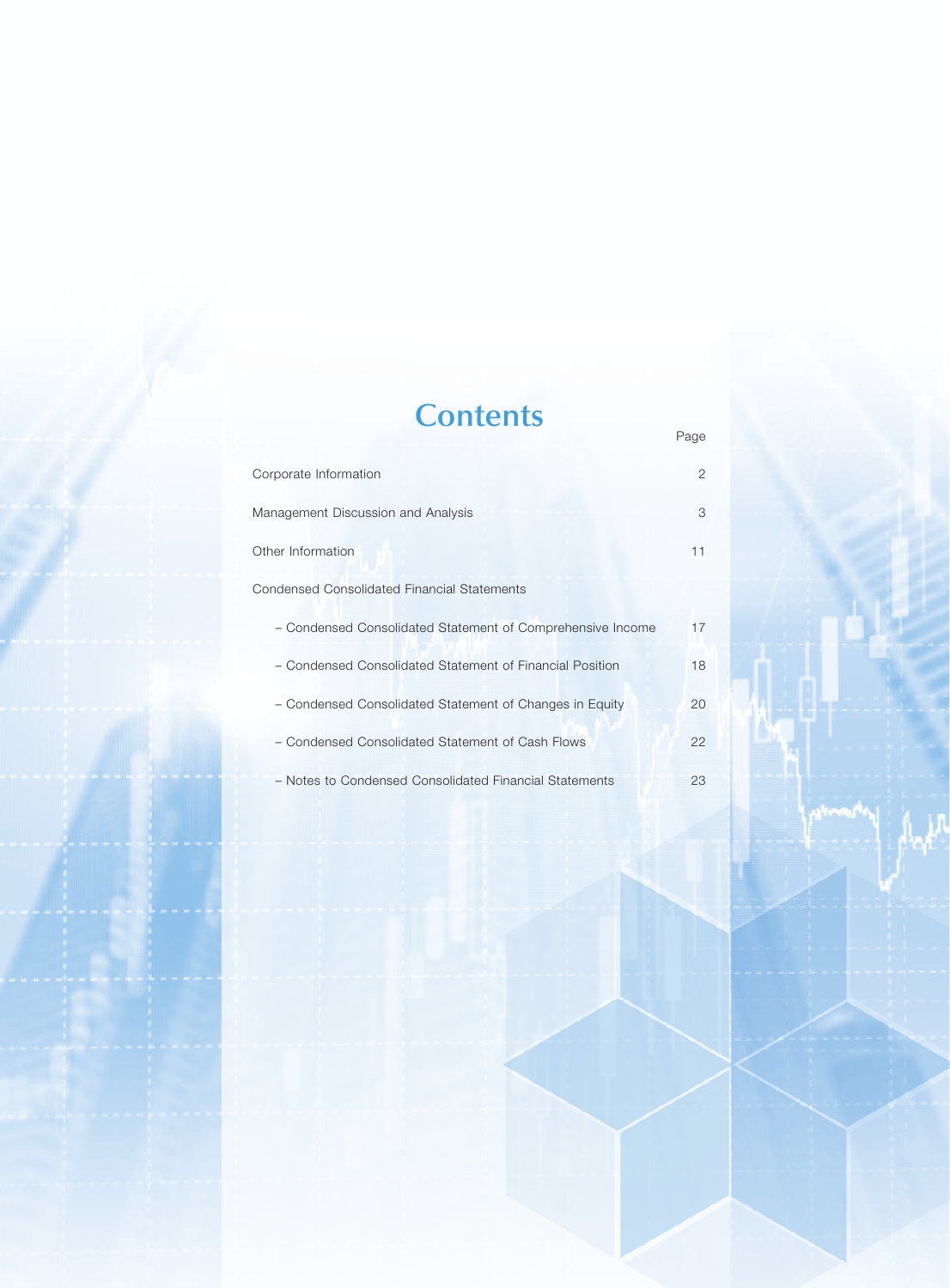# **Corporate Information**

## BOARD OF DIRECTORS

### Executive Directors

Mr. Lau Ho Ming, Peter *(Executive Chairman)* Mr. Poon Pak Ki, Eric Mr. Chu, Raymond Mr. Ng Kam Seng *(appointed on 1 May 2021)*

### Non-executive Director

Madam Li Man Yee, Stella

#### Independent Non-executive Directors

Mr. Leung Po Wing, Bowen Joseph *GBS, JP*  Mr. Chan Siu Wing, Raymond Mr. Wong Wah On, Edward

# COMMITTEES OF THE BOARD OF DIRECTORS

### Audit Committee

Mr. Chan Siu Wing, Raymond *(Chairman)*  Mr. Leung Po Wing, Bowen Joseph *GBS, JP*  Mr. Wong Wah On, Edward

### Remuneration Committee

Mr. Leung Po Wing, Bowen Joseph *GBS, JP* (*Chairman)* Mr. Chan Siu Wing, Raymond Mr. Lau Ho Ming, Peter

#### Nomination Committee

Mr. Leung Po Wing, Bowen Joseph *GBS, JP (Chairman)* Mr. Chan Siu Wing, Raymond Mr. Lau Ho Ming, Peter

#### Corporate Governance Committee

Mr. Chan Siu Wing, Raymond *(Chairman)* Mr. Poon Pak Ki, Eric Madam Li Man Yee, Stella

# COMPANY SECRETARY

Ms. Tang Yuen Ching Irene

### AUTHORISED REPRESENTATIVES

Mr. Poon Pak Ki, Eric Ms. Tang Yuen Ching Irene

### REGISTERED OFFICE

Cricket Square, Hutchins Drive P.O. Box 2681 Grand Cayman KY1-1111 Cayman Islands

# PRINCIPAL PLACE OF BUSINESS IN HONG KONG

Workshop C, 19/F TML Tower 3 Hoi Shing Road, Tsuen Wan New Territories Hong Kong

# PRINCIPAL SHARE REGISTRAR AND TRANSFER OFFICE IN CAYMAN ISLANDS

Codan Trust Company (Cayman) Limited Cricket Square, Hutchins Drive P.O. Box 2681 Grand Cayman KY1-1111 Cayman Islands

# HONG KONG BRANCH SHARE REGISTRAR AND TRANSFER OFFICE

Tricor Investor Services Limited Level 54, Hopewell Centre 183 Queen's Road East Hong Kong

## PRINCIPAL BANKERS

DBS Bank (Hong Kong) Limited Hang Seng Bank Limited Industrial and Commercial Bank of China (Asia) Limited

### AUDITOR

BDO Limited Certified Public Accountants 25th Floor, Wing On Centre 111 Connaught Road Central Hong Kong

# COMPANY'S WEBSITE

www.quali-smart.com.hk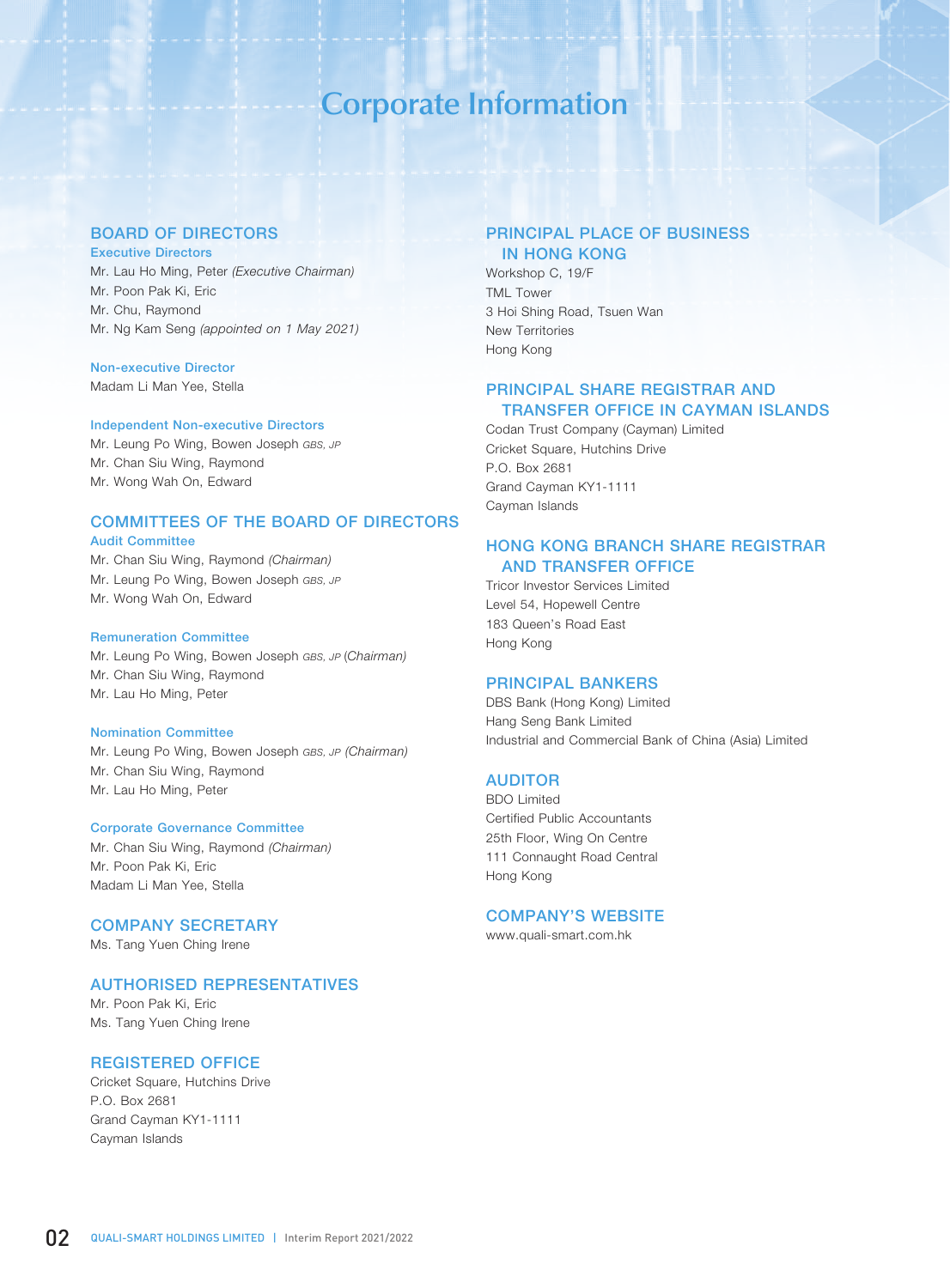### BUSINESS REVIEW

For the six months ended 30 September 2021 (the "Current Period"), our Group was engaged in the same core business divisions in the manufacture of toys operated under Qualiman Industrial Company Limited (the "Toy Division") and the provision of financial services operated under Crosby Asia Limited (the "Financial Services Division").

During the Current Period, impacts arising from the COVID-19 pandemic (the "Pandemic") continued to trouble the business and investment environments globally, the latest developments being the disruption of the global supply chain which has caused chaos in many business disciplines across the world. This problem was further exacerbated in the United Kingdom as the adverse impacts arising from Brexit started to emerge. Many ports in the United States also encountered substantial backlogs which led to a spillover effect on the global logistics industry. The lack of available shipping capacity forced many manufacturers in this part of the world to delay their shipment of products to the western markets, which in turn had affected their performance in the upcoming holiday seasons. The pileup of inventory also increased the operating costs of the manufacturers and in some cases led to a more stringent working capital requirement. As the global economy started to recover from the Pandemic and demands started to pick up, we began to see inflationary pressures on many kinds of commodities, most notably reflected in oil and metal prices. This has had a ripple effect which led to a more general inflation in goods across the board.

Locally, the stock markets received a substantial shock in the summer as the Chinese Government started to crack down on antitrust issues in many different sectors and enact its policy of "common prosperity". Many leading companies in the technology, education and real estate sectors were severely affected and required to change their business models. This led to an effective revaluation of their stocks and bonds and caused investors to panic-sell the securities of those companies involved in the crackdown. The credit crisis of the real estate companies in China also worsened during the Current Period as many of them were effectively cut off from further bank financings, leading to multiple defaults in their debt obligations and a partial meltdown in the sector. This has further caused the local investment sentiments to sour and made it difficult to tap fundings from the capital markets. The U.S. capital markets, on the other hand, continued to show a robust performance during the Current Period, as the markets were buoyed by good corporate results which benefited from the economic recovery and were undaunted by the prospect of rising interest rates.

### The Toy Division

As a toy manufacturer offering services primarily on an OEM basis, the Toy Division continues to manufacture products for its customers in accordance with their specifications for whom to sell the products in their own brand names. In order to better deploy the Group's resources and mitigate its business risks, the Toy Division remains focusing in serving customers of internationally reputable toy brands that are considered to be more reliable in order placing and better credit worthiness and higher transparency on its business background in general.

During the Current Period, revenue of the Toy Division and its segment loss were approximately HK\$239.5 million and HK\$1.1 million respectively, representing a decrease of approximately 20.0% and 106.7% respectively over the six months ended 30 September 2020 (the "Previous Period"). The drop in revenue from the Toy Division was mainly due to a decrease in shipment of products to both North American and Western European customers. Most notably, revenues from North American customers, which accounted for approximately 61.3% of total revenues from the Toy Division in the Current Period, decreased by about 19.2% over the Previous Period. Western European customers, which accounted for about 25.9% of total revenues from the Toy Division in the Current Period, also decreased by about 23.3% over the Previous Period. The Toy Division was severely affected by the significant disruption to the global supply chain as the aftermath of the Pandemic. The severe shortage in available container shipping capacity led to a substantial delay in the shipment of our products to our end-customers in the United States and Western European markets in recent months, which led to an increase in our inventory and hence our storage costs. Delay in shipment of finished products also led to delay in recognition of revenues which further contributed to the drop in revenue of the Toy Division for the Current Period. In addition, global inflationary pressures on raw material costs led to an increase in the costs of plastic resins and electronic components in recent months, both important raw materials for our products. The sporadic lockdowns in mainland China and quarantine measures also led to some degree of labour shortage and increased the labour costs of our processing factory. The shortage in power in the late summer months in China also led to an increase in utilities costs associated with our production. All these factors caused a deterioration in the gross margins of the Toy Division and led to its segment loss for the Current Period.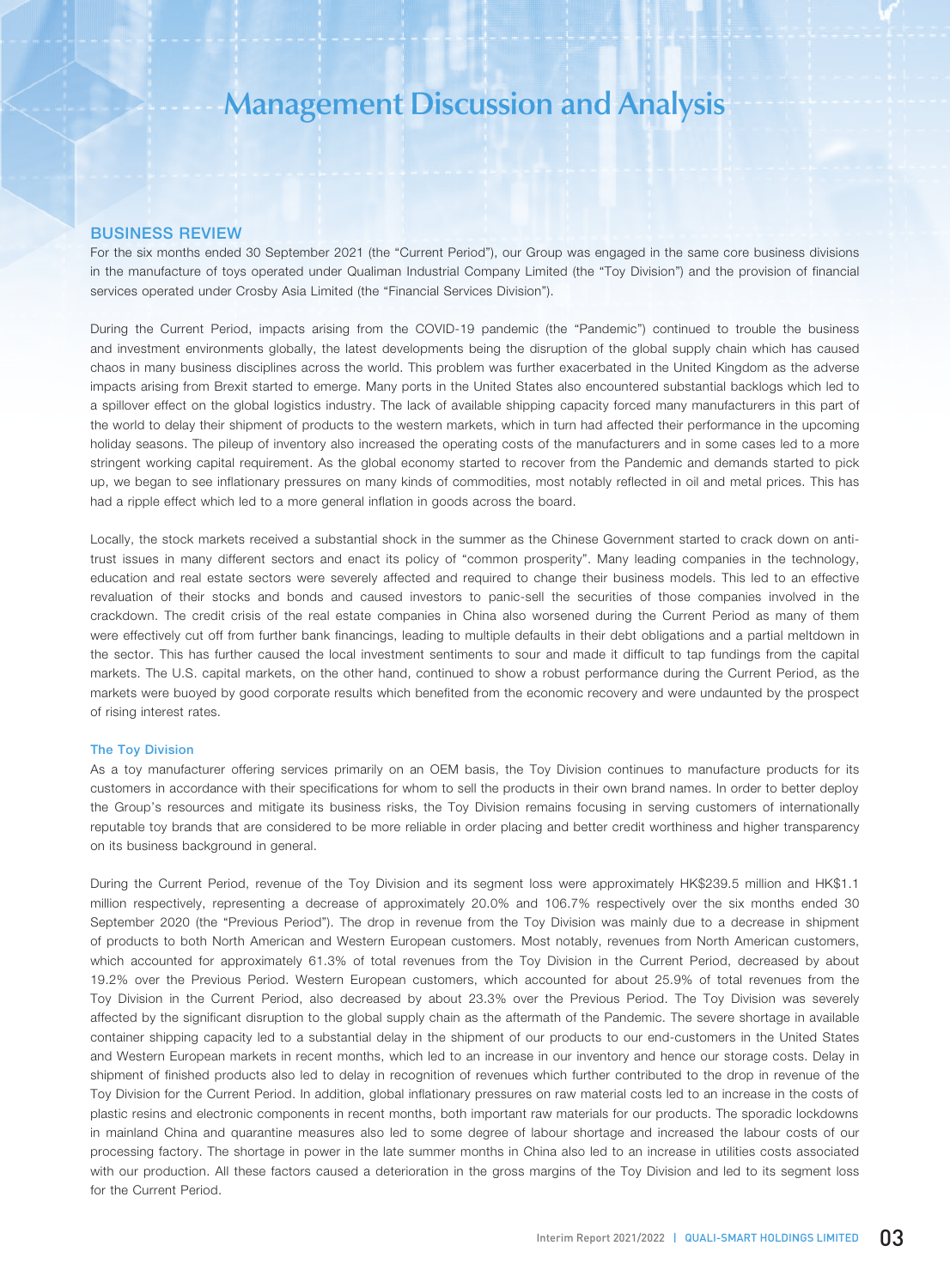Given the continued uncertainties in the logistics industry and uncertain orders from our end customers, the Group continued to focus on adopting effective cost control measures, such as inventory rationalisation and automation in manufacturing process. The Toy Division would work with our end customers to seek alternative delivery channels and managed their orders to avoid an excessive pile-up of inventory and hence a further increase in storage costs. The Toy Division would also request the processing factory to implement contingency plans to minimize any major disruptions to the production of our products in view of the uncertain energy situations in China. The Toy Division will continue to implement stringent cost controls in product manufacturing using lean production approach, logistic simplification management and minimization of inventory level particularly during non-peak business period and in view of the continued difficult operating environments.

#### The Financial Services Division

During the Current Period, the securities markets in Hong Kong suffered a major shock in the summer months as a result of a significant shift in Chinese policies in various sectors. The Hang Seng Index closed at 24,575.64 at the end of the Current Period, compared with a closing at 28,378.35 at the end of March 2021, representing a drop of about 13.4% during the Current Period. The Hang Seng China Enterprises Index dropped by about 20.5% during the same period. The bearish sentiments were mainly driven by the crack-down on the technology, education and real estate sectors by the Chinese Government during the Current Period, which aimed at removing monopolistic behaviours of certain leading companies in these sectors and enacting the new policy goal of "common prosperity". These policy shifts caught investors by surprise and led to a major revaluation of stocks across these important sectors, as investors sold in panic manners to stop loss. Furthermore, almost all channels of financings dried up for real estate companies in China and several issuers defaulted on their debt obligations. This in turn caused a meltdown in the high yield bond markets for these issuers, leading to a collapse in investors' confidence towards high yield issuers in general across the board. Thus, both the local investment and capital markets encountered substantial difficulty during the Current Period.

Based on data provided by The Stock Exchange of Hong Kong Limited (the "Stock Exchange"), total funds raised by IPO during the Current Period decreased from about HK\$201.5 billion for the Previous Period to about HK\$152.7 billion for the Current Period, representing a decrease of about 24.2% on a year-on-year basis. Total funds raised including IPOs also decreased from about HK\$384.1 billion for the Previous Period to about HK\$344.8 billion for the Current Period, representing a decrease of about 10.2% on a year-on-year basis. With the announcement of the new profit requirements for new listing on the Main Board of the Stock Exchange and the entry into the transition period to the enactment of the new rules early next year, new listing approvals have slowed down, particularly those related to applications from small-mid cap issuers. Bio-tech issuers listing under Chapter 18A appeared to continue to dominate the new issue markets during the Current Period, although overall fund-raising size shrank noticeably as investor sentiments became cold after the shift in Chinese policies as stated above. During the Current Period, the U.S. stock markets continued to show strong resilience despite repeated warnings of inflations and rising interest rates, with the NASDAQ rising from 13,246.87 as of 31 March 2021 to a close of 14,448.58 as of 30 September 2021, representing an increase of about 9.1%. Investors continued to put faith in the technology sector in the U.S. market as their performance was bolstered by strong corporate earnings results which benefited from a general recovery of the economy. The Dow Jones Industrial Average continued to show resilience during the Current Period, rising from 32,981.55 as of 31 March 2021 to a close of 33,843.92 as of 30 September 2021, representing a modest increase of about 2.6%.

The investment advisory and management business of Crosby Securities Limited ("Crosby") under the Financial Services Division continued to perform well during the Current Period. This business segment continued to successfully grow its assets under advisory or management by about 36.5% during the Current Period by signing on new mandates and delivering investment returns, with an investment focus primarily in the technology segment of the US equities markets. The resilient performance of the US markets during the Current Period allowed Crosby to recognize a substantial growth both in its investment advisory and asset management fee revenues, as the business managed to book a performance fee income once again. As a result, the overall performance of the Financial Services Division showed a modest improvement in revenues of about 3.9% during the Current Period when compared with the Previous Period, despite a substantial reduction in underwriting and placing commission.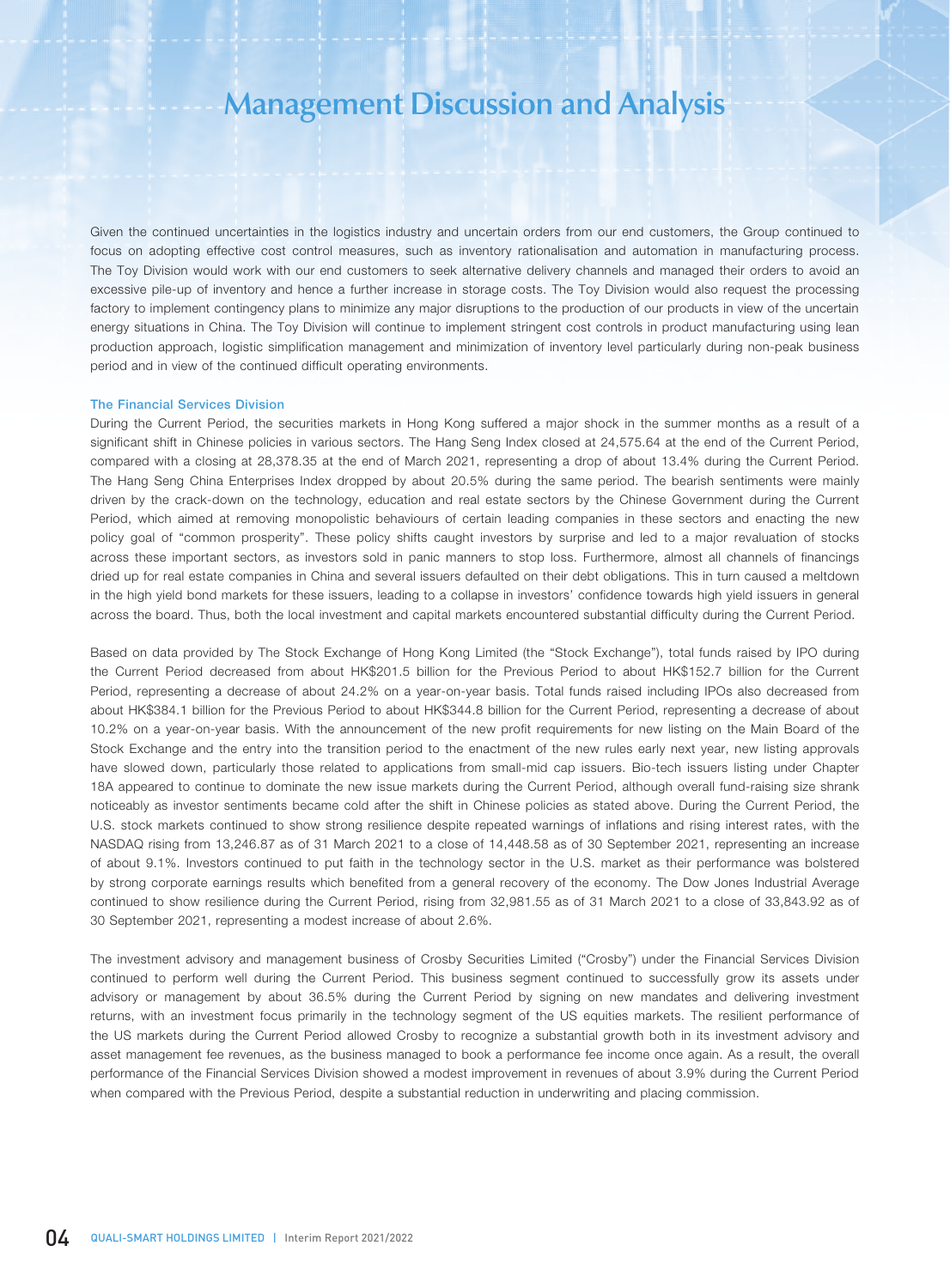The change in sentiments in the Hong Kong capital markets arising from the shifts in Chinese policies this summer severely affected the underwriting and bond placement businesses of Crosby. While we continued to place unlisted bonds for listed issuers in Hong Kong which generated placing commission for the Financial Services Division, the total amount placed decreased substantially and was entirely related to re-financings of previous outstanding bonds. Many investors opted to stay out of this asset class for the time being due to the credit crisis related to the high yield bond markets in China. The IPO projects in which Crosby would act as underwriters continued to suffer delays as listing approvals for the candidates concerned had yet to be granted. In some cases where we are assisting the candidates to raise pre-IPO funding, we have requested the candidates to make presubmissions to the Stock Exchange in order to improve the likelihood of success before a substantial amount of resources would be committed. While we continued to work on several pipeline underwriting projects during the Current Period, no underwriting fee revenue was recorded for the Current Period due to the above reasons.

## FINANCIAL REVIEW

### Revenue

The Group's revenue for the Current Period amounted to approximately HK\$249.8 million for which the Toy Division and the Financial Services Division contributed approximately HK\$239.5 million and HK\$10.3 million, respectively, representing a decrease of approximately HK\$59.4 million or 19.2% as compared to the Group's revenues of approximately HK\$309.2 million for the Previous Period.

The decrease in the Group's revenue for the Current Period of approximately HK\$59.4 million was mainly attributable to the decrease in revenue from the Toy Division of approximately HK\$59.8 million, which was slightly offset by an increase in revenue of the Financial Services Division of approximately HK\$0.4 million, representing a decrease of approximately 20.0% and an increase of approximately 3.9%, respectively, on a period-on-period basis.

The decrease in the revenue of the Toy Division was mainly attributable to the decrease in orders placed by certain major customers from markets located in North America, by approximately HK\$34.8 million, Western Europe, by approximately HK\$18.8 million and Central America, Caribbean and Mexico of approximately HK\$3.9 million when compared with the Previous Period.

Revenue for the Financial Services Division for the Current Period amounted to approximately HK\$10.3 million comparing to that of HK\$9.9 million in the Previous Period, representing a small increase of about 3.9% over the Previous Period. The change in revenue was mainly attributable to an increase in investment advisory fee of approximately HK\$3.0 million during the Current Period, whereas such increase was partially offset by a decrease in underwriting and placing commission of approximately HK\$2.0 million and a decrease in trading and brokerage revenue of approximately HK\$0.7 million.

### Gross Margin and Gross Profit

The Toy Division reported a decrease in gross margin from approximately 11.2% for the Previous Period to approximately 8.1% for the Current Period. Overall, the Group's total gross margin decreased from 14.0% in the Previous Period to approximately 11.9% in the Current Period, mainly due to an increase in raw material costs for plastic resin and electronic components and together with rising salary and utilities costs in the processing factory of the Toy Division during the Pandemic. As a result, gross profit of the Group for the Current Period decreased by approximately HK\$13.7 million to approximately HK\$29.7 million from HK\$43.4 million for the Previous Period.

#### Selling Expenses

Selling expenses for the Toy Division mainly consisted of transportation fees and declaration fees. During the Current Period, selling expenses for the Toy Division increased by approximately HK\$0.4 million or 7.9% from approximately HK\$5.4 million for the Previous Period to approximately HK\$5.8 million for the Current Period. Such increase was mainly due to a rise in shipping costs caused by a severe shortage in available container shipping capacity as an aftermath of the Pandemic.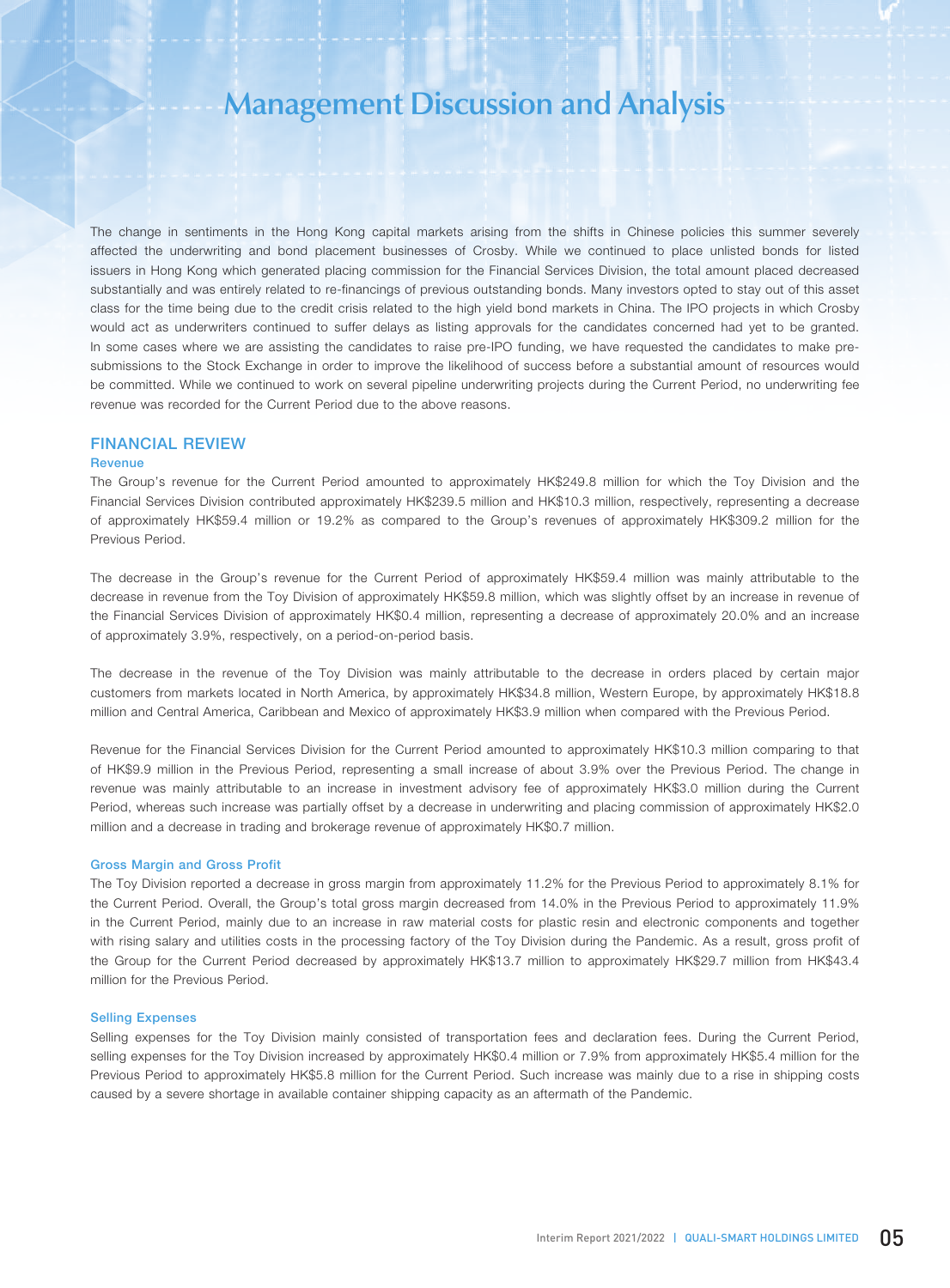#### Administrative Expenses

Administrative expenses mainly consisted of salaries to employees, depreciation on right- of- use assets, depreciation on property, plant and equipment, and other administrative expenses. Administrative expenses increased slightly by approximately HK\$1.1 million or 3.3% from approximately HK\$34.5 million for the Previous Period to approximately HK\$35.6 million for the Current Period as a result of expenses relating to short-term leases of about HK\$1.1 million for renting additional storage space due to delay in shipment of products to our customers caused by the shortage in container shipping capacity.

### Other Income, Gains and Losses

During the Current Period, other income, gain and losses resulted in an overall loss of approximately HK\$0.3 million from on overall gain of approximately HK\$2.6 million for the Previous Period, representing a decrease in overall gain of approximately HK\$2.9 million or 110.6% during the Current Period. Such decrease was mainly attributable to an increase in property, plant and equipment relocation expenses from the Toy Division of approximately HK\$1.0 million for the Current Period from nil for the Previous Period and the absence of income from the Employment Support Scheme for the Current Period as compared to approximately HK\$1.8 million for the Previous Period.

#### Finance Costs

Finance costs mainly consisted of interest on the Group's interest-bearing bank borrowings, factoring arrangement from banks, the effective interest of the convertible notes and promissory notes issued by the Company and interest on lease liabilities resulting from adoption of HKFRS 16 Leases as set out in note 19 in this report. Finance costs decreased by 13.1% to approximately HK\$5.4 million for the Current Period when compared with approximately HK\$6.2 million for the Previous Period. Such decrease was primarily due to a decrease in the effective interest of the convertible notes issued by the Company to approximately HK\$3.8 million for the Current Period from approximately HK\$4.6 million in the Previous Period and a decrease in bank borrowing interest of approximately HK\$0.1 million during the Current Period when compared with the Previous Period. Such decrease was partially offset by an increase in interest on the promissory notes issued in May 2020 of approximately HK\$0.3 million when compared with the Previous Period.

#### Income Tax

The Group is subject to income tax on an entity basis on profit arising in or derived from the jurisdiction in which members of the Group are domiciled and operated. The income tax expense decreased by 100% to Nil for the Current Period, as compared with approximately HK\$3.0 million for the Previous Period. Such decrease was mainly due to a decrease in taxable income attributable to the decrease in revenue generated in the Current Period as explained above.

#### Net Loss

The Group's net loss for the Current Period amounted to approximately HK\$17.5 million, representing an increase of loss of about HK\$14.3 million on a period-on-period basis. The increase in loss for the Current Period was mainly attributable to (i) a decrease in gross profit of approximately HK\$13.7 million corresponding to the decrease in revenue of the Toy Division; (ii) an increase in property, plant and equipment relocation expenses from the Toy Division to HK\$1.0 million for the Current Period compared to nil for the Previous Period;(iii) the absence of other income from the Employment Support Scheme in the Current Period as compared to HK\$1.8 million for the Previous Period; and (iv) an increase in interest on the promissory notes of approximately HK\$0.3 million for the Current Period, which was offset by a decrease in interest on the convertible notes of approximately HK\$0.8 million and a decrease in income tax expenses approximately HK\$3.0 million for the Current Period.

### Inventory

The inventory of the Group, comprising mainly inventory of the Toy Division, increased by 15.4% to approximately HK\$98.1 million as at 30 September 2021 from approximately HK\$85.0 million as at 31 March 2021. The inventory turnover period, as calculated by dividing the average closing inventories by the cost of sales for the year/period and multiplied by 365 days/182.5 days, increased by 10.5% from 68.7 days for the year ended 31 March 2021 to 75.9 days for the Current Period. Such increase was mainly due to the peak season of the business cycle and slower shipment during the Current Period.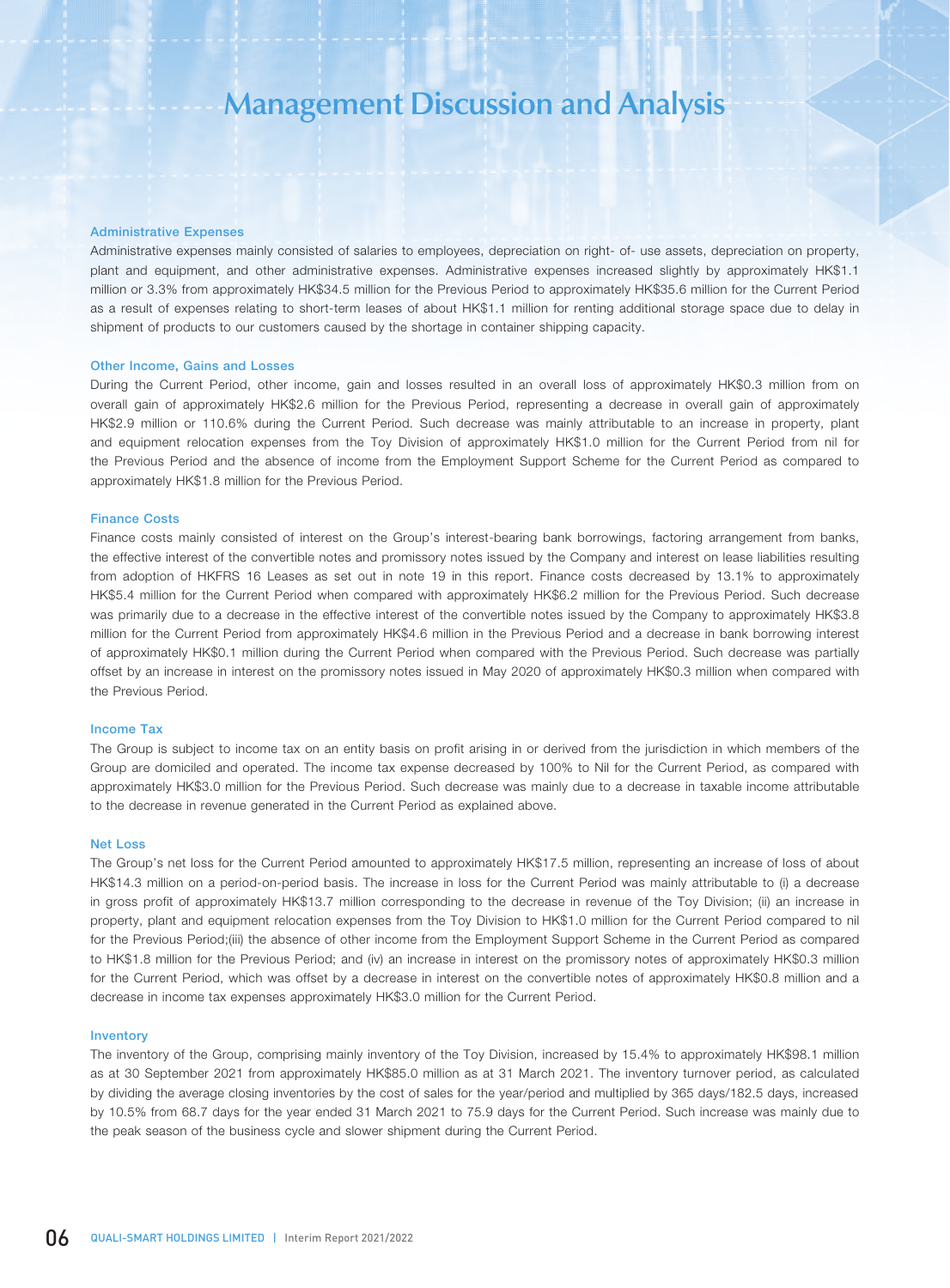### Trade Receivables

Trade receivables from the Toy Division increased to approximately HK\$149.4 million as at 30 September 2021 from approximately HK\$41.9 million at 31 March 2021, which was primarily due to the peak season of its business cycle. The trade receivables turnover days, calculated as dividing the average closing trade receivables by the revenue for the period/year and multiplied by 182.5 days/365 days, was 72.9 days for Current Period, as compared with 39.1 days for the year ended 31 March 2021. The increase in the trade receivables turnover days during the Current Period as compared to the year ended 31 March 2021 was mainly attributable to the peak season of the toy manufacturing business and slower settlement due to the global supply chain disruption during the Current Period.

For the Financial Services Division, trade receivables mainly arose from dealing in securities on behalf of our cash clients and placing and investment advisory businesses which decreased to approximately HK\$12.1 million as at 30 September 2021 when compared to approximately HK\$20.9 million as at 31 March 2021, representing a decrease of approximately HK\$8.8 million or 42.1%. The decrease in trade receivables as at 30 September 2021 was mainly due to a decrease in outstanding receivable from cash clients for settlement purposes, and a decrease in placing commission receivable as at the end of the Current Period when compared with 31 March 2021 as some of such commission was settled during the Current Period.

### Trade Payables

Trade payables from the Toy Division increased to approximately HK\$36.5 million as at 30 September 2021 when compared with approximately HK\$22.9 million as at 31 March 2021, representing an increase of approximately HK\$13.6 million or 59.4%, which was primarily due to the purchase of more raw materials and an increase in raw material costs to support the increase in production during the peak season for the Toy Division.

The trade payables turnover days for the Toy Division for the Current Period, as calculated as dividing the average closing trade payables by the cost of sales for the period/year and multiplied by 182.5 days/365 days, were 24.6 days for Current Period as compared with 13.9 days for the year ended 31 March 2021. The increase in the trade payables turnover days for the Current Period as compared to the year ended 31 March 2021 was mainly attributable to the increase in purchases of raw materials to cope with the customer orders during the Current Period which was the peak season of business.

Trade payables from the Financial Services Division were mainly payable to cash clients or the clearing house for settlement of trades or cash held on behalf of clients in their accounts. The settlement terms for such trade payable attributable to dealing in securities are typically one to two days after the trade date. As at 30 September 2021, such trade payables amounted to HK\$55.1 million, representing a decrease by approximately 6.0% from approximately HK\$58.6 million as at 31 March 2021.

The decrease was mainly due to an increase in cash deposited by clients in their accounts held with us accompanied by a decrease in outstanding trade settlements payable to counterparties in the securities brokerage business as at the end of the Current Period when compared with 31 March 2021 as a result of decreased trading activities of clients pending settlement at the end of the Current Period.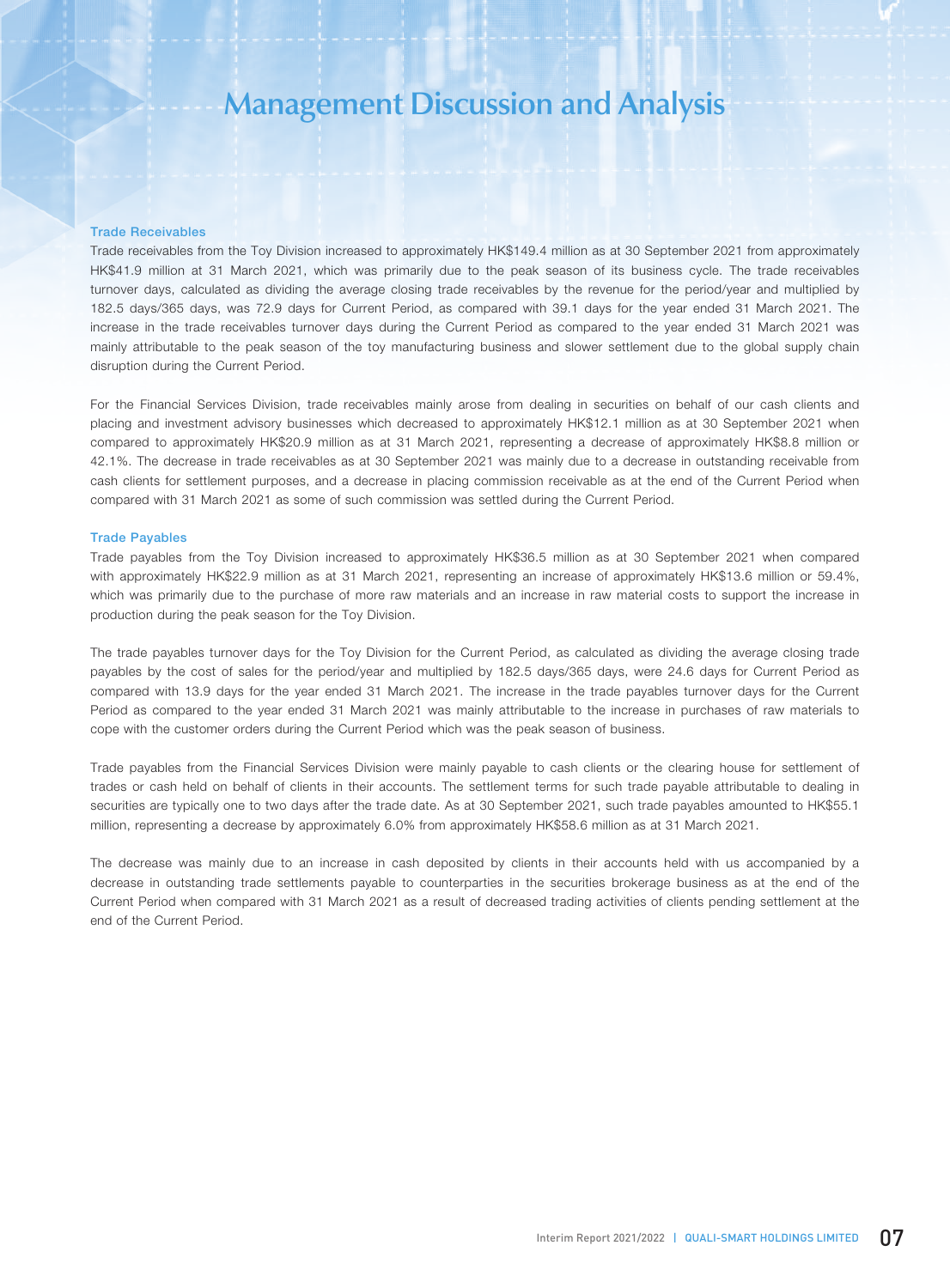## LIQUIDITY AND FINANCIAL RESOURCES

For the Current Period, the Group continued to maintain a prudent and cautious financial management approach towards its treasury policies and a healthy liquidity position. The Group strived to reduce exposure to credit risk by performing ongoing credit assessments and evaluations of the financial status of its customers. To manage liquidity risk, the Board continued to closely monitor the Group's liquidity position to ensure that the liquidity structure of the Group's assets, liabilities and other commitments can meet its funding requirements from time to time. For the Current Period, the Group mainly financed its working capital by internal resources and bank borrowings. As at 30 September 2021, cash and cash equivalents of the Group amounted to approximately HK\$28.4 million (31 March 2021: HK\$48.2 million). Besides, approximately HK\$31.0 million (31 March 2021: HK\$31.0 million) were pledged bank deposits to secure an undrawn banking facility granted to the Group to facilitate settlement purposes of the Financial Services Division. The decrease in cash and cash equivalents of about HK\$19.8 million during the Current Period was mainly to finance the working capital shortfall of the Group in both its Toy and Financial Services Divisions during the Current Period. The Toy Division also released about HK\$19.4 million previously held in time deposits as at 31 March 2021 to finance its working capital need during the peak production season in the Current Period. Interest-bearing bank borrowings as at 30 September 2021 amounted to approximately HK\$80.8 million, compared with nil as at 31 March 2021. The increase in interest-bearing bank borrowings was mainly due to the working capital requirements of the Toy Division as it entered its cyclical peak production season. The debt to equity ratio of the Group, calculated as the ratio of the closing debt balance divided by the closing total equity of the period/year, increased to approximately 48.8% (31 March 2021: 17.4%) as a result of the increase in bank borrowings to facilitate the working capital requirements during the peak production season of the Toy Division. As at 30 September 2021, all bank borrowings were subject to floating interest rates. The current ratio of the Group, as calculated by total current assets over total current liabilities, was approximately 1.8 (31 March 2021: 2.5), the decrease of which was mainly due to the drawdown of bank borrowings to finance the working capital of the Group in the peak production period as explained above.

### CONVERTIBLE NOTES

The Company issued two tranches of 6% Convertible Notes with a maturity of three years and outstanding principal amounts of HK\$80.0 million and HK\$30.0 million (the "2017 Convertible Notes") on 11 May 2017 and 2 June 2017, respectively, to Benefit Global Limited, an independent third party, for repayment of liabilities of the Group, business expansion of the Group's Financial Services Division and as general working capital of the Group. On 5 March 2020, the Company redeemed HK\$30.0 million in principal value of the 2017 Convertible Notes in cash. Subsequently, on 11 May 2020, the Company redeemed the remaining HK\$80.0 million in principal value of the 2017 Convertible Notes with the issuance of a new 6.0% convertible notes due 2023 in the principal amount of HK\$40.0 million (the "2020 Convertible Notes") and a 10.0% promissory note due 2021 in the principal amount of HK\$25.0 million and the remaining balance of HK\$15.0 million in cash.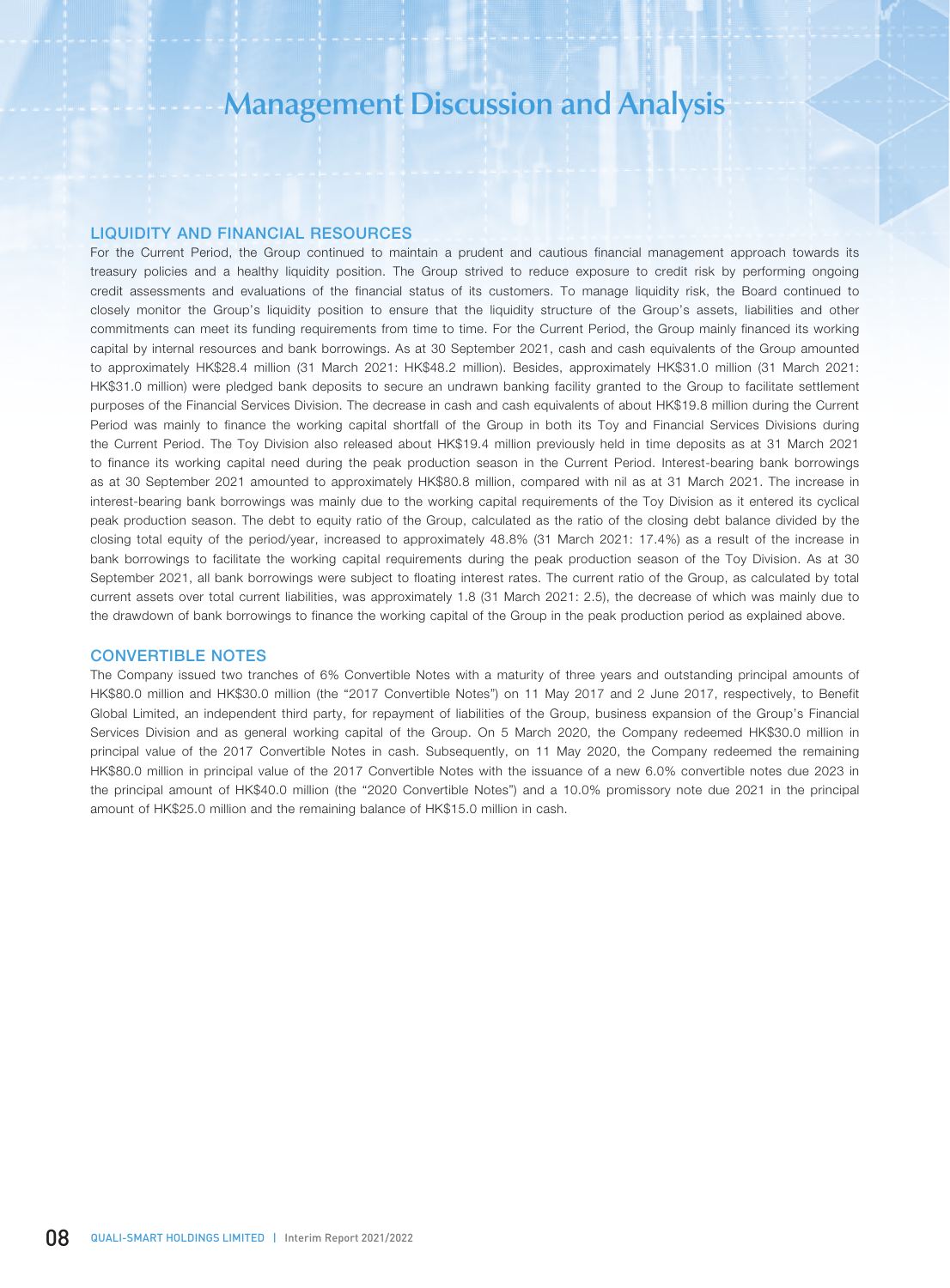As at the date of this report, the net proceeds from the 2020 Convertible Notes have been used as follows:

|                                                           | (HK\$ millions) |
|-----------------------------------------------------------|-----------------|
| Redemption of part of the outstanding principal of the of |                 |
| 2017 Convertible Notes in the same amount                 | 40.0            |
| <b>TOTAL</b>                                              | 40.0            |

### CHARGE ON ASSETS

As at 30 September 2021, certain of the Group' s banking facilities and its interest-bearing bank borrowings were secured and pledged by bank deposits of approximately HK\$31.0 million (31 March 2021: HK\$31.0 million) and properties of the Group located in Hong Kong with an aggregate net book value of approximately HK\$6.6 million (31 March 2021: HK\$6.6 million).

### CONTINGENT LIABILITIES

As at 30 September 2021, the Group had no contingent liabilities (31 March 2021: Nil).

### CAPITAL COMMITMENTS

As at 30 September 2021, there was no capital commitment of the Group (31 March 2021: Nil).

### SIGNIFICANT INVESTMENT HELD

Except for investments in subsidiaries, the Group did not hold any significant investment in equity interest in any other company as at 30 September 2021 (31 March 2021: Nil).

### MATERIAL ACQUISITIONS AND DISPOSALS OF SUBSIDIARIES AND AFFILIATED COMPANIES

During the six months ended 30 September 2021, the Group did not have any material acquisitions and disposals of subsidiaries and affiliated companies.

## FUTURE PLANS FOR MATERIAL INVESTMENTS AND CAPITAL ASSETS

As at 30 September 2021, the Group did not have any plans to acquire any material investments or capital assets.

### FOREIGN CURRENCY EXPOSURES

Substantially all the transactions of the Company's subsidiaries in Hong Kong are carried out in United States dollar ("US\$") and Hong Kong dollar ("HK\$"). As HK\$ is linked to US\$, the Group does not have material exchange rate risk on such currency. During the Current Period, the Group did not enter into any deliverable forward contracts ("DF") to manage foreign currency risk arising from fluctuation in exchange rate of the RMB against the US\$.

The Group implemented a foreign currency forward contract policy in relation to foreign currency contracts for the Current Period. The Group performed cash flow analysis, ongoing monitoring and review of foreign currency forward contracts on a monthly basis in accordance with the Group's risk management policy. Foreign exchange exposure reports were presented to the Board for review on a quarterly basis. The foreign currency forward contract policy was also reviewed by the Board to ensure it remains consistent with the overall objectives of our Group and the current financial trends in the market.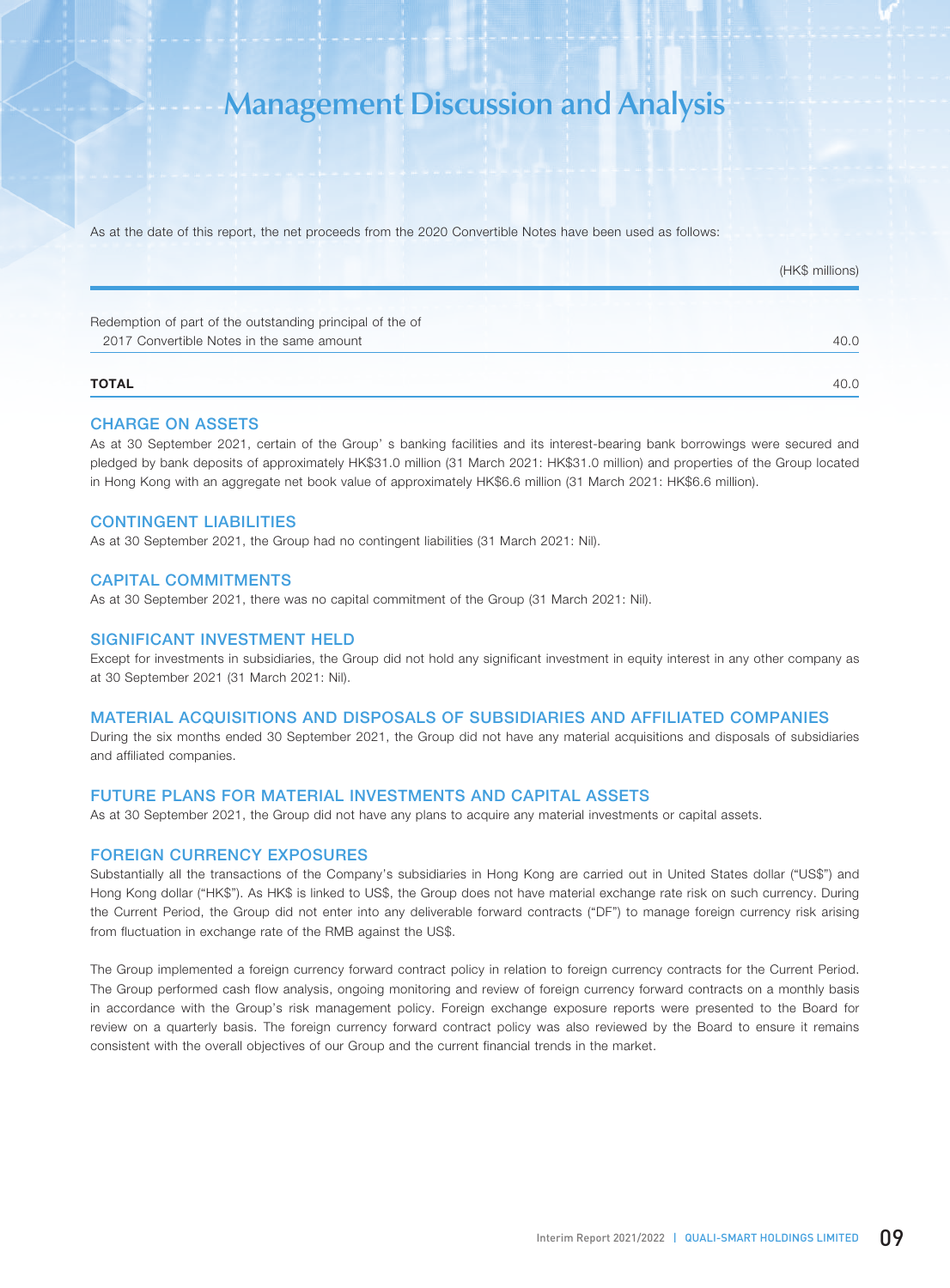### EMPLOYEES AND REMUNERATION POLICY

As at 30 September 2021, the Group had a total of 47 employees (31 March 2021: 48). Total staff costs were approximately HK\$22.5 million for the six months period ended 30 September 2021 (2020: HK\$22.1 million).

Remuneration policies in respect of the Directors and senior management of the Group are reviewed regularly by the Remuneration Committee and the Directors, respectively. Remuneration packages of the Group were determined with reference to its remuneration policy based on position, duties and performance of the employees. Employees' remuneration varies according to their positions, which may include salary, overtime allowance, bonus and various subsidies. The performance appraisal cycle varies according to the positions of the employees. Performance appraisal of staff is conducted annually. The performance appraisal is supervised by respective executive Directors of the Group. The Company also adopted a share option scheme for the purpose of rewarding eligible participants for their contribution to the Group.

### PROSPECTS

The Current Period was one of the more difficult periods faced by the Toy Division in recent years. Operating environments were challenging in multiple fronts. We expect the various adverse factors, including but not limited to the disruptions in logistic arrangements, higher inventory and storage costs, unstable power and labour supply and inflationary pressures on raw material costs would continue to plague our Toy Division in the second half of the financial year. The delay in product shipment would in turn adversely affect future orders from our customers, and we might expect to see a contraction in revenues in our Toy Division for the full financial year. In light of this challenging short-term outlook, we will continue to adopt prudent strategies in managing our costs and seek alternative logistic arrangements if supported by our end customers. We would also maintain a more flexible work schedule in order to work around any energy and labour shortage issues experienced by the processing factory. We believe the operating environments would only improve more markedly when the disruptions to global supply chains could be resolved. However, the outlook continues to be a bit worrying as recently there seems to be new COVID-19 outbreak clusters in various provinces in China, which might further exacerbate the operational issues highlighted above.

For the Financial Services Division, the investment advisory and asset management business will continue to be our focus of growth in the near future. Our investment advisers and asset managers will continue to seek to grow our assets under advisory or management to generate more recurring AUM-based fee income. Notwithstanding the above, we are aware the U.S. market is near its historical high and with the announcement by the Federal Reserve to start tapering, the performance of our clients' portfolios could become more volatile. However, given the sub-optimal performance of the Greater China equity and debt markets in the Current Period, it would appear that the U.S. market, in particular the technology segment, remains the preferred choice of investors for the time being.

Finally, we expect our underwriting and bond placing businesses to be very challenging in the remainder of the financial year, as vetting of our IPO pipeline transactions seem to be progressing slowly before the enactment of the new listing requirements and sentiments turned further sour towards the small-mid cap sector given the unpredictable policy shifts. Investor confidence towards the high yield bond market in China also needs to be rebuilt before transactions are viable again. Our Financial Services Division will continue its endeavour to expand the transaction pipelines and explore more recurring revenues from our investment advisory and discretionary management business.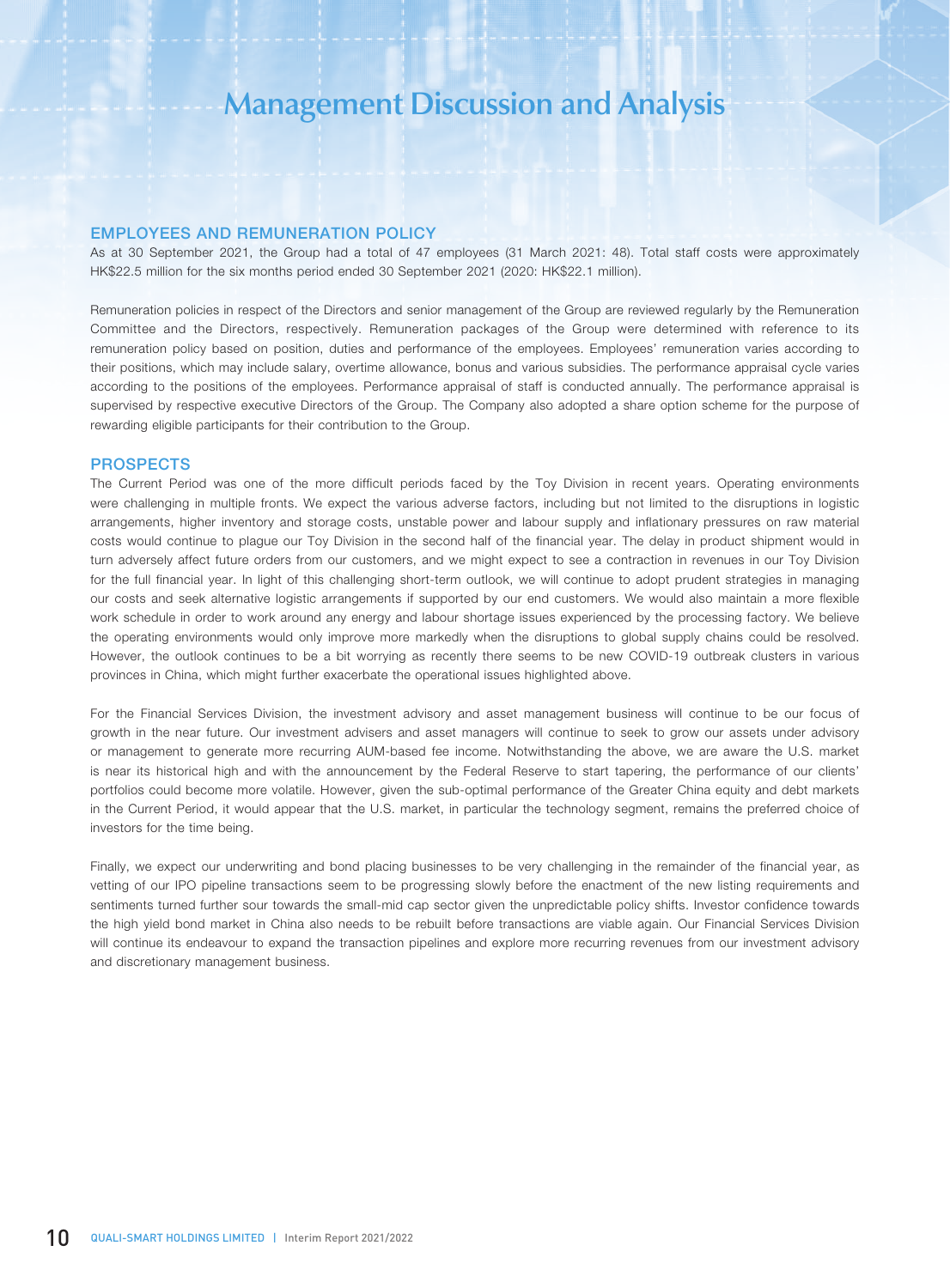### INTERIM DIVIDEND

The Board has resolved not to declare an interim dividend for the six months ended 30 September 2021 (30 September 2020: Nil).

### SUBSEQUENT EVENT

Subsequent to the end of the Current Period, a client of the Company's Financial Services Division filed a petition for winding up and application for the appointment of joint provisional liquidators on a "light touch" basis for restructuring purposes on 15 November 2021. The Group had an exposure of about HK\$9.9 million of outstanding trade receivables from this client as at 30 September 2021, which accounted for about 1.9% of the total consolidated assets of the Group as at 30 September 2021 and which remains outstanding as of the date of this report. As this client has yet to announce more details of its restructuring plan, it is currently unclear how this might affect the recoverability of the trade receivables and the Group will continue to monitor the development of the situation.

## REVIEW OF INTERIM RESULTS

The Audit Committee has reviewed the unaudited condensed consolidated financial statements and the interim report for the six months ended 30 September 2021 and discussed the financial related matters, including the accounting principles and practices adopted by the Group, with the management during the period under review. The Audit Committee was satisfied that the unaudited condensed consolidated financial statements of the Group for the six months ended 30 September 2021 have been prepared, in all material respects, in accordance with Hong Kong Accounting Standard 34 "Interim Financial Reporting" issued by the Hong Kong Institute of Certified Public Accountants.

### PURCHASE, SALE OR REDEMPTION OF THE COMPANY'S LISTED SECURITIES

Neither the Company, nor any of its subsidiaries purchased, sold or redeemed any of the Company's listed securities during the six months ended 30 September 2021.

### CORPORATE GOVERNANCE

The Company adopted the Corporate Governance Code set out in Appendix 14 of the Rules Governing the Listing of Securities on the Stock Exchange (the "Listing Rules") (the "Code") as its own code of corporate governance practice. Throughout the interim period under review, the Company has complied with all applicable code provisions under the Code with the exception discussed herein below.

#### Code A.2.1

Pursuant to the code provision under the Code, the roles of chairman and chief executive should be separate and should not be performed by the same individual. The post of chief executive officer of the Group has been vacant since the redesignation of Mr. Lau Ho Ming, Peter as the Executive Chairman of the Company with effect from 25 November 2013. He has ceased to act as the chief executive officer of the Group ("CEO") since then. The role of chief executive officer has been taken up by all executive Directors. The Directors believe such arrangement would achieve a better balance of power and responsibilities.

### DIRECTORS' SECURITIES TRANSACTIONS

The Company has adopted the Model Code for Securities Transactions by Directors of Listed Issuers (the "Model Code") set out in Appendix 10 of the Listing Rules as the code of conduct regarding securities transactions by the Directors. Having made specific enquiries of all Directors, all the Directors have complied with the required standard set out in the Model Code during the interim period and up to the date of this report.

### UPDATE ON DIRECTORS BIOGRAPHY

Mr. Chan Siu Wing, Raymond is an independent non-executive Director of the Company and the chairman of each of the Audit Committee and Corporate Governance Committee of the Board. On 31 October 2021, Mr. Chan resigned as an independent nonexecutive director of Nature Home Holdings Limited (stock code: 2083), a company was listed on the main board of The Hong Kong Stock Exchange. Except for this matter, there is no other change in the biography of Mr. Chan as per those disclosed in the annual report 2021 of the Company.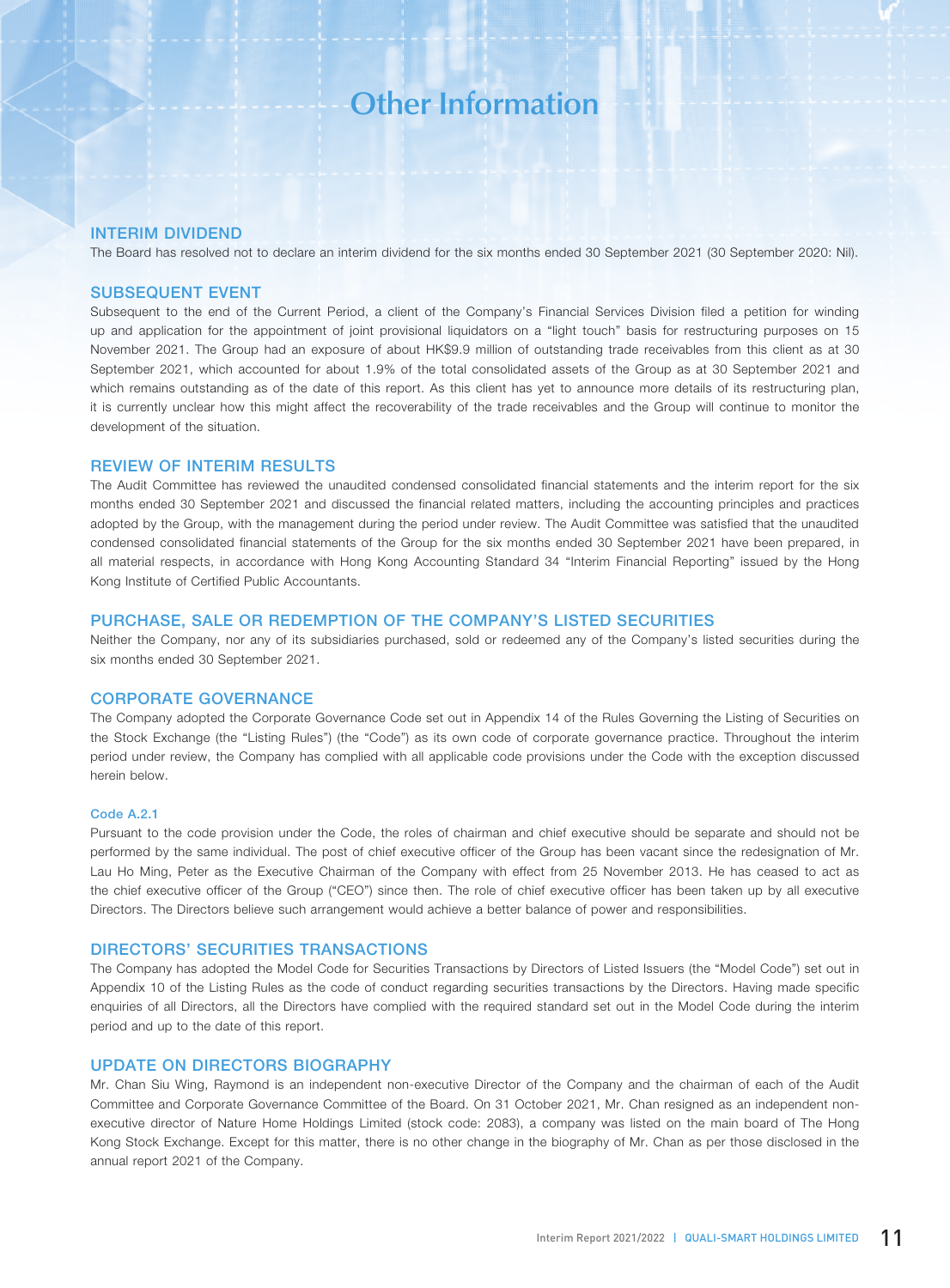# DIRECTORS' INTERESTS IN SHARES AND UNDERLYING SHARES OF THE COMPANY

As at 30 September 2021, the interests or short positions of the Directors in the shares, underlying shares or debentures of the Company and associated corporations (within the meaning of Part XV of the Securities Futures Ordinance (Charter 571 of the Laws of Hong Kong) ("SFO")) as recorded in the register to be kept under which have to be notified to the Company and the Stock Exchange pursuant to Divisions 7 and 8 of Part XV of the SFO (including interests and short positions which they are taken or deemed to have under such provisions of the SFO) or which is required, pursuant to section 352 of the SFO, to be recorded in the register referred to therein or which is required to notify the Company and the Stock Exchange pursuant to the Model Code for Securities Transactions by Directors of Listed Issuers ("Model Code") contained in the Listing Rules, is as follows:

#### Long positions

|                                 |                      |                        | Number of Shares held |                    | Number of                               |             | Percentage<br>of issued |
|---------------------------------|----------------------|------------------------|-----------------------|--------------------|-----------------------------------------|-------------|-------------------------|
| Name of Director                | Personal<br>interest | Corporate<br>interests | Family<br>interests   | Other<br>interests | underlying<br><b>Shares</b><br>(Note 1) | Total       | share<br>capital        |
| Mr. Lau Ho Ming, Peter          | 9,600,000            | 482,864,000            |                       |                    | 4,000,000                               | 496,464,000 | 33.7%                   |
|                                 |                      | (Note 2)               |                       |                    | (Note 3)                                |             |                         |
| Madam Li Man Yee, Stella        | 9,600,000            | $\qquad \qquad -$      | 482,864,000           | $\qquad \qquad -$  | 1,400,000                               | 493,864,000 | 33.5%                   |
|                                 |                      |                        | (Note 2)              |                    | (Note 3)                                |             |                         |
| Mr. Poon Pak Ki, Eric           | 7,896,000            |                        |                       | $\qquad \qquad -$  | 12,900,000                              | 20,796,000  | 1.4%                    |
| Mr. Chu, Raymond                | 27,448,000           |                        | -                     | $\qquad \qquad -$  | 12,847,800                              | 40,295,800  | 2.7%                    |
| Mr. Ng Kam Seng                 | 3,200,000            |                        |                       | -                  | 12,900,000                              | 16,100,000  | 1.1%                    |
| Mr. Leung Po Wing, Bowen Joseph | -                    |                        |                       | $\qquad \qquad -$  | 2,800,000                               | 2,800,000   | 0.2%                    |
| Mr. Chan Siu Wing, Raymond      |                      |                        |                       | -                  | 2,800,000                               | 2,800,000   | 0.2%                    |
| Mr. Wong Wah On, Edward         |                      |                        |                       |                    | 1,400,000                               | 1,400,000   | 0.1%                    |

#### *Notes:*

- *1. This interest represents the interests in the underlying Shares in respect of share options granted by the Company to the Directors as beneficial owners.*
- *2. These Shares are registered in the name of Smart Investor Holdings Limited ("Smart Investor"), a company owned as to 67.4% by Mr. Lau Ho Ming, Peter and 32.6% by Madam Li Man Yee, Stella. As Mr. Lau controls more than one-third of the voting power of Smart Investor, by virtue of the provisions in Part XV of the SFO, Mr. Lau is deemed to be interested in all the Shares held by Smart Investor. Madam Li is the spouse of Mr. Lau. By virtue of the provisions of Part XV of the SFO, Madam Li is deemed to be interested in all the Shares in which Mr. Lau is interested in or deemed to be interested in.*
- *3. Share options were granted to Mr. Lau and Madam Li to subscribe for 4,000,000 Shares and 1,400,000 Shares each, totaling 5,400,000 Shares. By virtue of the provisions of Part XV of the SFO, Mr. Lau and Madam Li are deemed to be interested in all the Shares in which Mr. Lau is interested in or deemed to be interested in.*

Save as those disclosed above, as at 30 September 2021, none of the Directors had any interests or short positions in the Shares, underlying Shares, or debentures of the Company or any of its associated corporations (within the meaning of Part XV of the SFO) as recorded in the register required to be kept under Section 352 of the SFO, or as otherwise notified to the Company and the Stock Exchange pursuant to the Model Code.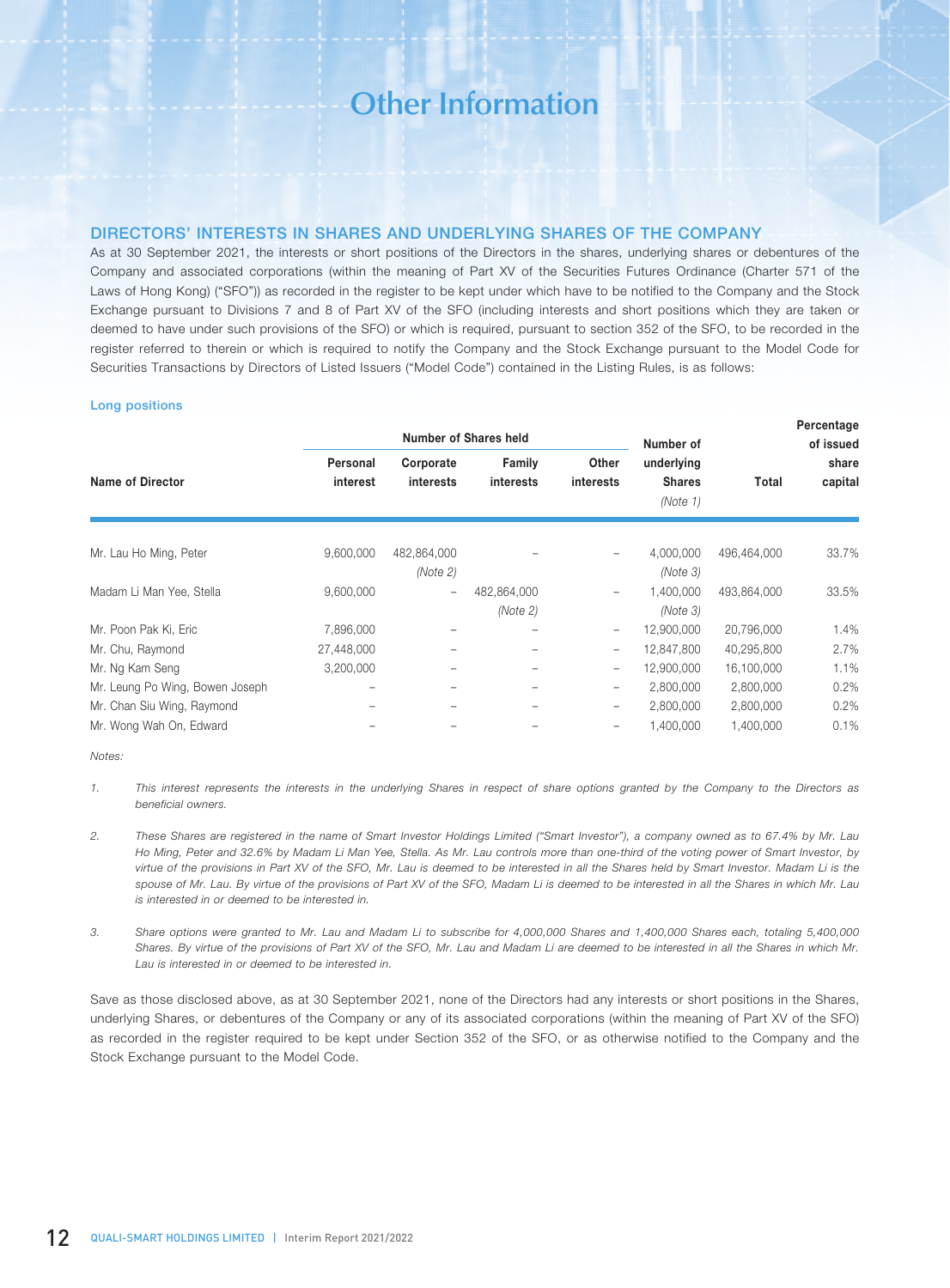## SUBSTANTIAL SHAREHOLDERS

As at 30 September 2021, the interests or short positions of substantial Shareholders, other than the Directors or the chief executives of the Company whose interests and short positions in the Shares and of its associated corporations (within the meaning of Part XV of the SFO) as set out above, had 5% or more interests or short positions in the Shares and underlying Shares of the Company as recorded in the register required to be maintained by the Company under Section 336 of the SFO were as follows:

### Long Positions

| <b>Name</b>                                    | <b>Total number of</b><br><b>Shares held</b> | Percentage of<br>shareholding<br>(Note 1) |
|------------------------------------------------|----------------------------------------------|-------------------------------------------|
| Smart Investor Holdings Limited                | 482,864,000                                  | 32.75%                                    |
|                                                | (Note 2)                                     |                                           |
| Silver Pointer Limited                         | 106,880,000                                  | 7.25%                                     |
| Benefit Global Limited                         | 159,297,921                                  | 10.81%                                    |
|                                                | (Note 3)                                     |                                           |
| Clearfield Global Limited                      | 159,297,921                                  | 10.81%                                    |
|                                                | (Note 3)                                     |                                           |
| BlackPine Private Equity Partners G.P. Limited | 159,297,921                                  | 10.81%                                    |
|                                                | (Note 3)                                     |                                           |
| Chu Sheng Yu, Lawrence                         | 159,297,921                                  | 10.81%                                    |
|                                                | (Note 3)                                     |                                           |
|                                                | 672,000                                      | 0.05%                                     |
|                                                | (Note 4)                                     |                                           |

### *Notes:*

- *1. Total number of 1,474,232,000 Shares in issue as at 30 September 2021 has been used for the calculation for the approximate percentage.*
- *2. These Shares are registered in the name of Smart Investor, a company owned as to approximately 67.4% by Mr Lau and approximately 32.6% by Madam Li.*
- *3. 120,845,921 Shares out of 159,297,921 Shares are the underlying Shares representing the total number of conversion Shares convertible under the Convertible Notes issued by the Company to Benefit Global, a company wholly owned by Clearfield Global Limited, which is in turn wholly owned by BlackPine Private Equity Partners G.P. Limited and ultimately wholly owned by Mr Chu Sheng Yu, Lawrence.*

*4. 672,000 Shares are registered in the name of Mr Chu Sheng Yu, Lawrence in his personal capacity.*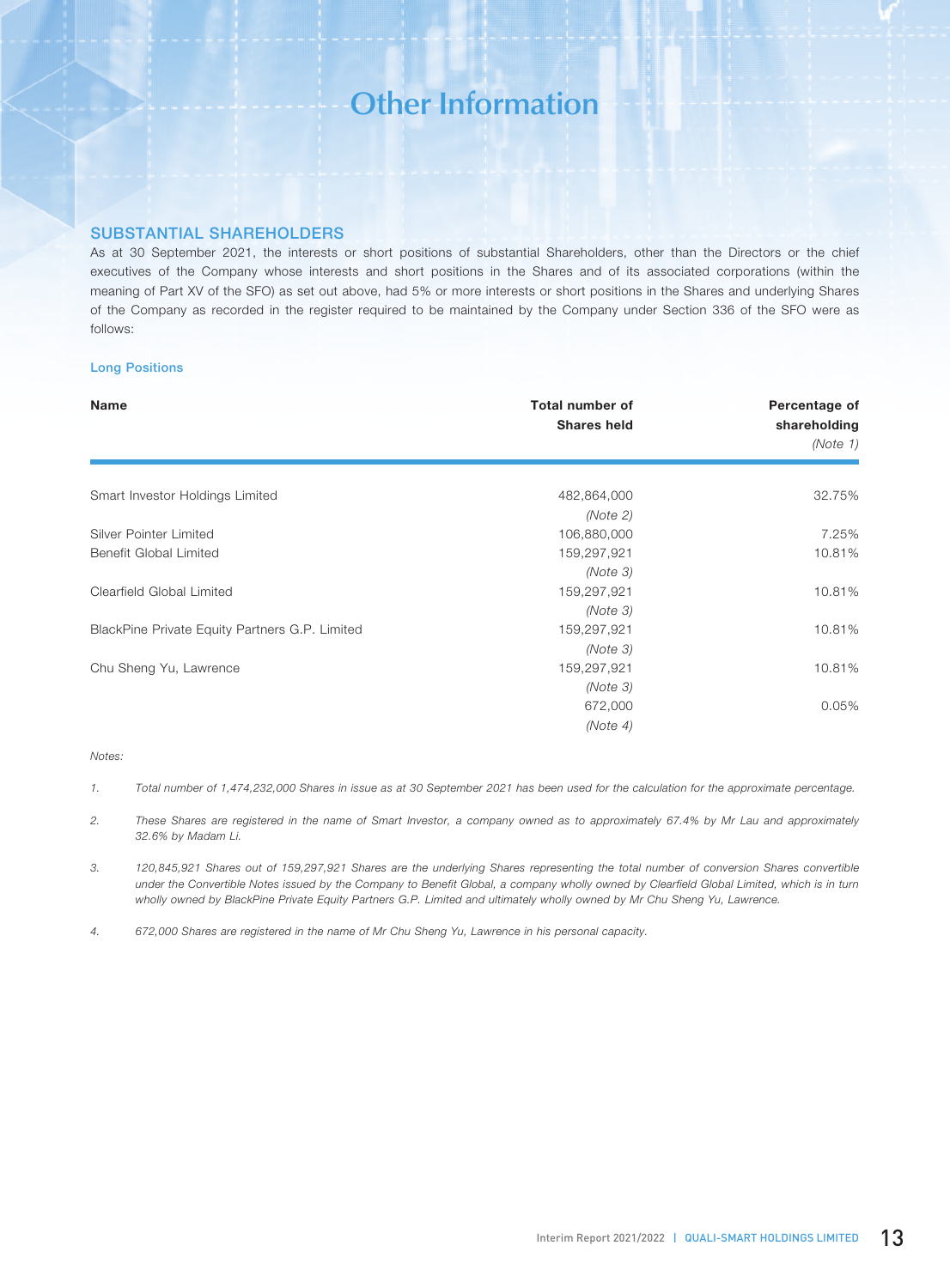### SHARE OPTION SCHEME

The Company adopted a share option scheme pursuant to a resolution in writing passed by the Shareholders on 3 January 2013 (the "Share Option Scheme") as incentives or rewards for eligible participants who contribute to the Group. Details of the Share Option Scheme are disclosed in note 17 to the condensed consolidated financial statements.

On 17 March 2014 (the "2014 Grant Date"), the Company granted 10,800,000 share options (the "Option(s)") to certain eligible participants (the "Grantees") of the Group under the Share Option Scheme at a subscription price of HK\$1.00 per Share, subject to adjustment. The closing price per Share immediately before the 2014 Grant Date was HK\$0.90.

On 3 July 2015 (the "2015 Grant Date"), the Company granted 13,400,000 share options (the "Option(s)") to certain eligible participants (the "Grantees") of the Group under the Share Option Scheme at a subscription price of HK\$4.07 per Share, subject to adjustment. The closing price per Share immediately before the 2015 Grant Date was HK\$3.70.

On 24 March 2016 (the "2016 Grant Date"), the Company granted 109,441,600 share options (the "Option(s)") to certain eligible participants (the "Grantees") of the Group under the Share Option Scheme to certain eligible participants of the Group under the Share Option Scheme at a subscription price of HK\$0.748 per Share, subject to adjustment. The closing price per Share immediately before the 2016 Grant Date was HK\$0.70.

|  | Details of the outstanding Options under the Share Option Scheme as at 30 September 2021 were as follows: |  |  |  |  |  |  |  |
|--|-----------------------------------------------------------------------------------------------------------|--|--|--|--|--|--|--|
|  |                                                                                                           |  |  |  |  |  |  |  |

|                                                    |                          |                                            | Number of share options        |                                                 |                                      |                                                   |
|----------------------------------------------------|--------------------------|--------------------------------------------|--------------------------------|-------------------------------------------------|--------------------------------------|---------------------------------------------------|
|                                                    | <b>Exercise</b><br>price | <b>Balance as at</b><br>at 1 April<br>2021 | Lapsed<br>during the<br>period | <b>Balance as at</b><br>30 September<br>of 2021 | Date of<br>grant of<br>share options | <b>Exercisable</b><br>periods of<br>share options |
| <b>Executive Directors</b><br>- Lau Ho Ming, Peter | HK\$1.02                 | 4,000,000                                  |                                | 4,000,000                                       | 3 July 2015                          | 3 July 2015<br>to 2 July 2025                     |
| - Poon Pak Ki, Eric                                | HK\$1.02                 | 5,400,000                                  |                                | 5,400,000                                       | 3 July 2015                          | 3 July 2015<br>to 2 July 2025                     |
|                                                    | HK\$0.748                | 7,500,000                                  |                                | 7,500,000                                       | 24 March 2016                        | 24 March 2016<br>to 23 March 2026                 |
| - Chu, Raymond                                     | HK\$0.748                | 12,847,800                                 | $\qquad \qquad -$              | 12,847,800                                      | 24 March 2016                        | 24 March 2016<br>to 23 March 2026                 |
| - Ng Kam Seng (Note 1)                             | HK\$1.02                 | 5,400,000                                  |                                | 5,400,000                                       | 3 July 2015                          | 3 July 2015<br>to 2 July 2025                     |
|                                                    | HK\$0.748                | 7,500,000                                  |                                | 7,500,000                                       | 24 March 2016                        | 24 March 2016<br>to 23 March 2026                 |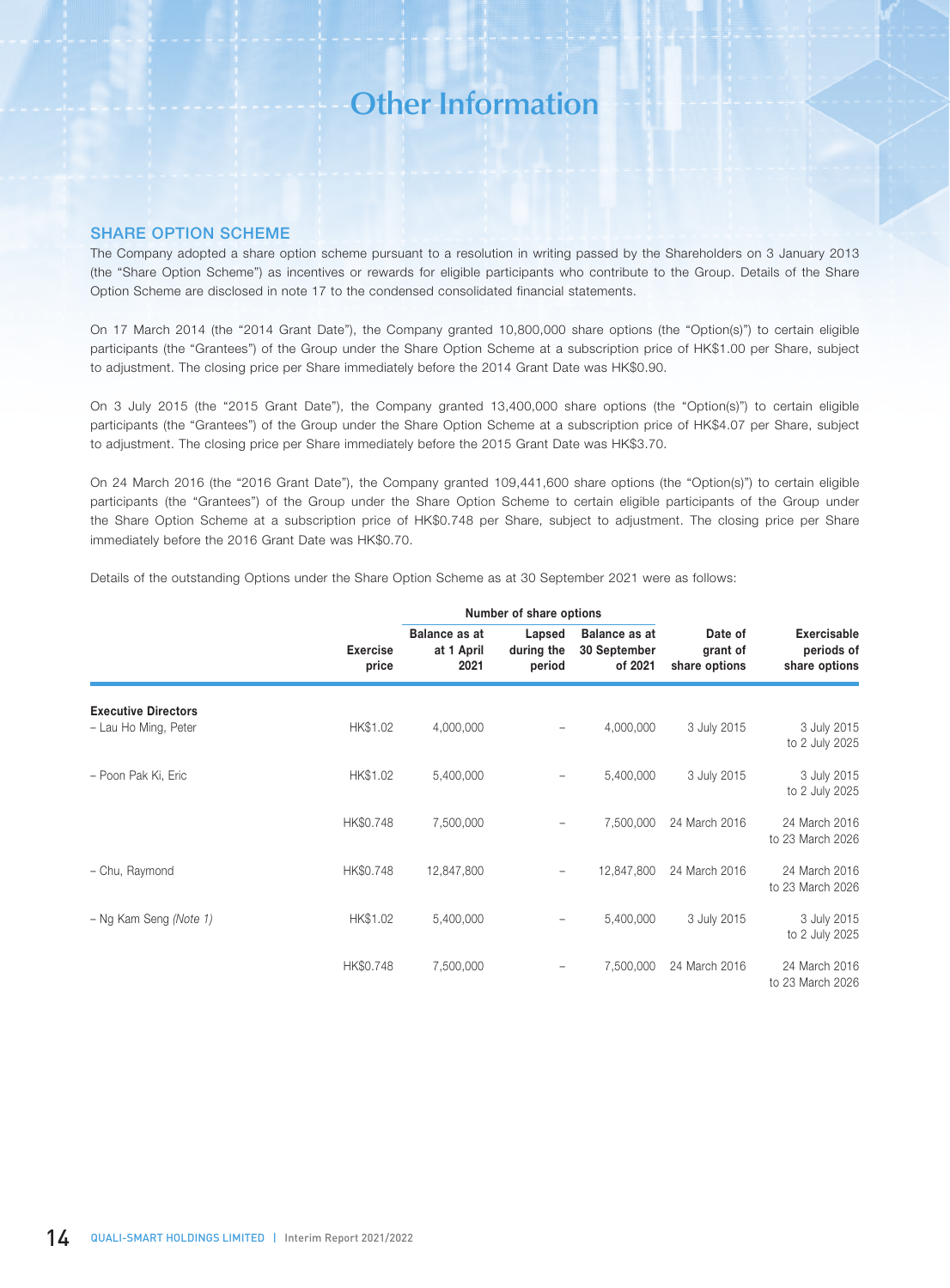|                                                                                |                          |                                            | Number of share options        |                                                 |                                      |                                                   |
|--------------------------------------------------------------------------------|--------------------------|--------------------------------------------|--------------------------------|-------------------------------------------------|--------------------------------------|---------------------------------------------------|
|                                                                                | <b>Exercise</b><br>price | <b>Balance as at</b><br>at 1 April<br>2021 | Lapsed<br>during the<br>period | <b>Balance as at</b><br>30 September<br>of 2021 | Date of<br>grant of<br>share options | <b>Exercisable</b><br>periods of<br>share options |
| <b>Non-executive Directors</b><br>- Li Man Yee, Stella                         | HK\$1.02                 | 1,400,000                                  |                                | 1,400,000                                       | 3 July 2015                          | 3 July 2015<br>to 2 July 2025                     |
| - Wang Zhao (Note 2)                                                           | HK\$1.02                 | 1,400,000                                  |                                | 1,400,000                                       | 3 July 2015                          | 3 July 2015<br>to 2 July 2025                     |
| Independent<br><b>Non-executive Directors</b><br>- Leung Po Wing, Bowen Joseph | HK\$1.02                 | 1,400,000                                  |                                | 1,400,000                                       | 3 July 2015                          | 3 July 2015<br>to 2 July 2025                     |
|                                                                                | HK\$0.748                | 1,400,000                                  | $\overline{a}$                 | 1,400,000                                       | 24 March 2016                        | 24 March 2016<br>to 23 March 2026                 |
| - Chan Siu Wing, Raymond                                                       | HK\$1.02                 | 1,400,000                                  |                                | 1,400,000                                       | 3 July 2015                          | 3 July 2015<br>to 2 July 2025                     |
|                                                                                | HK\$0.748                | 1,400,000                                  |                                | 1,400,000                                       | 24 March 2016                        | 24 March 2016<br>to 23 March 2026                 |
| - Wong Wah On, Edward                                                          | HK\$0.748                | 1,400,000                                  |                                | 1,400,000                                       | 24 March 2016                        | 24 March 2016<br>to 23 March 2026                 |
| <b>Employees</b>                                                               | HK\$1.02                 | 8,600,000                                  | $\overline{a}$                 | 8,600,000                                       | 3 July 2015                          | 3 July 2015<br>to 2 July 2025                     |
|                                                                                | HK\$0.748                | 36,203,800                                 | (400,000)                      | 35,003,800                                      | 24 March 2016                        | 24 March 2016<br>to 23 March 2026                 |
| <b>Consultants</b>                                                             | HK\$0.25                 | 1,120,000                                  |                                | 1,120,000                                       | 17 March 2014                        | 17 March 2014<br>to 16 March 2024                 |
|                                                                                | HK\$1.02                 | 19,600,000                                 | $\overline{\phantom{0}}$       | 19,600,000                                      | 3 July 2015                          | 3 July 2015<br>to 2 July 2025                     |
|                                                                                | HK\$0.748                | 12,300,000                                 |                                | 12,300,000                                      | 24 March 2016                        | 24 March 2016<br>to 23 March 2026                 |
| Total                                                                          |                          | 130,271,600                                | (400,000)                      | 129,871,600                                     |                                      |                                                   |

*Note:*

1. Mr. Ng Kam Seng resigned as an executive Director of the Company on 1 January 2020. He was re-appointed as an executive Director of *the Company on 1 May 2021.*

*2. Mr. Wang Zhao resigned as a Non-executive Director of the Company on 27 November 2015.*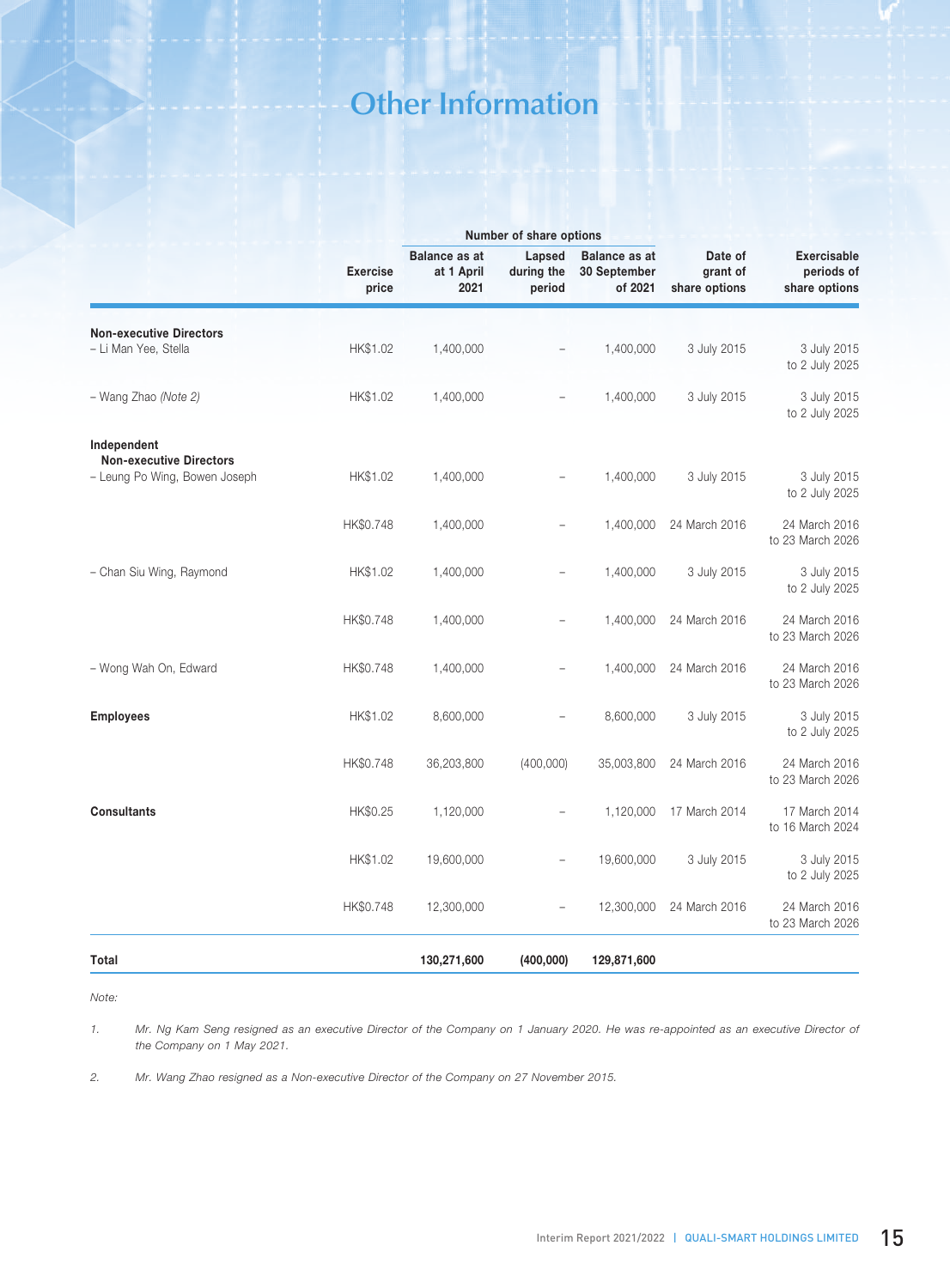Upon acceptance of the Options, the Company received the consideration of HK\$1.00 from each of the Grantees. The Options will be vested in 3 tranches: (i) 30% of the Options shall be exercisable from the date immediately after the first anniversary of the Grant Date until the last day of the respective exercise period; (ii) 30% of the Options shall be exercisable from the date immediately after the second anniversary of the Grant Date until the last day of the respective exercise period; and (iii) 40% of the Options shall be exercisable from the date immediately after the third anniversary of the Grant Date until the last day of the respective exercise period.

Save as the above, there has been no share options granted, exercised, lapsed and cancelled during the six months ended 30 September 2021.

### UPDATE OF DIRECTOR'S INFORMATION

Mr. Chan Siu Wing, Raymond, an independent non-executive Director of the Company and the chairman of each of the Audit Committee and Corporate Governance Committee of the Board. On 31 October 2021, Mr. Chan has resigned as an independent non-executive director of Nature Home Holdings Limited (stock code: 2083), a company was listed on the main board of The Hong Kong Stock Exchange. Except for this matter, there is no other change in the biography of Mr. Chan as per those disclosed in the annual report 2021 of the Company.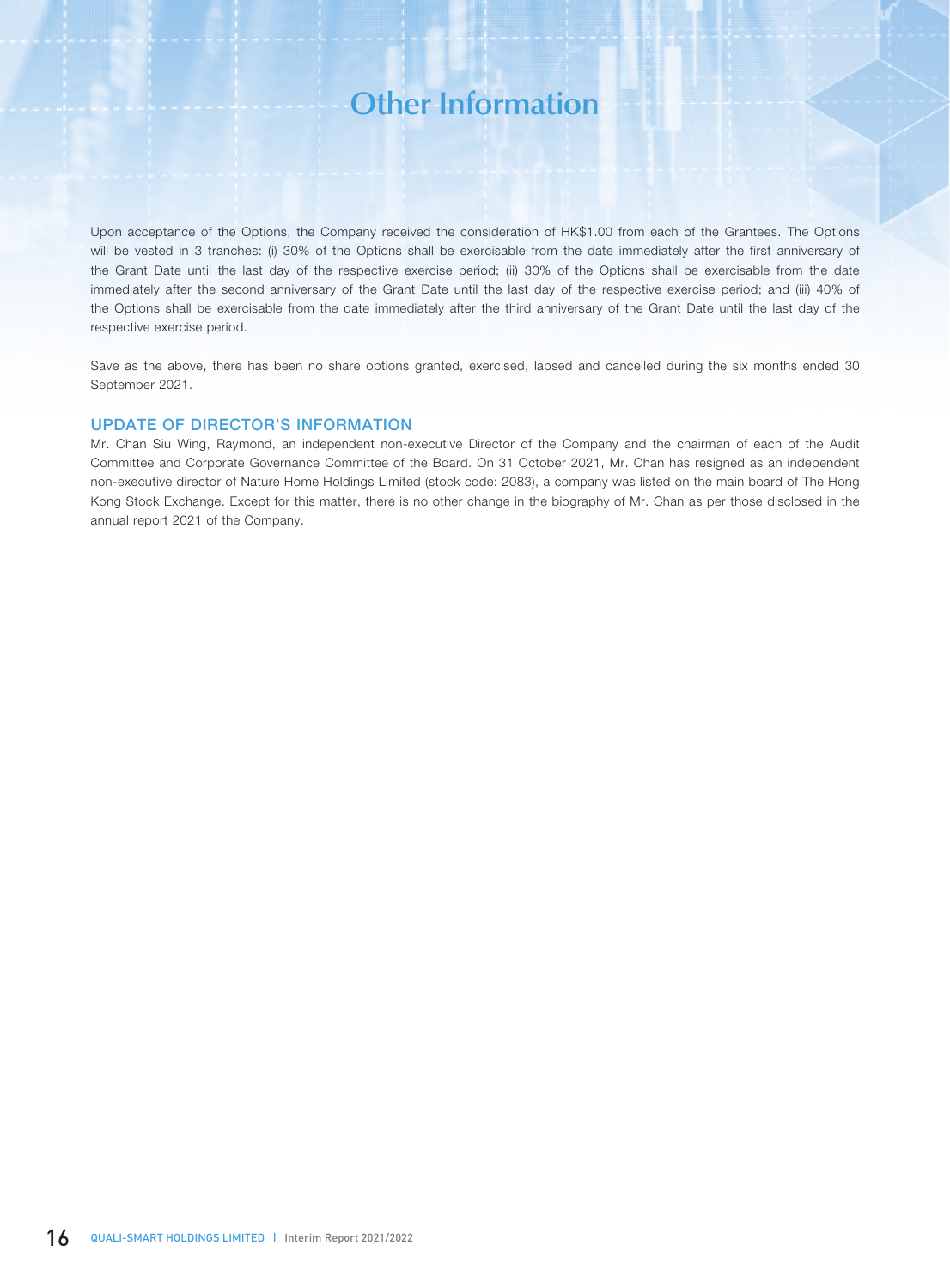# **Condensed Consolidated Statement of Comprehensive Income**

For the six months ended 30 September 2021

|                                                                                                                |              |                                                     | Six months ended 30 September                        |
|----------------------------------------------------------------------------------------------------------------|--------------|-----------------------------------------------------|------------------------------------------------------|
|                                                                                                                | <b>Notes</b> | 2021<br><b>HK\$'000</b><br>(Unaudited)              | 2020<br>HK\$'000<br>(Unaudited)                      |
| <b>REVENUE</b><br>Cost of sales                                                                                | 5            | 249,796<br>(220, 126)                               | 309,199<br>(265, 809)                                |
| Gross profit<br>Other income, gains and losses<br>Selling expenses<br>Administrative expenses<br>Finance costs | 5<br>6       | 29,670<br>(277)<br>(5,844)<br>(35, 625)<br>(5, 396) | 43,390<br>2,625<br>(5, 415)<br>(34, 503)<br>(6, 211) |
| <b>LOSS BEFORE INCOME TAX EXPENSE</b><br>Income tax expense                                                    | 7<br>8       | (17, 472)                                           | (114)<br>(3,038)                                     |
| <b>LOSS AND TOTAL COMPREHENSIVE INCOME FOR THE PERIOD</b>                                                      |              | (17, 472)                                           | (3, 152)                                             |
| Loss per share<br>- Basic and diluted (HK cents)                                                               | 9            | (1.19)                                              | (0.21)                                               |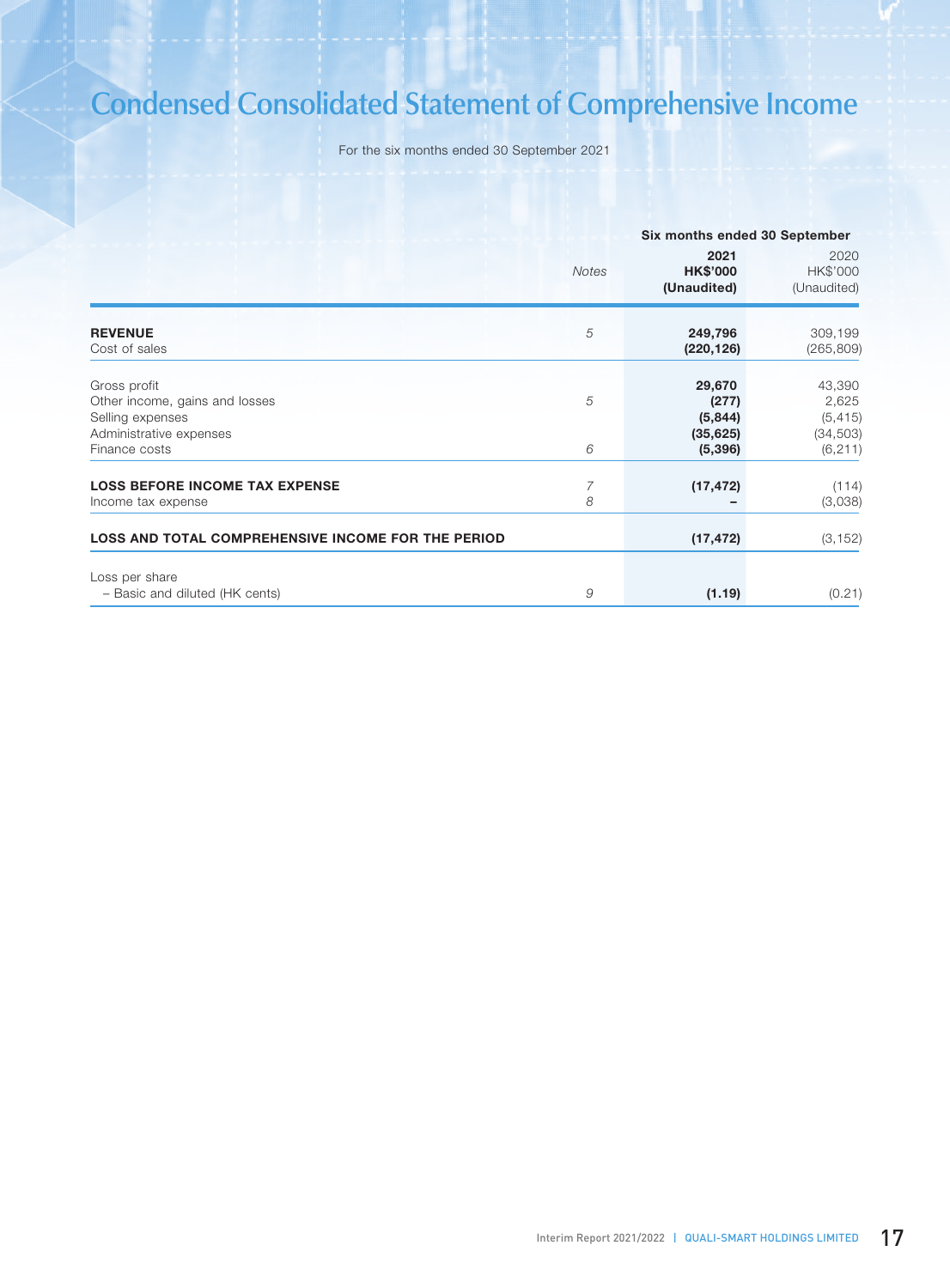# **Condensed Consolidated Statement of Financial Position**

As at 30 September 2021

|                                                    | <b>Notes</b> | At<br>30 September<br>2021<br><b>HK\$'000</b><br>(Unaudited) | At<br>31 March<br>2021<br>HK\$'000<br>(Audited) |
|----------------------------------------------------|--------------|--------------------------------------------------------------|-------------------------------------------------|
| <b>NON-CURRENT ASSETS</b>                          |              |                                                              |                                                 |
| Property, plant and equipment                      | 10           | 959                                                          | 2,016                                           |
| Right-of-use assets                                | 19           | 4,694                                                        | 7,256                                           |
| Investment property                                |              | 6,600                                                        | 6,600                                           |
| Goodwill                                           |              | 130,182                                                      | 130,182                                         |
| Intangible assets                                  | 11           | 568                                                          | 568                                             |
| Statutory deposits for financial service business  |              | 396                                                          | 392                                             |
| Deposits                                           |              | 1,484                                                        | 1,484                                           |
| Total non-current assets                           |              | 144,883                                                      | 148,498                                         |
|                                                    |              |                                                              |                                                 |
| <b>CURRENT ASSETS</b>                              |              |                                                              |                                                 |
| Inventories                                        | 12           | 98,112                                                       | 84,983                                          |
| Trade receivables                                  | 13           | 161,509                                                      | 62,771                                          |
| Prepayments, deposits and other receivables        |              | 2,320                                                        | 1,890                                           |
| Cash and bank balances held on behalf of customers |              | 46,997                                                       | 42,146                                          |
| Pledged bank deposits                              |              | 31,035                                                       | 30,985                                          |
| Time deposits                                      |              |                                                              | 19,355                                          |
| Cash and cash equivalents                          |              | 28,370                                                       | 48,214                                          |
| Total current assets                               |              | 368,343                                                      | 290,344                                         |
| <b>CURRENT LIABILITIES</b>                         |              |                                                              |                                                 |
| Trade payables                                     | 14           | 91,607                                                       | 81,448                                          |
| Accruals and other payables                        |              | 6,591                                                        | 5,350                                           |
| Interest-bearing bank borrowings                   | 15           | 80,784                                                       |                                                 |
| Lease liabilities                                  | 19           | 4,871                                                        | 5,398                                           |
| Promissory notes                                   |              | 25,000                                                       | 25,000                                          |
| Tax payables                                       |              | 35                                                           | 371                                             |
| Total current liabilities                          |              | 208,888                                                      | 117,567                                         |
| <b>NET CURRENT ASSETS</b>                          |              | 159,455                                                      | 172,777                                         |
| TOTAL ASSETS LESS CURRENT LIABILITIES              |              | 304,338                                                      | 321,275                                         |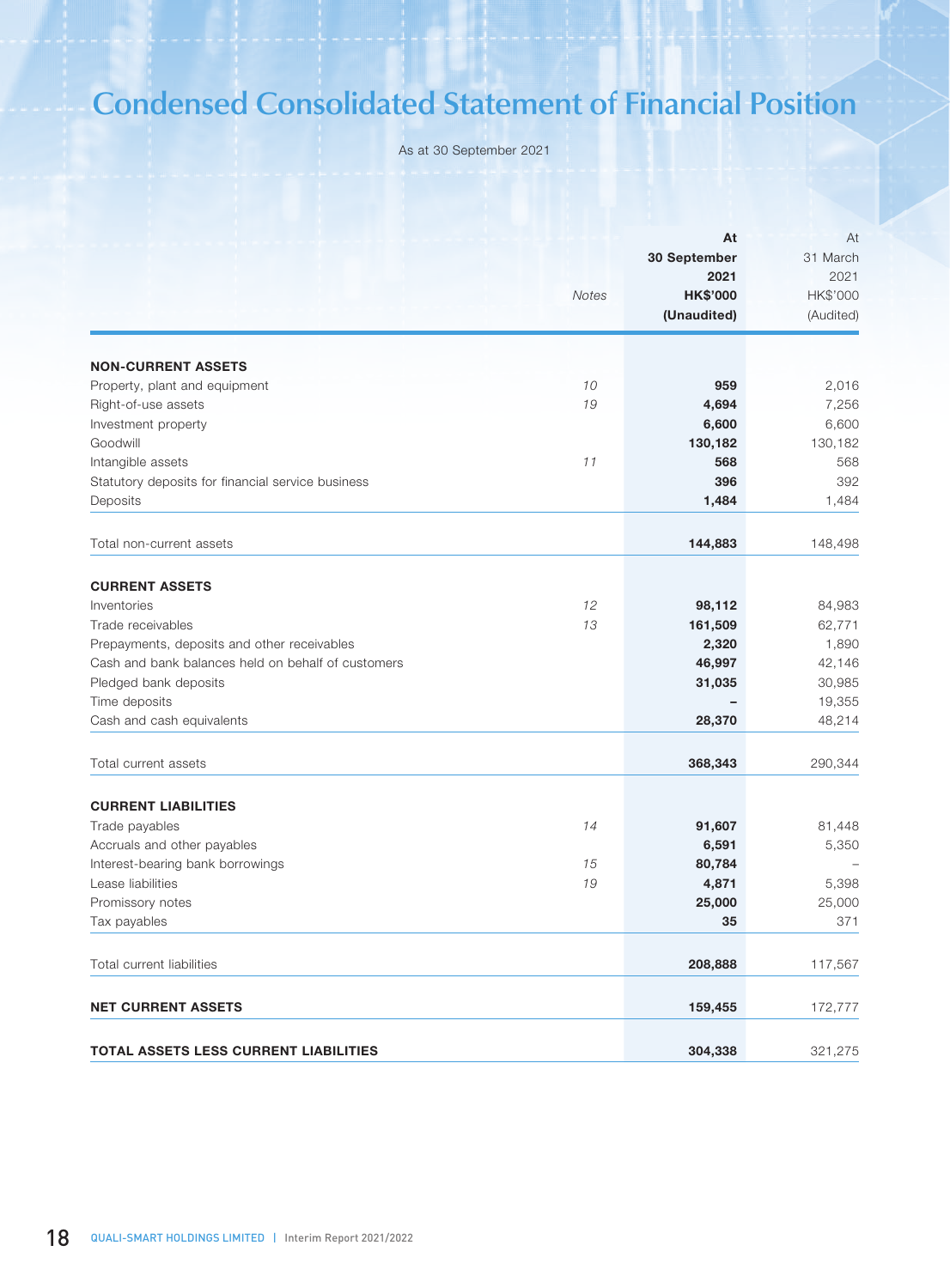# **Condensed Consolidated Statement of Financial Position (Continued)**

As at 30 September 2021

|                                | Notes | At<br>30 September<br>2021<br><b>HK\$'000</b><br>(Unaudited) | At<br>31 March<br>2021<br>HK\$'000<br>(Audited) |
|--------------------------------|-------|--------------------------------------------------------------|-------------------------------------------------|
| <b>NON-CURRENT LIABILITIES</b> |       |                                                              |                                                 |
| Convertible notes              |       | 28,614                                                       | 25,999                                          |
| Lease liabilities              | 19    |                                                              | 2,080                                           |
| Deferred tax liabilities       |       | 112                                                          | 112                                             |
| Total non-current liabilities  |       | 28,726                                                       | 28,191                                          |
| <b>NET ASSETS</b>              |       | 275,612                                                      | 293,084                                         |
|                                |       |                                                              |                                                 |
| <b>EQUITY</b>                  |       |                                                              |                                                 |
| Share capital                  | 16    | 287                                                          | 287                                             |
| Reserves                       |       | 275,325                                                      | 292,797                                         |
| <b>TOTAL EQUITY</b>            |       | 275,612                                                      | 293,084                                         |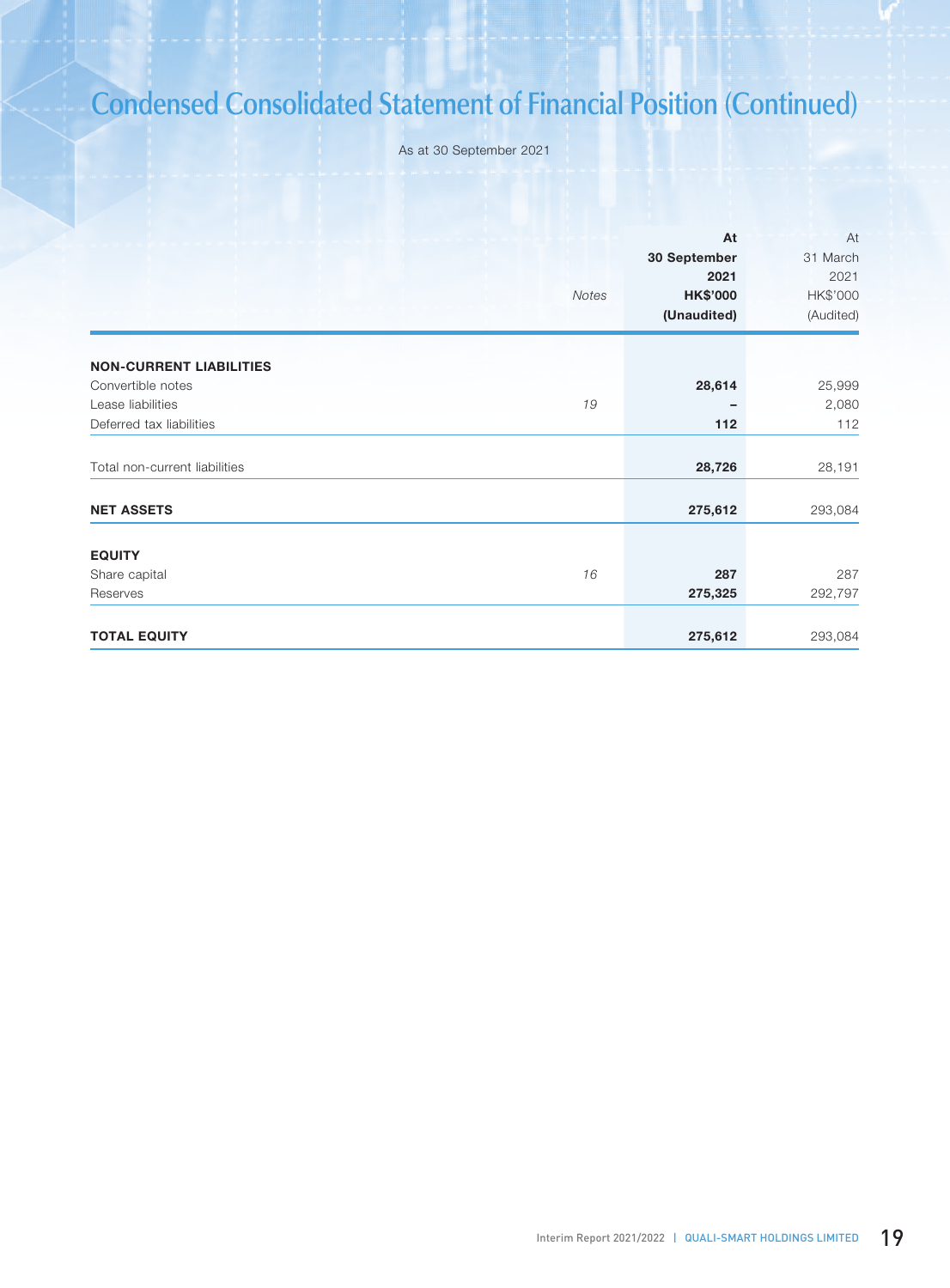# **Condensed Consolidated Statement of Changes in Equity**

For the six months ended 30 September 2021

|                                                         |                                            |                                                        |                                                                          | Attributable to the owners of the Company |                                                           |                                                                       |                                          |                          |
|---------------------------------------------------------|--------------------------------------------|--------------------------------------------------------|--------------------------------------------------------------------------|-------------------------------------------|-----------------------------------------------------------|-----------------------------------------------------------------------|------------------------------------------|--------------------------|
|                                                         | <b>Share</b><br>capital<br><b>HK\$'000</b> | <b>Share</b><br>premium<br><b>HK\$'000</b><br>(note 1) | <b>Property</b><br>revaluation<br>reserve<br><b>HK\$'000</b><br>(note 2) | Other<br>reserve<br><b>HK\$'000</b>       | Share<br>option<br>reserve<br><b>HK\$'000</b><br>(note 3) | Convertible<br>notes equity<br>reserve<br><b>HK\$'000</b><br>(note 4) | Accumulated<br>losses<br><b>HK\$'000</b> | Total<br><b>HK\$'000</b> |
| Unaudited for the six months<br>ended 30 September 2021 |                                            |                                                        |                                                                          |                                           |                                                           |                                                                       |                                          |                          |
| At 1 April 2021 (audited)                               | 287                                        | 418,769                                                | 6,071                                                                    | 1,000                                     | 51,967                                                    | 17,825                                                                | (202, 835)                               | 293,084                  |
| Lapse of share options (note 17)                        |                                            |                                                        |                                                                          | $\overline{\phantom{a}}$                  | (144)                                                     |                                                                       | 144                                      |                          |
| Total comprehensive income<br>for the period            |                                            |                                                        | -                                                                        | $\overline{\phantom{a}}$                  |                                                           | -                                                                     | (17, 472)                                | (17, 472)                |
| At 30 September 2021 (unaudited)                        | 287                                        | 418,769                                                | 6,071                                                                    | 1,000                                     | 51,823                                                    | 17,825                                                                | (220, 163)                               | 275,612                  |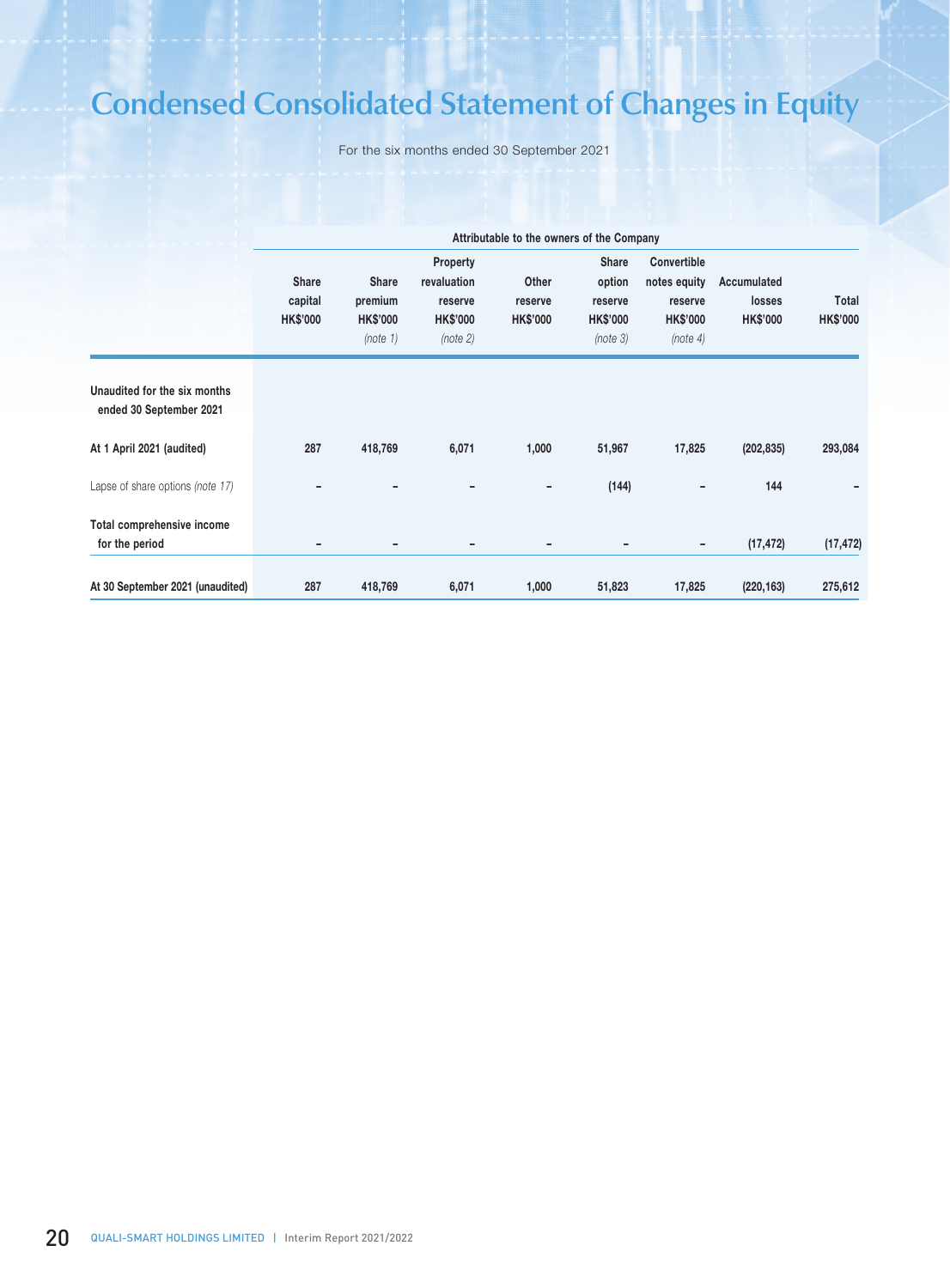# **Condensed Consolidated Statement of Changes in Equity (Continued)**

For the six months ended 30 September 2021

|                                                         |                              |                                          |                                                            | Attributable to the owners of the Company |                                                    |                                                                |                                   |                   |
|---------------------------------------------------------|------------------------------|------------------------------------------|------------------------------------------------------------|-------------------------------------------|----------------------------------------------------|----------------------------------------------------------------|-----------------------------------|-------------------|
|                                                         | Share<br>capital<br>HK\$'000 | Share<br>premium<br>HK\$'000<br>(note 1) | Property<br>revaluation<br>reserve<br>HK\$'000<br>(note 2) | Other<br>reserve<br>HK\$'000              | Share<br>option<br>reserve<br>HK\$'000<br>(note 3) | Convertible<br>notes equity<br>reserve<br>HK\$'000<br>(note 4) | Accumulated<br>losses<br>HK\$'000 | Total<br>HK\$'000 |
| Unaudited for the six months<br>ended 30 September 2020 |                              |                                          |                                                            |                                           |                                                    |                                                                |                                   |                   |
| At 1 April 2020 (audited)                               | 287                          | 418,769                                  | 6,071                                                      | 1,000                                     | 52,255                                             | 33,841                                                         | (201, 336)                        | 310,887           |
| Lapse of share options (note 17)                        |                              |                                          |                                                            |                                           | (288)                                              |                                                                | 288                               |                   |
| Redemption of convertible notes                         |                              |                                          |                                                            |                                           |                                                    | (33, 841)                                                      | 33,841                            |                   |
| Issuing new convertible notes                           |                              |                                          |                                                            |                                           | $\overline{\phantom{a}}$                           | 13,829                                                         | -                                 | 13,829            |
| Total comprehensive income<br>for the period            |                              |                                          |                                                            |                                           |                                                    | $\overline{\phantom{a}}$                                       | (3, 152)                          | (3, 152)          |
| At 30 September 2020 (unaudited)                        | 287                          | 418,769                                  | 6,071                                                      | 1,000                                     | 51,967                                             | 13,829                                                         | (170, 359)                        | 321,564           |

*Notes:*

*1. The share premium account of the Group represents the premium arising from the issuance of Shares above its per value.*

*2. Property revaluation reserve comprised the revaluation surplus arising from the transfer of owner-occupied property to investment property at the date of change in use.*

*3. Cumulative expenses recognised on the granting of share options to the eligible participants over the vesting period.*

*4. Amount of proceeds on issue of convertible notes relating to the equity component (i.e. option to convert the debt into share capital).*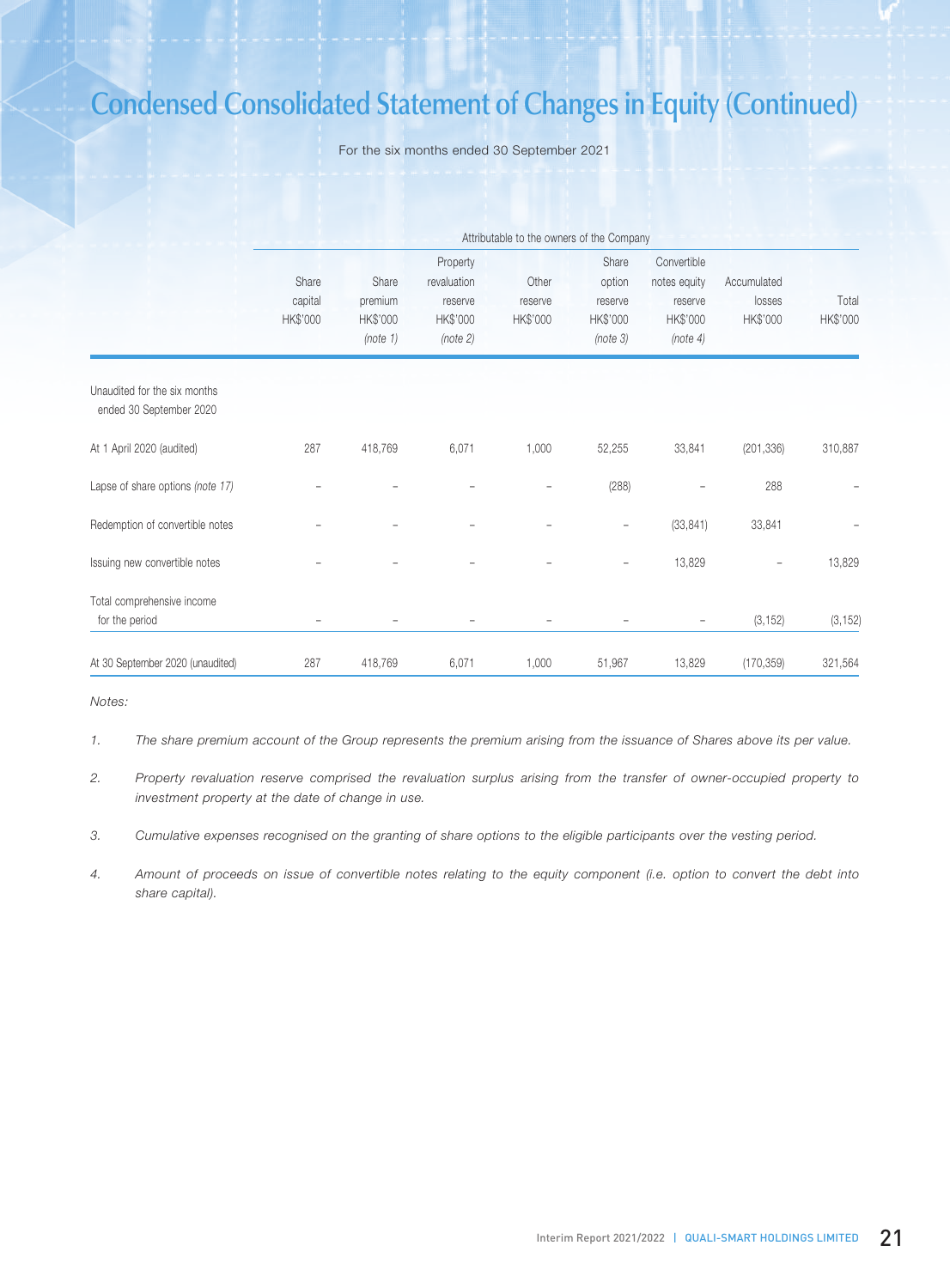# **Condensed Consolidated Statement of Cash Flows**

For the six months ended 30 September 2021

|                                                      |                 | Six months ended 30 September |  |
|------------------------------------------------------|-----------------|-------------------------------|--|
|                                                      | 2021            | 2020                          |  |
|                                                      | <b>HK\$'000</b> | HK\$'000                      |  |
|                                                      | (Unaudited)     | (Unaudited)                   |  |
| Net cash used in operating activities                | (114, 350)      | (19, 555)                     |  |
|                                                      |                 |                               |  |
| <b>CASH FLOWS FROM INVESTING ACTIVITIES</b>          |                 |                               |  |
| Interest received                                    | 64              | 153                           |  |
| Purchase of intangible asset                         |                 | (14)                          |  |
| Purchase of property, plant and equipment            |                 | (487)                         |  |
| (Increase)/decrease in pledged bank deposits         | (50)            | 31,443                        |  |
| Decrease in time deposits                            | 19,355          |                               |  |
|                                                      |                 |                               |  |
| Net cash generated from investing activities         | 19,369          | 31,095                        |  |
| <b>CASH FLOWS FROM FINANCING ACTIVITIES</b>          |                 |                               |  |
| Proceeds from bank borrowings                        | 176,444         | 134,359                       |  |
| Repayment of bank borrowings                         | (95,660)        | (111, 384)                    |  |
| Repayment of lease liabilities                       | (2,867)         | (4,651)                       |  |
| Interest paid on bank and other borrowings           | (2,733)         | (1, 363)                      |  |
| Interest paid on lease liabilities                   | (47)            | (230)                         |  |
| Issuance of convertibles notes                       |                 | 40,000                        |  |
| Issuance of promissory notes                         |                 | 25,000                        |  |
| Redemption of convertibles notes                     | -               | (80,000)                      |  |
|                                                      |                 |                               |  |
| Net cash generated from financing activities         | 75,137          | 1,731                         |  |
|                                                      |                 |                               |  |
| Net (decrease)/increase in cash and cash equivalents | (19, 844)       | 13,271                        |  |
| Cash and cash equivalents at 1 April                 | 48,214          | 59,957                        |  |
| Cash and cash equivalents at 30 September            | 28,370          | 73,228                        |  |
|                                                      |                 |                               |  |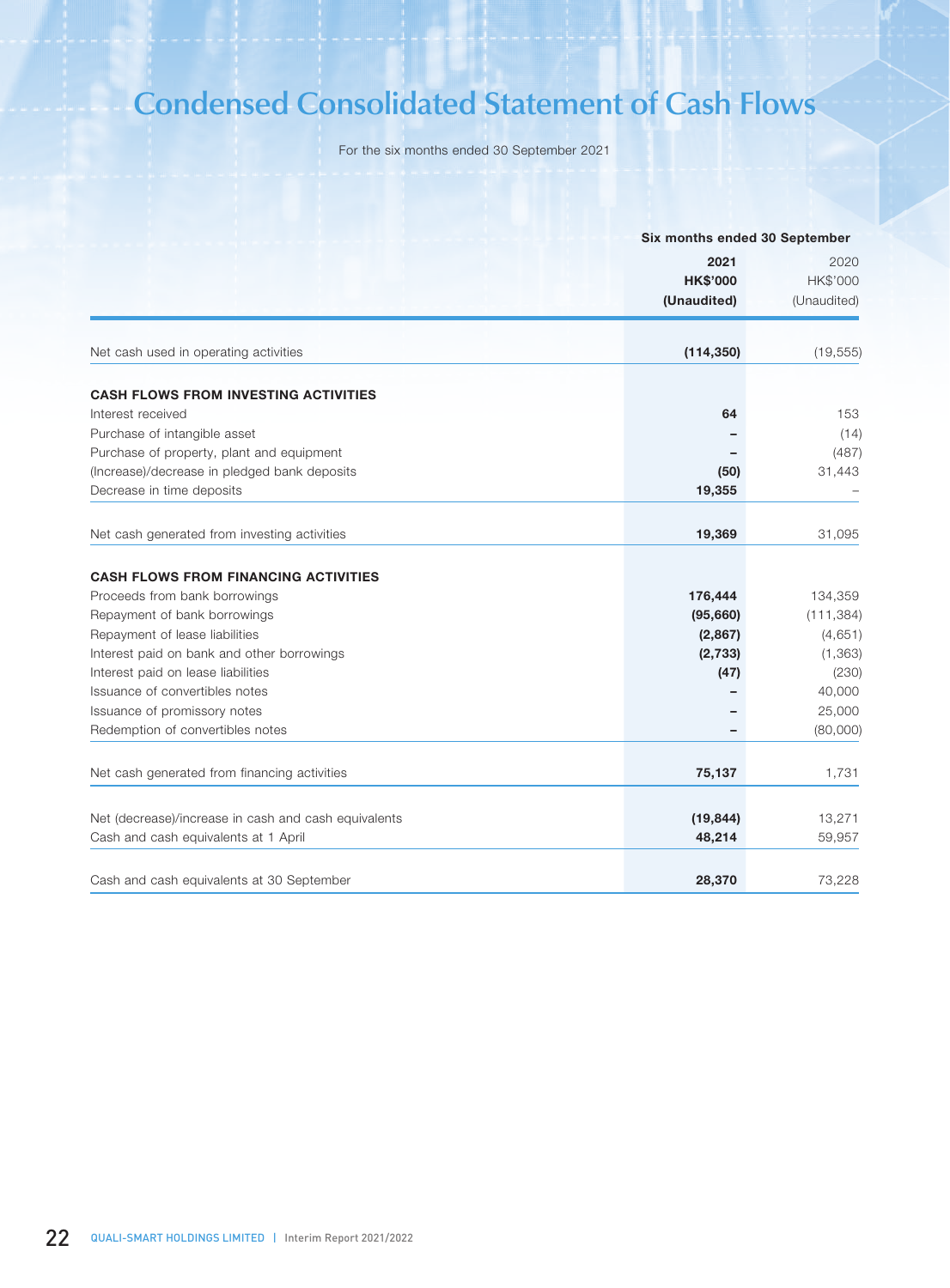# 1. CORPORATE INFORMATION

Quali-Smart Holdings Limited (the "Company") was incorporated as an exempted company with limited liability in the Cayman Islands on 14 March 2012 under the Companies Law, Cap. 22 (Law 3 of 1961, as consolidated and revised) of the Cayman Islands. The Company's registered office is located at Cricket Square, Hutchins Drive, P.O. Box 2681, Grand Cayman KY1-1111, Cayman Islands and its principal place of business in Hong Kong is located at Workshop C on 19th Floor, TML Tower, No. 3 Hoi Shing Road, Tsuen Wan, Hong Kong. The ordinary shares in the capital of the Company (the "Shares") are listed on the Main Board of The Stock Exchange of Hong Kong Limited (the "Stock Exchange").

The unaudited condensed consolidated financial statements of the Company and its subsidiaries (collectively known as the "Group") for the six months ended 30 September 2021 ("Interim Condensed Financial Statements") have been prepared in accordance with Hong Kong Accounting Standard 34 "Interim Financial Reporting" issued by the Hong Kong Institute of Certified Public Accountants ("HKICPA") and the applicable disclosure requirements of Appendix 16 of the Rules Governing the Listing of Securities on the Stock Exchange. Interim Condensed Financial Statements have not been audited by the Company's auditor but have been reviewed by the audit committee of he board of directors of the Company ("Board").

The Interim Condensed Financial Statements do not include all the information and disclosures required in the annual financial statements and should be read in conjunction with the audited consolidated financial statements of the Group for the year ended 31 March 2021 (the "2021 Annual Financial Statements").

The Interim Condensed Financial Statements were approved and authorised for issue by the Board on 26 November 2021.

### 2. BASIS OF PREPARATION

The accounting policies applied in preparing the Interim Condensed Financial Statements are consistent with those applied in preparing the 2021 Annual Financial Statements, except for the amendments and interpretations of Hong Kong Financial Reporting Standards ("New/amended HKFRSs") issued by HKICPA which have become effective for the first time for periods beginning on or after 1 April 2021. The adoption of such New/amended HKFRSs has no material impact on the accounting policies in the Group's Interim Condensed Financial Statements for the period.

### 3. APPLICATION OF NEW AND AMENDMENTS TO HKFRSs

The HKICPA has issued a number of new or amendments to HKFRSs that are first effective for the current accounting period of the Group:

- Amendment to HKFRS 16, COVID-19-Related Rent Concessions
- Amendment to HKFRS 16, COVID-19-Related Rent Concessions beyond 30 June 2021
- Amendments to HKAS 39, HKFRS 4, HKFRS 7, HKFRS 9 and HKFRS 16 Interest Rate Benchmark Reform Phase  $\mathfrak{D}$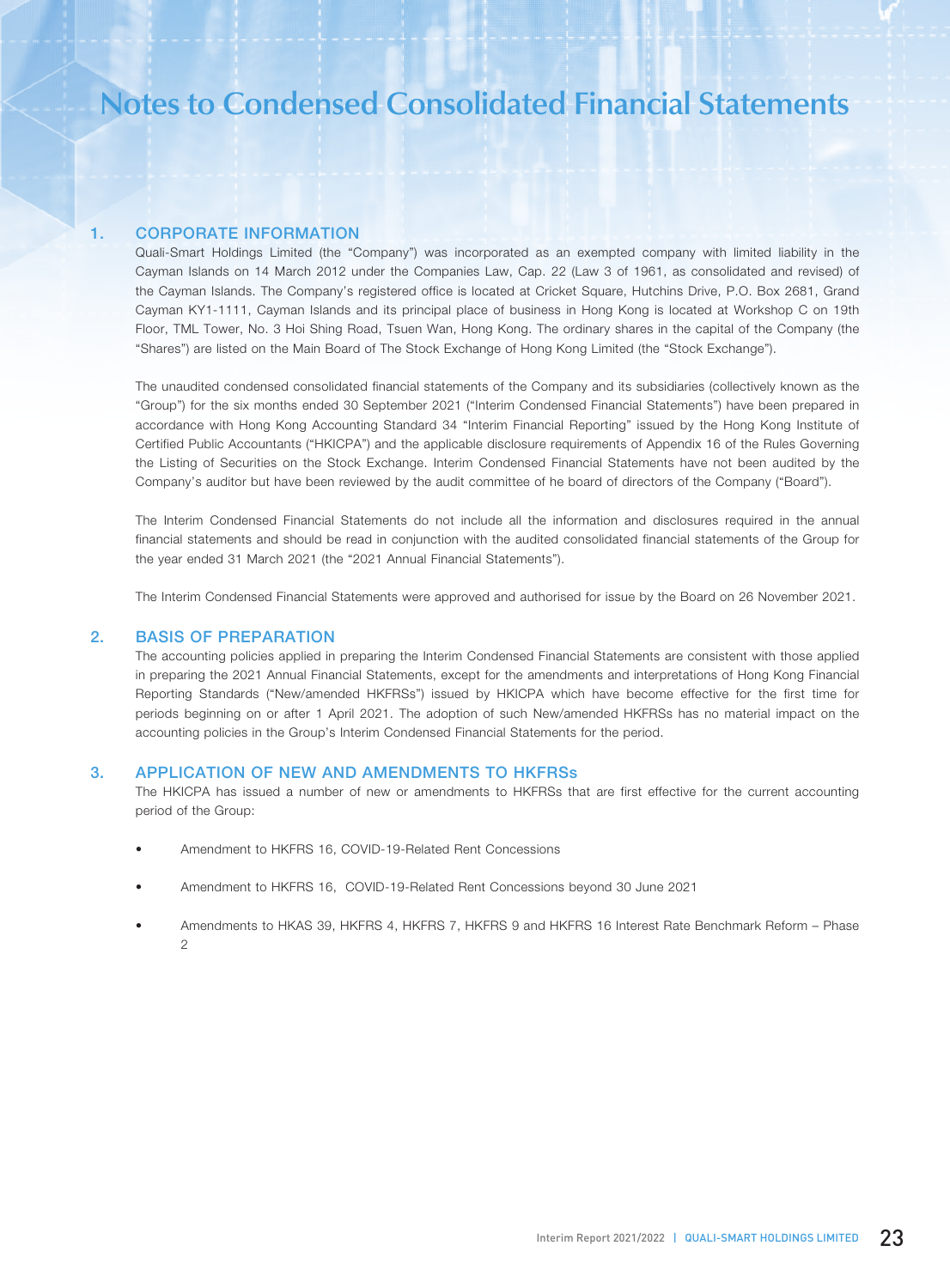### 4. OPERATING SEGMENT INFORMATION

The Group determines its operating segments based on the reports reviewed by the chief operating decision-maker that are used to make strategic decisions. The chief operating decision-maker considers the business primarily on the assessment of operating performance in each operating unit, which is the basis upon which the Group is organised. Each operating unit is distinguished based on types of goods or services delivered or provided. The following summary describes the operations in each of the Group's reportable segments:

– Manufacturing and sales of toys; and

– Securities brokerage, underwriting, securities margin financing, investment advisory, corporate finance and asset management service ("Financial Services").

### (a) Reportable segments

Management assesses the performance of the operating segments based on the measure of segment results which represents the net of revenues, incomes and gains, costs and expenditures directly attributable to each operating segment. Central administrative costs are not allocated to the operating segment as they are not included in the measure of the segment results that are used by the chief operating decision-marker for assessment of segment performance.

The following is an analysis of the Group's revenue and results by reporting segment for the period:

#### *Segment revenue and results*

|                                                    | Manufacturing   |                  |                 |
|----------------------------------------------------|-----------------|------------------|-----------------|
|                                                    | and sales of    | <b>Financial</b> |                 |
|                                                    | toys            | <b>Services</b>  | Total           |
|                                                    | <b>HK\$'000</b> | <b>HK\$'000</b>  | <b>HK\$'000</b> |
| For the period ended 30 September 2021 (Unaudited) |                 |                  |                 |
| External revenue                                   | 239,493         | 10,303           | 249,796         |
| Segment loss                                       | (1,074)         | (9, 443)         | (10, 517)       |
| Central administrative cost*                       |                 |                  | (6, 955)        |
| Loss before income tax expense                     |                 |                  | (17, 472)       |
| For the period ended 30 September 2020 (Unaudited) |                 |                  |                 |
| External revenue                                   | 299,280         | 9,919            | 309,199         |
| Segment profit/(loss)                              | 15,940          | (8, 716)         | 7,224           |
| Central administrative cost*                       |                 |                  | (7, 338)        |
| Loss before income tax expense                     |                 |                  | (114)           |

Central administrative cost for the six months ended 30 September 2021 mainly includes directors' remuneration, finance costs of promissory notes and convertible notes and legal and professional fees.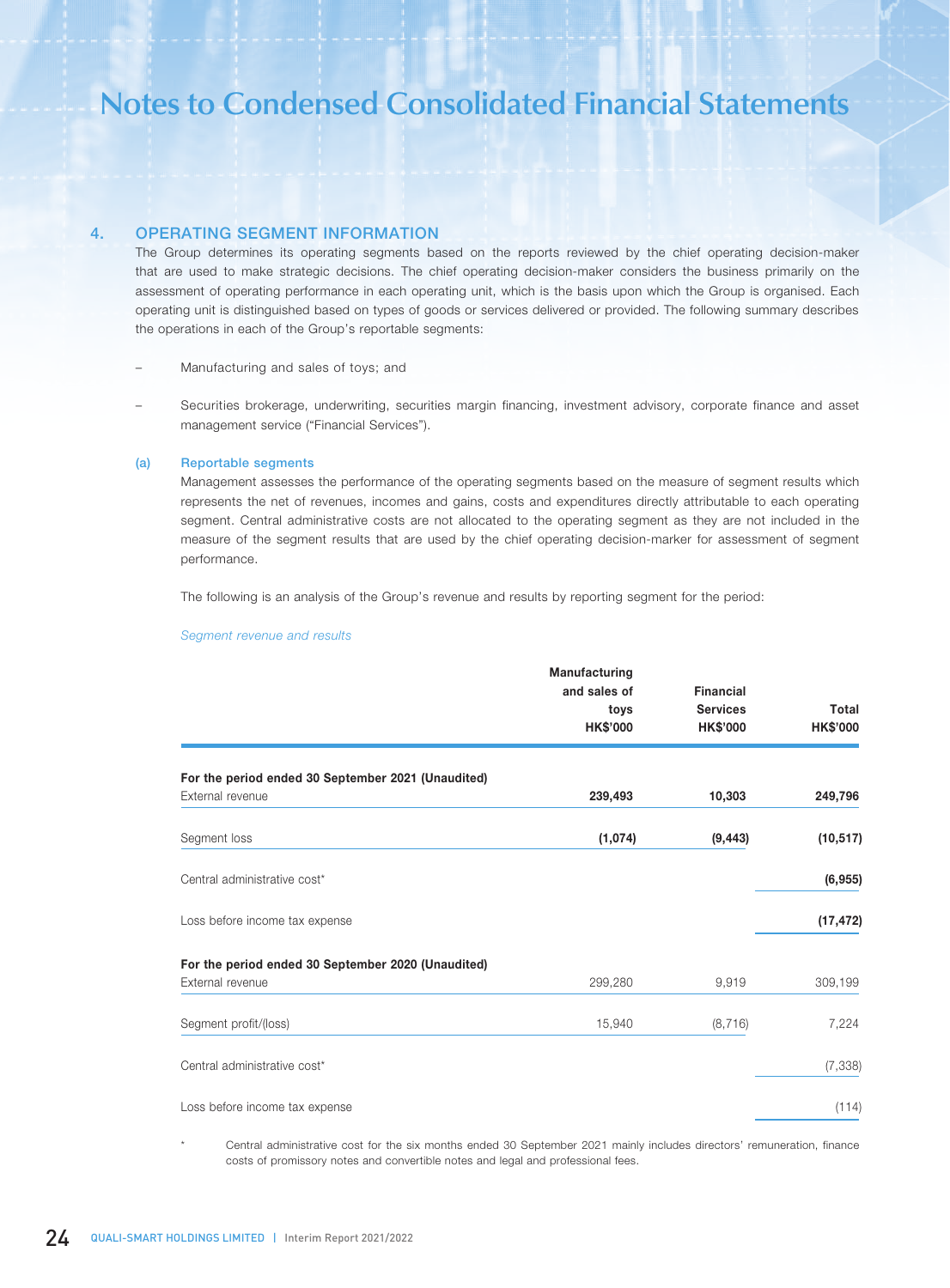# 4. OPERATING SEGMENT INFORMATION (continued)

### (a) Reportable segments (continued)

### *Segment revenue and results (continued)*

Segment profit/(loss) represents the profit/(loss) earned by each segment without allocation of corporate income, and central administrative cost. This is the information reported to the chief operating decision maker for the purpose of resource allocation and performance assessment.

### Segment assets

All assets are allocated to reportable segments other than prepayments, cash and cash equivalents.

|                                 | At              | At        |
|---------------------------------|-----------------|-----------|
|                                 | 30 September    | 31 March  |
|                                 | 2021            | 2021      |
|                                 | <b>HK\$'000</b> | HK\$'000  |
|                                 | (Unaudited)     | (Audited) |
|                                 |                 |           |
| Manufacturing and sales of toys | 255,440         | 136,847   |
| <b>Financial Services</b>       | 227,741         | 234,424   |
|                                 |                 |           |
| Total segment assets            | 483,181         | 371,271   |
| Unallocated                     | 30,045          | 67,571    |
|                                 |                 |           |
| Consolidated assets             | 513,226         | 438,842   |

### Segment liabilities

All liabilities are allocated to reportable segments other than accruals, convertible notes, promissory notes, income tax payable and deferred tax liabilities.

|                                 | At              | At        |
|---------------------------------|-----------------|-----------|
|                                 | 30 September    | 31 March  |
|                                 | 2021            | 2021      |
|                                 | <b>HK\$'000</b> | HK\$'000  |
|                                 | (Unaudited)     | (Audited) |
|                                 |                 |           |
| Manufacturing and sales of toys | 120,606         | 24,961    |
| <b>Financial Services</b>       | 61,528          | 67,486    |
|                                 |                 |           |
| Total segment liabilities       | 182,134         | 92,447    |
| Unallocated                     | 55,480          | 53,311    |
|                                 |                 |           |
| Consolidated liabilities        | 237,614         | 145,758   |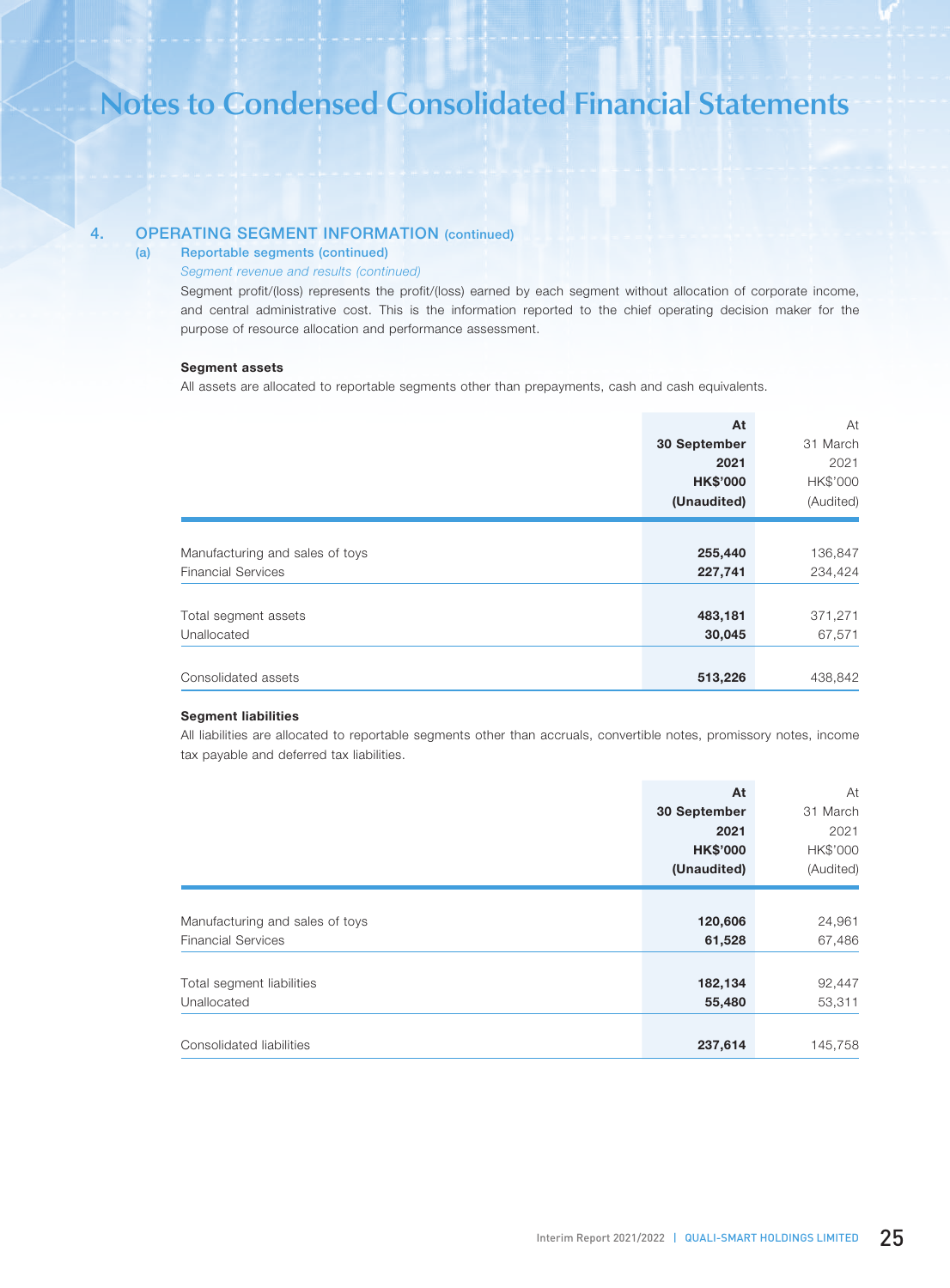# 4. OPERATING SEGMENT INFORMATION (continued)

(a) Reportable segments (continued)

*Segment revenue and results (continued)*

## Other segment information

Amounts included in the measure of segment profit/(loss) or segment assets:

### For the period ended 30 September 2021 (Unaudited)

|                                                          | <b>Manufacturing</b><br>and sales of<br>toys<br><b>HK\$'000</b> | <b>Financial</b><br><b>Services</b><br><b>HK\$'000</b> | Total<br><b>HK\$'000</b> |
|----------------------------------------------------------|-----------------------------------------------------------------|--------------------------------------------------------|--------------------------|
| Depreciation of property, plant and equipment            | (1,046)                                                         | (11)                                                   | (1057)                   |
| Depreciation of right-of-use assets<br>Interest expenses | -<br>(277)                                                      | (2, 562)                                               | (2, 562)<br>(277)        |

### For the period ended 30 September 2020 (Unaudited)

|                                               | Manufacturing<br>and sales of<br>toys<br><b>HK\$'000</b> | Financial<br>Services<br>HK\$'000 | Total<br>HK\$'000 |
|-----------------------------------------------|----------------------------------------------------------|-----------------------------------|-------------------|
| Additions to property, plant and equipment    | 470                                                      | 17                                | 487               |
| Depreciation of property, plant and equipment | (3, 498)                                                 | (12)                              | (3, 510)          |
| Depreciation of right-of-use assets           | (1, 391)                                                 | (3,212)                           | (4,603)           |
| Interest expenses                             | (390)                                                    |                                   | (390)             |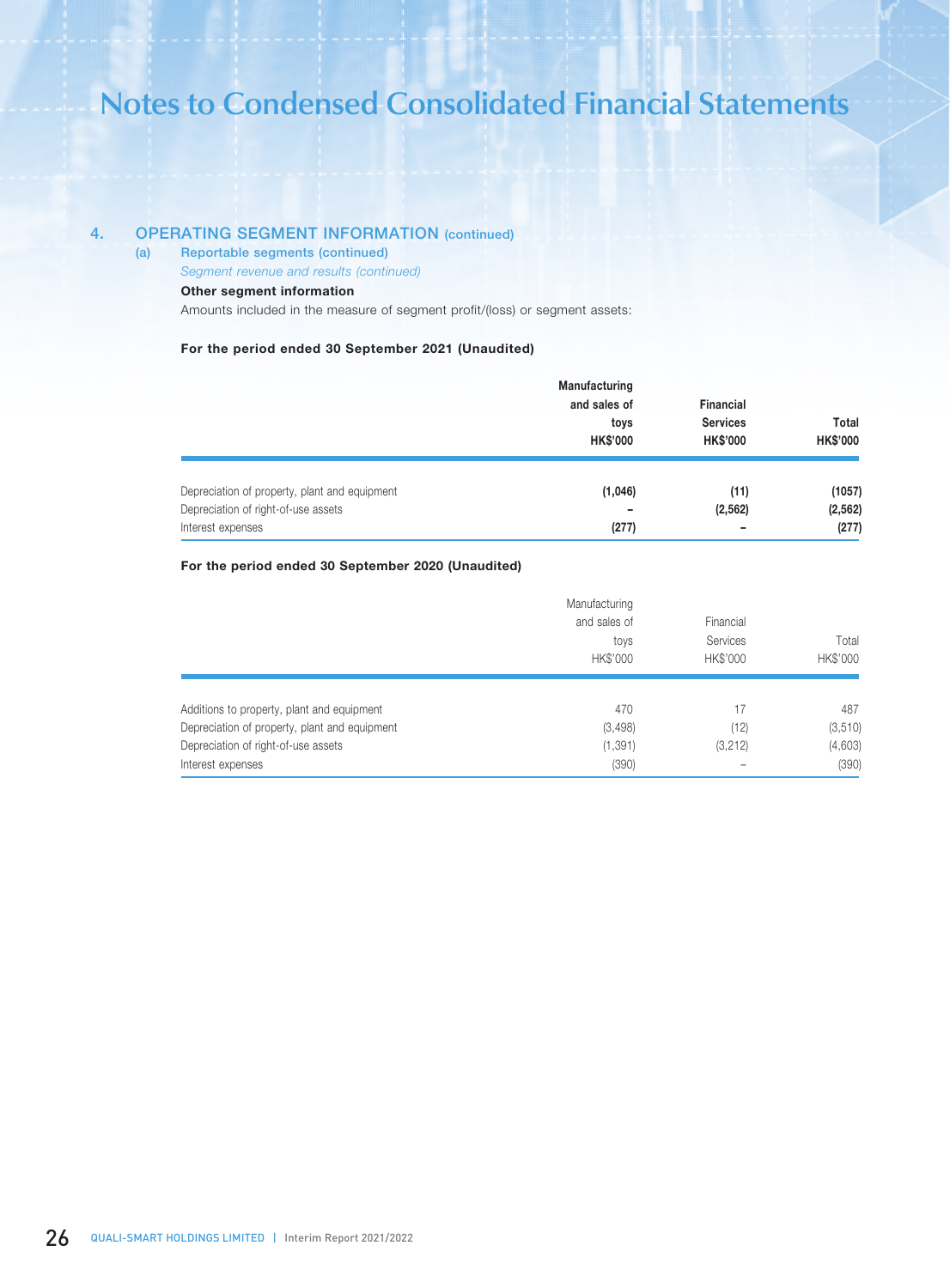# 4. OPERATING SEGMENT INFORMATION (continued)

### (b) Geographical information

The following table sets out information about the geographical location of (i) the Group's revenue from external customers and (ii) the Group's property, plant and equipment, investment property and other non-current assets ("specified non-current assets"). The geographical location of customers is based on the location at which the services were provided or the goods were delivered. The geographical location of the specified non-current assets is based on the physical location of the assets in the case of property, plant and equipment.

### *(i) Revenue from external customers*

|                                            | Six months ended 30 September          |                                 |
|--------------------------------------------|----------------------------------------|---------------------------------|
|                                            | 2021<br><b>HK\$'000</b><br>(Unaudited) | 2020<br>HK\$'000<br>(Unaudited) |
|                                            |                                        |                                 |
| North America (note 1)                     | 146,755                                | 181,568                         |
| Western Europe                             |                                        |                                 |
| - United Kingdom                           | 17,756                                 | 26,576                          |
| - France                                   | 13,191                                 | 17,585                          |
| - Netherland                               | 6,751                                  | 11,999                          |
| $-$ Others <i>(note 2)</i>                 | 24,284                                 | 24,604                          |
| South America                              | 3,927                                  | 3,669                           |
| PRC and Taiwan                             | 5,258                                  | 7,480                           |
| Australia, New Zealand and Pacific Islands | 6,984                                  | 8,187                           |
| Central America, Caribbean and Mexico      | 8,328                                  | 12,265                          |
| Others (note 3)                            | 16,562                                 | 15,266                          |
| Total                                      | 249,796                                | 309,199                         |

#### *Notes:*

*1. North America includes United States of America and Canada.*

*2. Others include Germany, Belgium, Italy, Czech Republic, Spain and Netherlands.*

*3. Others include Hong Kong, Africa, India, Japan, Korea, Israel, Saudi Arabia and Southeast Asia and South America.*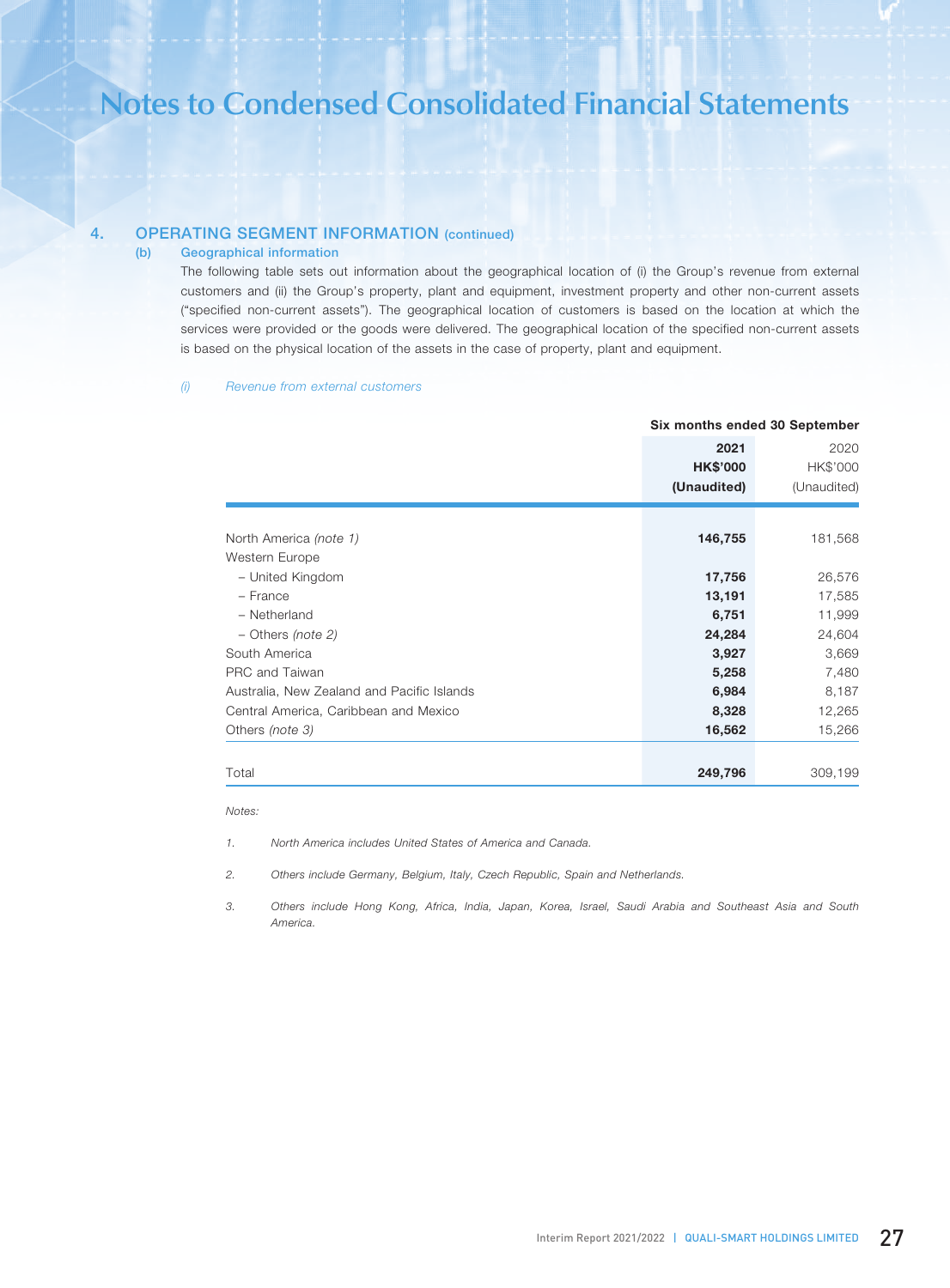# 4. OPERATING SEGMENT INFORMATION (continued)

- (b) Geographical information (continued)
	- *(ii) Specified non-current assets*

|                         | At              | At        |
|-------------------------|-----------------|-----------|
|                         | 30 September    | 31 March  |
|                         | 2021            | 2021      |
|                         | <b>HK\$'000</b> | HK\$'000  |
|                         | (Unaudited)     | (Audited) |
|                         |                 |           |
| Mainland China, the PRC | 926             | 1,970     |
| Hong Kong               | 142,077         | 144,652   |
|                         |                 |           |
| Total                   |                 | 146,622   |

### (c) Information about major customers

Revenue from major customers, each of whom amounted to 10% or more of the Group's revenue, is set out below:

| 2021            | 2020        |
|-----------------|-------------|
| <b>HK\$'000</b> | HK\$'000    |
| (Unaudited)     | (Unaudited) |
|                 |             |
| 132,677         | 169,359     |
| 29,121          | 40,548      |
| 54,007          | 67,054      |
|                 |             |

#### Six months ended 30 September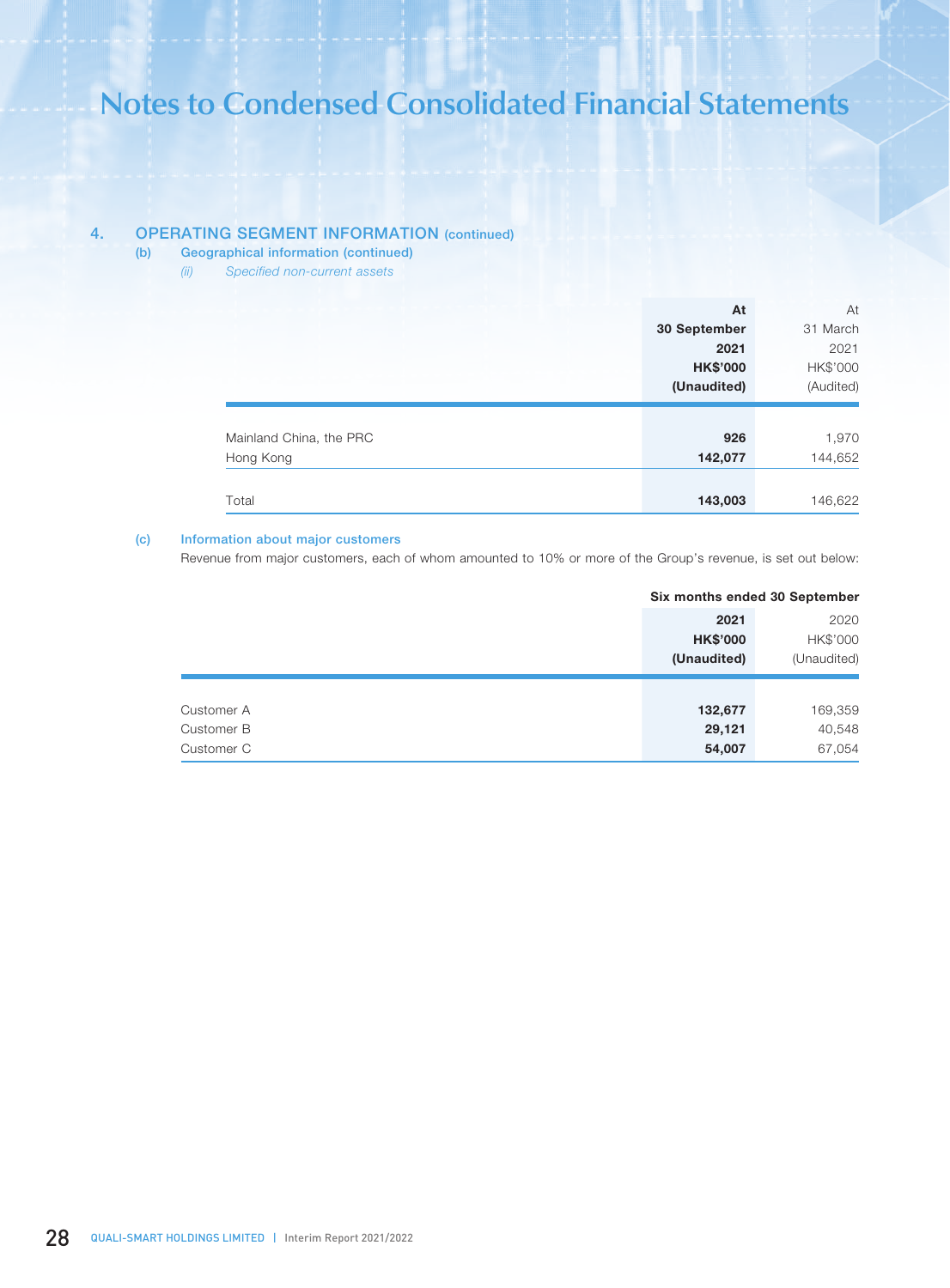# 5. REVENUE, OTHER INCOME AND GAINS

Revenue represents the net invoiced value of goods sold, after allowances for returns and trade discounts and provision of financial services. An analysis of revenue, other income and gains is as follows:

|                                                                    | Six months ended 30 September |             |
|--------------------------------------------------------------------|-------------------------------|-------------|
|                                                                    | 2021                          | 2020        |
|                                                                    | <b>HK\$'000</b>               | HK\$'000    |
|                                                                    | (Unaudited)                   | (Unaudited) |
| <b>Revenue</b>                                                     |                               |             |
| Manufacturing and sales of toys                                    | 239,493                       | 299,280     |
| <b>Financial Services</b>                                          | 10,303                        | 9,919       |
|                                                                    |                               |             |
|                                                                    |                               |             |
|                                                                    | 249,796                       | 309,199     |
|                                                                    |                               |             |
| Other income, gains and (losses)                                   |                               |             |
| Moulding income                                                    | 20                            | 21          |
| Rental income                                                      | 97                            | 93          |
| Interest income from bank deposits                                 | 64                            | 153         |
| Exchange gains, net                                                | 286                           | 192         |
| Property, plant and equipment relocation expenses                  | (1,026)                       |             |
| Others (including other income from the Employment Support Scheme) | 282                           | 2,166       |
|                                                                    |                               |             |
|                                                                    | (277)                         | 2,625       |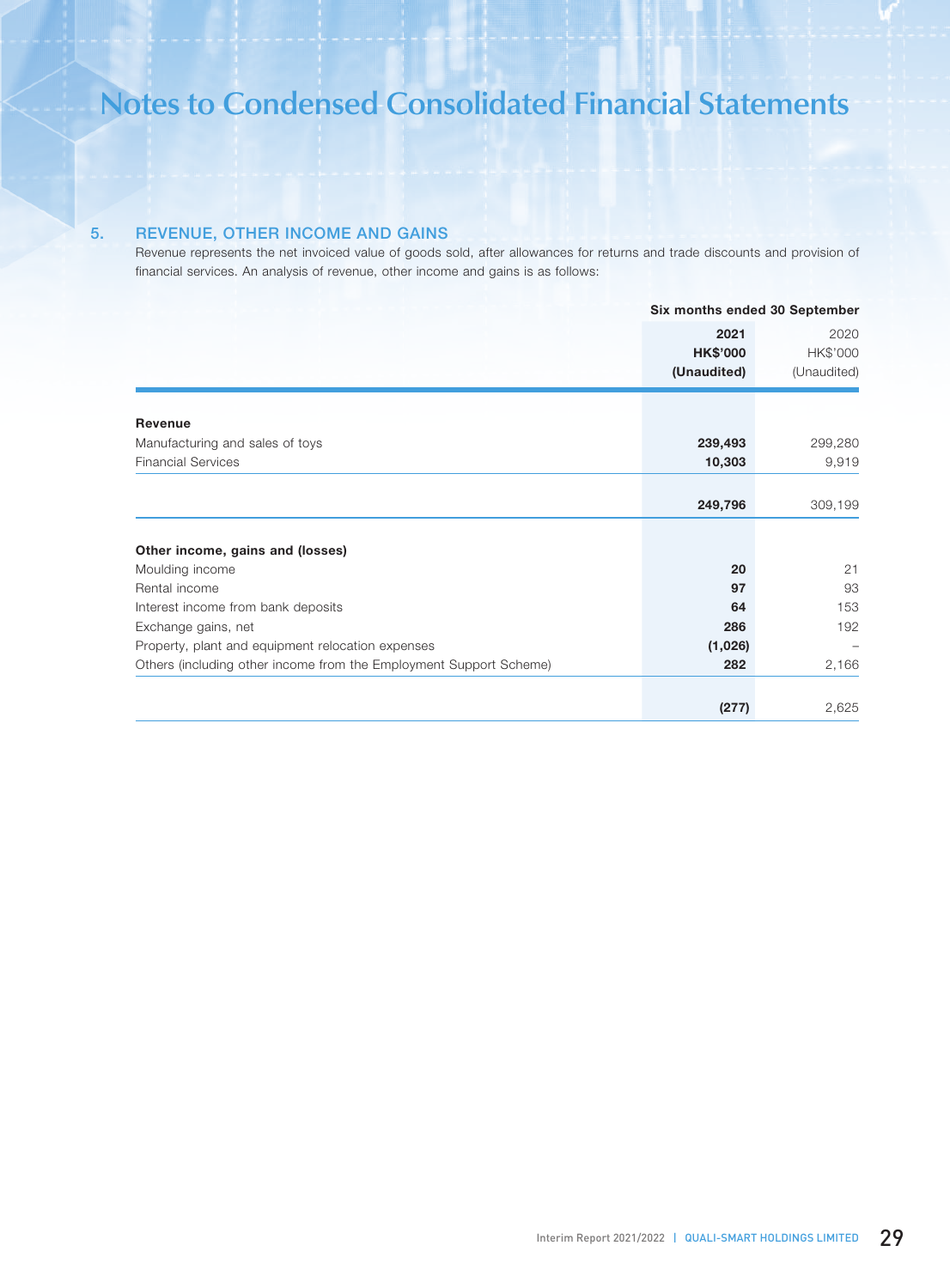## 6. FINANCE COSTS

|                                        | Six months ended 30 September |             |
|----------------------------------------|-------------------------------|-------------|
|                                        | 2021                          | 2020        |
|                                        | <b>HK\$'000</b>               | HK\$'000    |
|                                        | (Unaudited)                   | (Unaudited) |
|                                        |                               |             |
| Interest on bank and other borrowings: |                               |             |
| - Bank borrowings                      | 277                           | 390         |
| - Promissory notes                     | 1,253                         | 973         |
| - Convertible notes                    | 3,819                         | 4,618       |
|                                        |                               |             |
|                                        | 5,349                         | 5,981       |
| Interest on lease liabilities          | 47                            | 230         |
|                                        |                               |             |
|                                        | 5,396                         | 6,211       |

### 7. LOSS BEFORE INCOME TAX EXPENSE

The Group's loss before income tax expense is arrived at after charging:

|                                                                 | Six months ended 30 September |             |
|-----------------------------------------------------------------|-------------------------------|-------------|
|                                                                 | 2021                          | 2020        |
|                                                                 | <b>HK\$'000</b>               | HK\$'000    |
|                                                                 | (Unaudited)                   | (Unaudited) |
|                                                                 |                               |             |
| Cost of inventories sold                                        | 220,126                       | 265,809     |
| Depreciation of property, plant and equipment                   | 1,057                         | 3,510       |
| Depreciation on right-of-use assets                             | 2,562                         | 4,603       |
| Employee benefits expenses (including Directors' remuneration): |                               |             |
| Wages and salaries                                              | 21,656                        | 20,910      |
| Contribution to defined contribution plan (note)                | 423                           | 432         |
| Other benefits                                                  | 398                           | 736         |
|                                                                 |                               |             |
|                                                                 | 22,477                        | 22,078      |
|                                                                 |                               |             |
| Auditor's remuneration                                          | 972                           | 1,004       |
| Expense relating to short-term leases                           | 1,128                         |             |

*Note: The Group has arranged for its employees to join the Mandatory Provident Fund Scheme (the "MPF Scheme") in Hong Kong, a defined contribution scheme managed by an independent trustee. Under the MPF Scheme, the Group and its employees make monthly contributions to the scheme at 5% (30 September 2020: 5%) of the employees' earnings as defined under the Mandatory Provident Fund legislation. Both the Group's and the employees' contributions were subject to a cap of HK\$1,500 (30 September 2020: HK\$1,500) and thereafter contributions are voluntary. Contributions to the MPF Scheme are recognised as an expense in profit or loss when the services are rendered by the employees. During the period ended 30 September 2021, the aggregate amount of the Group's contributions to the aforementioned pension schemes was approximately HK\$423,000 (2020: HK\$432,000). As at 30 September 2021, the Group was not entitled to any forfeited contributions to reduce its contributions (2020: nil).*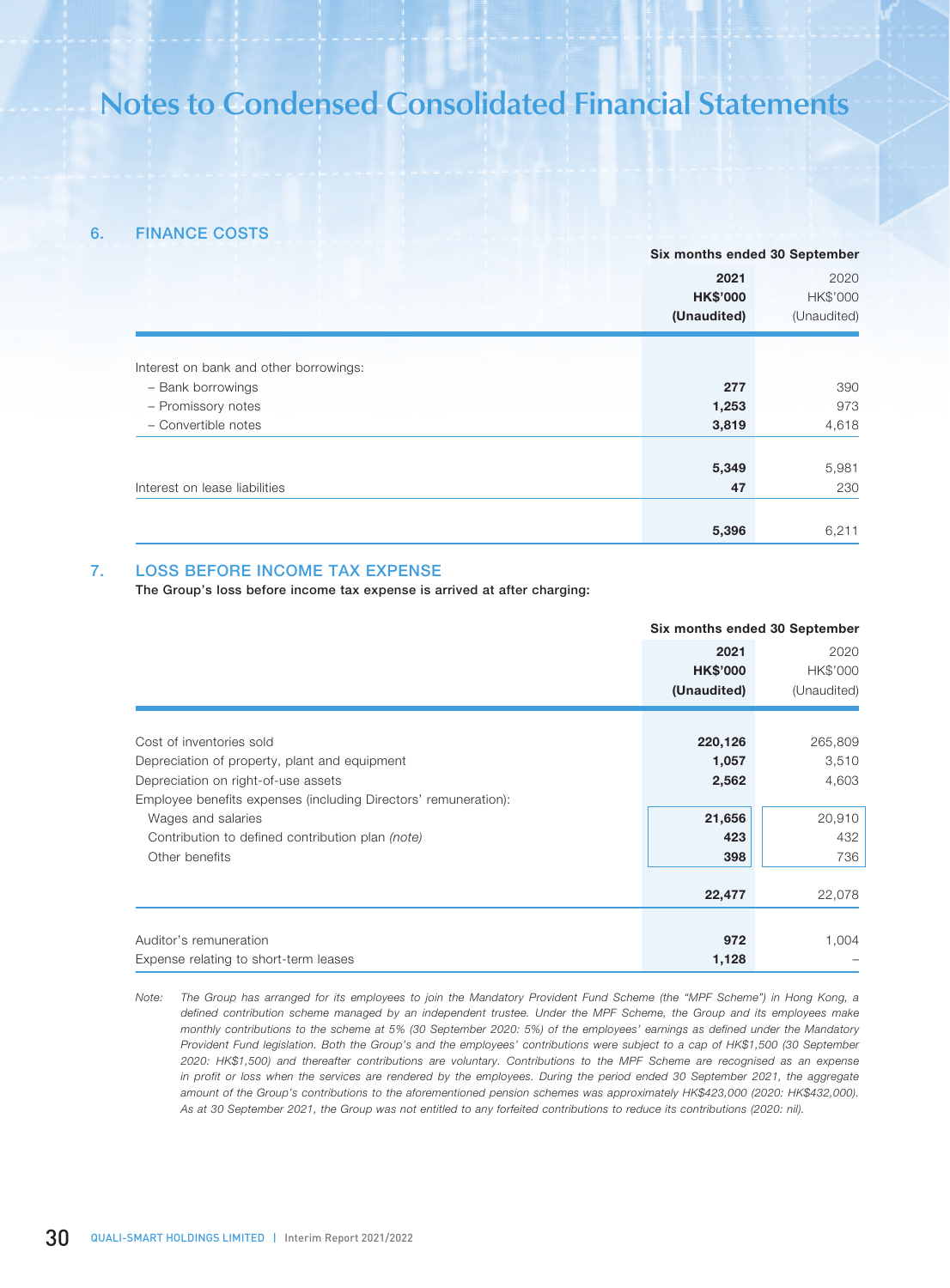# 8. INCOME TAX EXPENSE

Hong Kong Profits Tax were calculated at 8.25% on the first HK\$2 million of estimated assessable profits and at 16.5% for the portion of the estimated assessable profits above HK\$2 million for the six months ended 30 September 2021 and 2020. Taxes on profits assessable elsewhere have been calculated at the rate of tax prevailing in the locations in which the Group operates.

The major components of the income tax expense for the period are as follows:

|                                   | Six months ended 30 September |             |
|-----------------------------------|-------------------------------|-------------|
|                                   | 2021                          | 2020        |
|                                   | <b>HK\$'000</b>               | HK\$'000    |
|                                   | (Unaudited)                   | (Unaudited) |
|                                   |                               |             |
| Current - Hong Kong Profits Tax   |                               |             |
| Charge for the period             | $\overline{\phantom{0}}$      | 3,038       |
|                                   |                               |             |
| Income tax expense for the period |                               | 3,038       |

The income tax expense for the period can be reconciled to the loss before income tax expense per the condensed consolidated statement of comprehensive income as follows:

|                                                        | Six months ended 30 September |             |
|--------------------------------------------------------|-------------------------------|-------------|
|                                                        | 2021                          | 2020        |
|                                                        | <b>HK\$'000</b>               | HK\$'000    |
|                                                        | (Unaudited)                   | (Unaudited) |
|                                                        |                               |             |
| Loss before income tax expense                         | (17, 472)                     | (114)       |
|                                                        |                               |             |
| Tax at the applicable tax rate of 16.5% (2020: 16.5%)  | (2,883)                       | (19)        |
| Tax effect of expenses not deductible for tax purposes | 165                           | 1,698       |
| Tax effect of tax loss not recognised                  | 2,718                         | 1,524       |
| Tax concession                                         |                               | (165)       |
| Income tax expense                                     |                               | 3,038       |

No deferred tax asset has been recognised in respect of the unused tax losses of HK\$195,883,000 (For the six months ended 30 September 2020: HK\$164,316,000) due to the unpredictability of future profit streams. The unused tax losses can be carried forward indefinitely.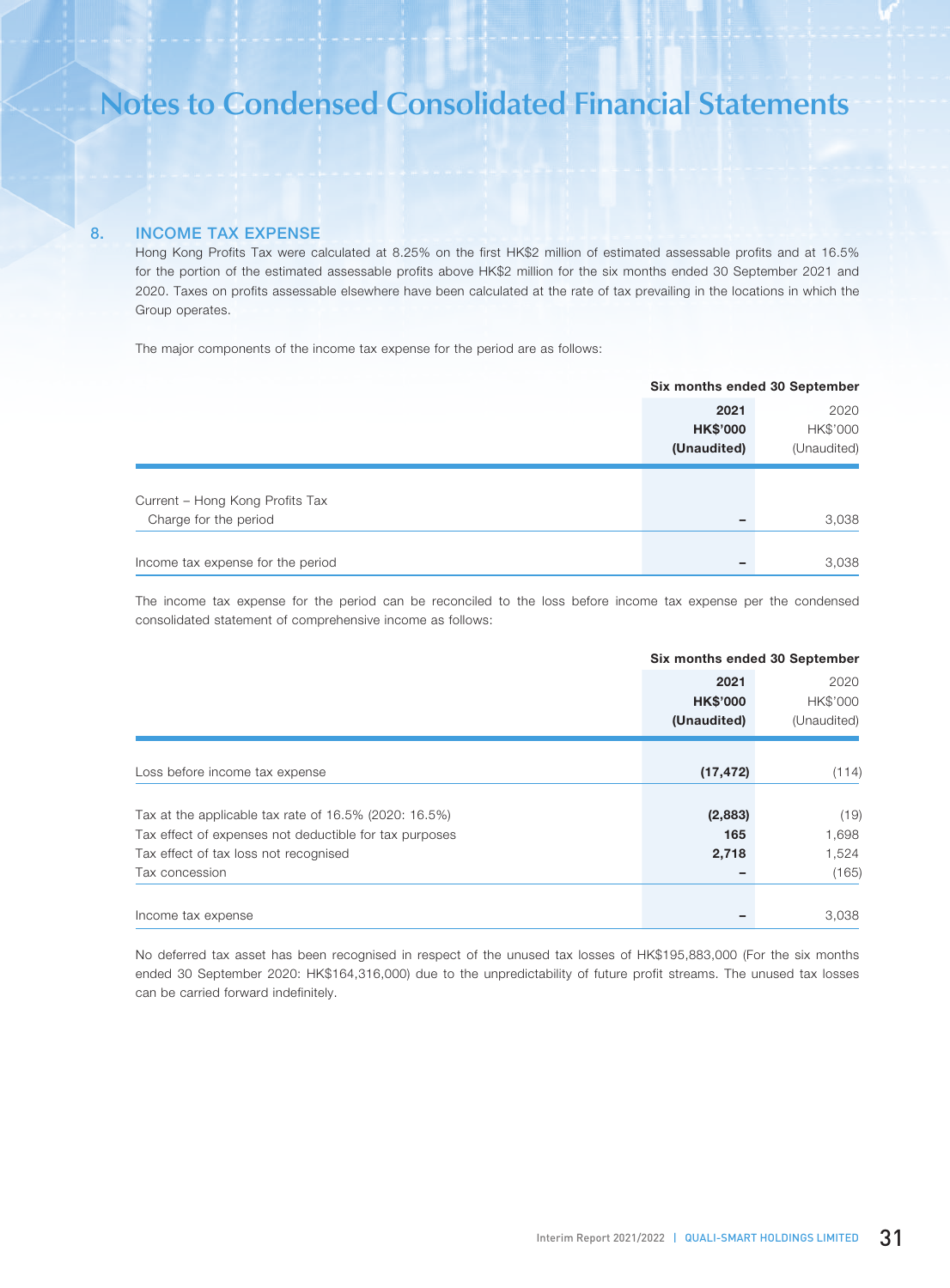### 9. LOSS PER SHARE

The calculation of the basic and diluted loss per share attributable to the ordinary equity holders of the Company is based on the following data:

|                                                               | Six months ended 30 September |             |
|---------------------------------------------------------------|-------------------------------|-------------|
|                                                               | 2021                          | 2020        |
|                                                               | <b>HK\$'000</b>               | HK\$'000    |
|                                                               | (Unaudited)                   | (Unaudited) |
|                                                               |                               |             |
| Loss for the period attributable to the owners of the Company | (17, 472)                     | (3, 152)    |
|                                                               |                               |             |
| Number of shares                                              | '000'                         | '000'       |
| Weighted average number of ordinary shares for                |                               |             |
| the purposes of basic loss per share                          | 1,474,232                     | 1,474,232   |

The calculation of basic loss per share attributable to the owners of the Company is based on the loss for the period ended 30 September 2021 of approximately HK\$17,472,000 (2020: HK\$3,152,000), and of the weighted average number of 1,474,232,000 (2020: 1,474,232,000) ordinary shares in issue during the period.

Diluted loss per share is the same as basic loss per share for the period ended 30 September 2021 (2020: same) as the impact of the potential dilutive ordinary shares outstanding has an anti-dilutive effect on the basic loss per share presented for the period ended 30 September 2021 (2020: anti-dilutive).

There is no dilutive effect on the convertible notes as they are anti-dilutive (2020: anti-dilutive).

# 10. PROPERTY, PLANT AND EQUIPMENT

|                           | <b>HK\$'000</b>          |
|---------------------------|--------------------------|
| Net book value:           |                          |
| At 1 April 2021 (Audited) | 2,016                    |
| Additions                 | $\overline{\phantom{0}}$ |
| Depreciation              | (1,057)                  |

### 11. INTANGIBLE ASSETS

| <b>Trading</b><br>rights, |
|---------------------------|
| trademarks                |
| and website               |
| <b>HK\$'000</b>           |

### Net book value:

At 1 April 2021 (Audited) and 30 September 2021 (Unaudited) 568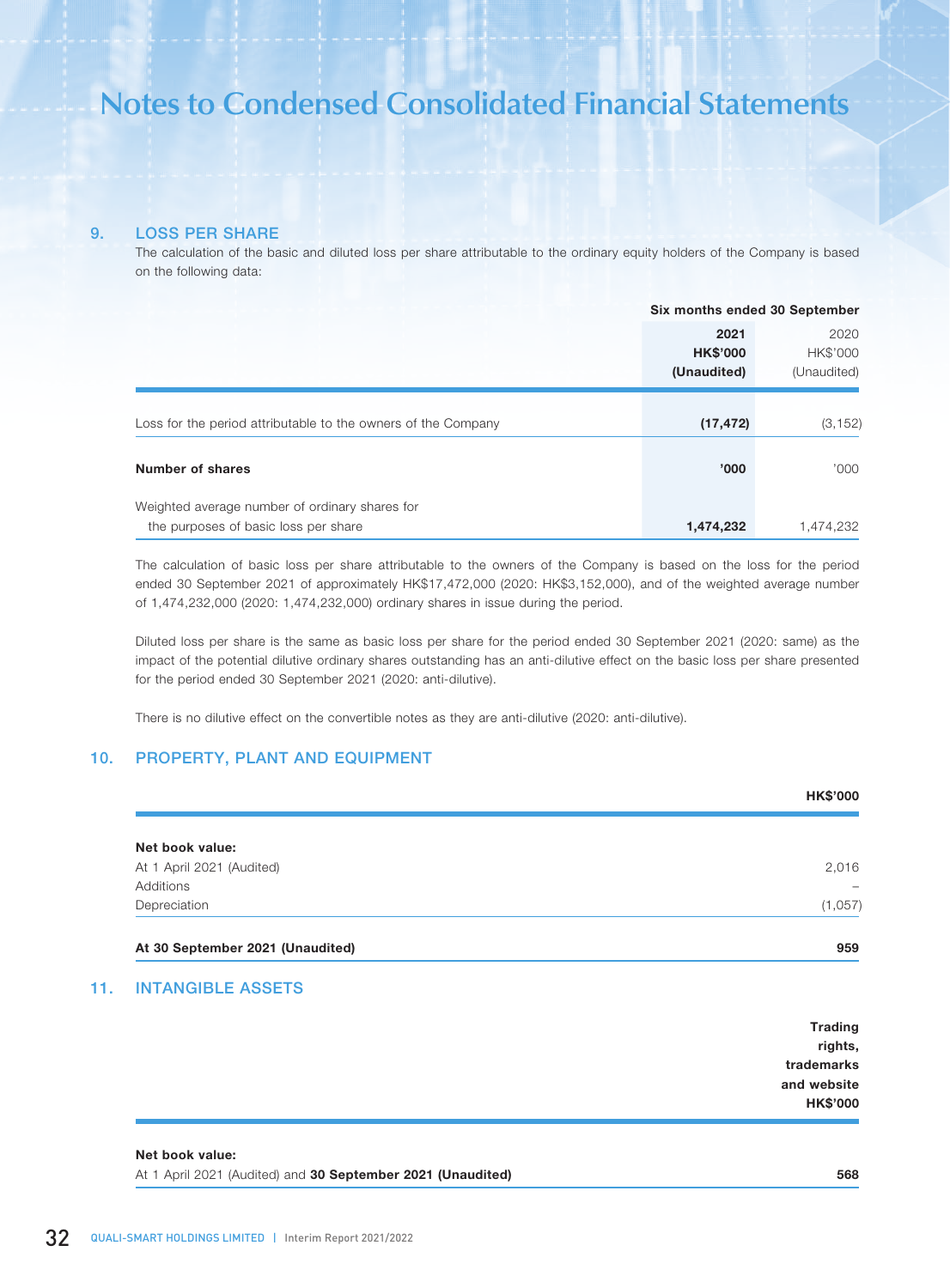# 12. INVENTORIES

|                | At              | At        |
|----------------|-----------------|-----------|
|                | 30 September    | 31 March  |
|                | 2021            | 2021      |
|                | <b>HK\$'000</b> | HK\$'000  |
|                | (Unaudited)     | (Audited) |
|                |                 |           |
| Raw materials  | 60,839          | 53,476    |
| Finished goods | 37,273          | 31,507    |
|                |                 |           |
|                | 98,112          | 84,983    |

# 13. TRADE RECEIVABLES

|                                                                | At              | At        |
|----------------------------------------------------------------|-----------------|-----------|
|                                                                | 30 September    | 31 March  |
|                                                                | 2021            | 2021      |
|                                                                | <b>HK\$'000</b> | HK\$'000  |
|                                                                | (Unaudited)     | (Audited) |
|                                                                |                 |           |
| Trade receivables from financial services segment              | 12,087          | 20,867    |
| Trade receivables from manufacturing and sales of toys segment | 149,422         | 41,904    |
|                                                                |                 |           |
|                                                                | 161,509         | 62,771    |

# Trade receivables from financial services segment

|                                                                                   | At<br>30 September<br>2021<br><b>HK\$'000</b> | At<br>31 March<br>2021<br>HK\$'000 |
|-----------------------------------------------------------------------------------|-----------------------------------------------|------------------------------------|
|                                                                                   | (Unaudited)                                   | (Audited)                          |
|                                                                                   |                                               |                                    |
| Accounts receivable arising from the ordinary course of                           |                                               |                                    |
| business of securities brokerage:                                                 |                                               |                                    |
| - Cash clients                                                                    | 374                                           | 1,499                              |
| Accounts receivable arising from the ordinary course of business of provision of: |                                               |                                    |
| - Placing commission                                                              | 10,389                                        | 18,364                             |
| - Advisory services                                                               | 1,067                                         | 1,004                              |
| - Asset management services                                                       | 257                                           |                                    |
|                                                                                   |                                               |                                    |
|                                                                                   | 12,087                                        | 20,867                             |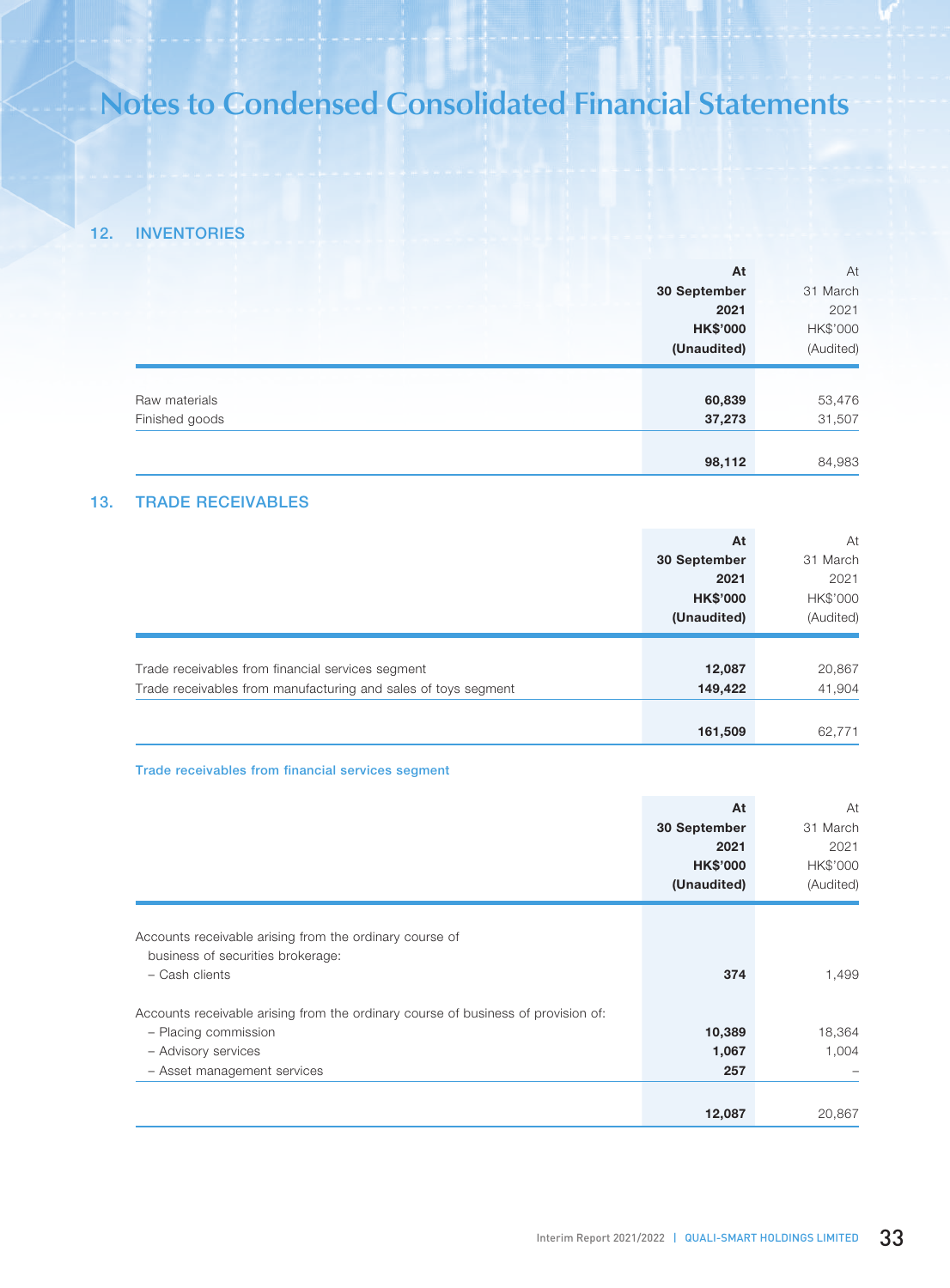# 13. TRADE RECEIVABLES (continued)

### Trade receivables from financial services segment (continued)

Ageing analysis of trade receivables of the financial services segment based on due date and net of provision for impairment is as follows:

|                                                    | At              | At        |
|----------------------------------------------------|-----------------|-----------|
|                                                    | 30 September    | 31 March  |
|                                                    | 2021            | 2021      |
|                                                    | <b>HK\$'000</b> | HK\$'000  |
|                                                    | (Unaudited)     | (Audited) |
|                                                    |                 |           |
| Neither past due nor impaired                      | 374             | 1,499     |
| Less than 1 month past due                         | 1,324           | 5,113     |
| More than 1 month but less than 2 months past due  |                 | 1,665     |
| More than 2 months but less than 3 months past due | 644             | 763       |
| Over 3 months past due                             | 9,745           | 11,827    |
|                                                    | 12,087          | 20,867    |

The settlement terms of trade receivables from the business of securities brokerage are one or two days after the respective trade date.

Expected loss rates are based on actual loss experience over the past 3 years. These rates are adjusted to reflect differences between economic conditions during the period over which the historic data has been collected, current conditions and the Group's view of economic conditions over the expected lives of the receivables.

In the view of the fact that those receivables related to a number of diversified cash clients, clearing houses and issuer clients, the historical settlement track records of these clients and no significant increase in credit risk since initial recognition and the respective balance at the end of the reporting period, therefore, the directors of the Company considered the expected credit losses ("ECLs") of those balances was immaterial to be recognised for both period/year.

The Group seeks to maintain tight control over its outstanding accounts receivable in order to minimise credit risk.

Subsequent to the end of the Current Period, a client of the Company's Financial Services Division filed a petition for winding up and application for the appointment of joint provisional liquidators on a "light touch" basis for restructuring purposes on 15 November 2021. The Group had an exposure of about HK\$9.9 million of outstanding trade receivables from this client as at 30 September 2021, which accounted for about 1.9% of the total consolidated assets of the Group as at 30 September 2021 and which remains outstanding as of the date of this report. As this client has yet to announce more details of its restructuring plan, it is currently unclear how this might affect the recoverability of the trade receivables and the Group will continue to monitor the development of the situation.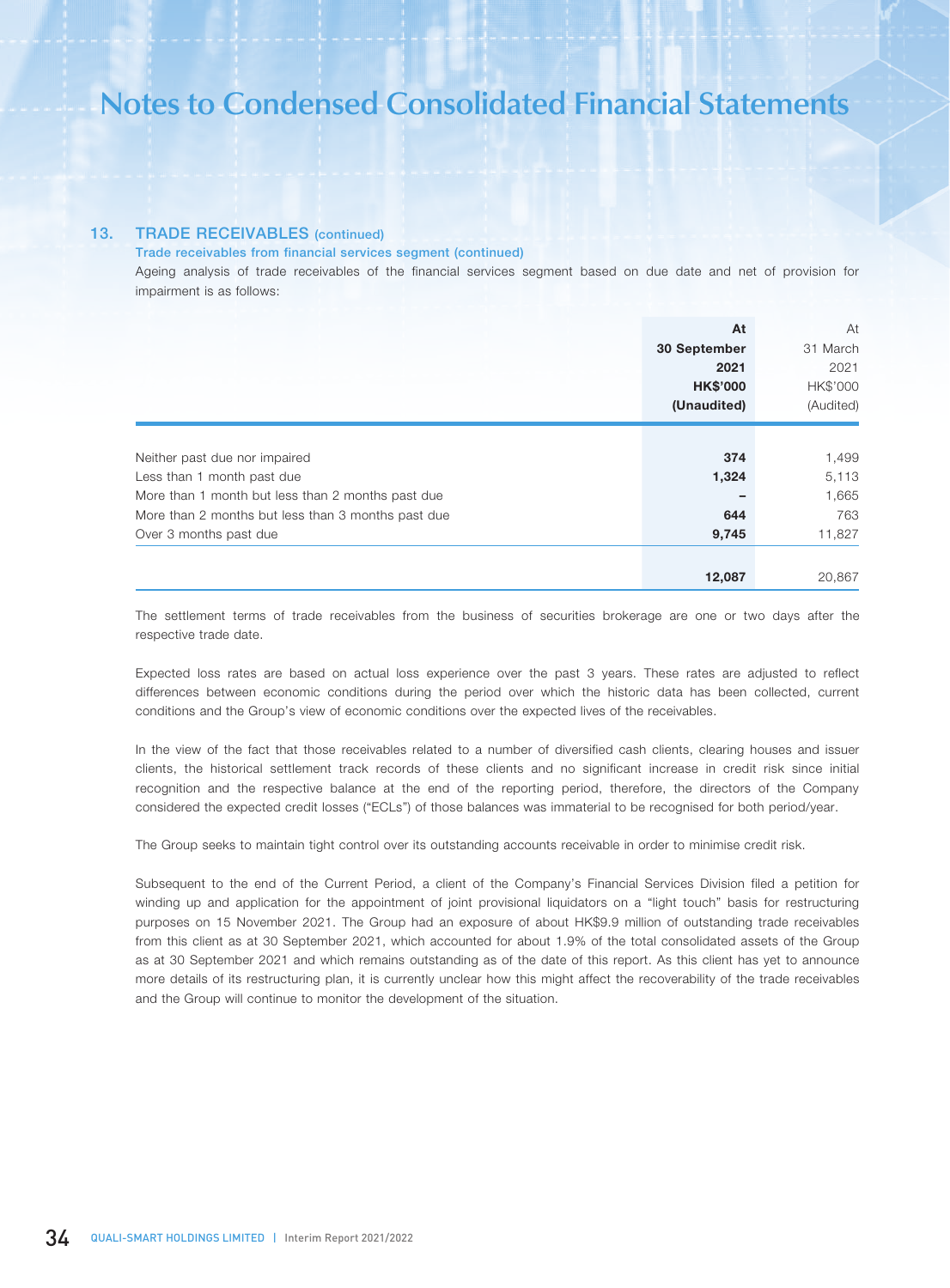# 13. TRADE RECEIVABLES (continued)

### Trade receivables from manufacturing and sales of toys segment

The credit period on sales of goods ranging from 30 to 90 days from the invoice date. An aged analysis of the trade receivables at the end of the reporting period, based on the invoice date and before impairment loss, is as follows:

|                    | At              | At        |
|--------------------|-----------------|-----------|
|                    | 30 September    | 31 March  |
|                    | 2021            | 2021      |
|                    | <b>HK\$'000</b> | HK\$'000  |
|                    | (Unaudited)     | (Audited) |
|                    |                 |           |
| Current to 30 days | 59,301          | 22,927    |
| $31 - 60$ days     | 35,778          | 6,258     |
| $61 - 90$ days     | 40,338          | 12,358    |
| Over 90 days       | 14,005          | 361       |
|                    |                 |           |
|                    | 149,422         | 41,904    |

In respect of trade receivables from manufacturing and sales of toys segment, these evaluations focus on the customer's past history of making payments when due and current ability to pay, and take into account information specific to the customers as well as pertaining to the economic environment in which the customers operate. Ongoing credit evaluation is performed on the financial condition of the customers. The Group does not obtain collateral from customers.

Taking into account of the credit worthiness and reputation of the debtors, and recent market environment, the directors of the Company consider that the ECLs of trade receivables from the Toy Division was assessed to be immaterial.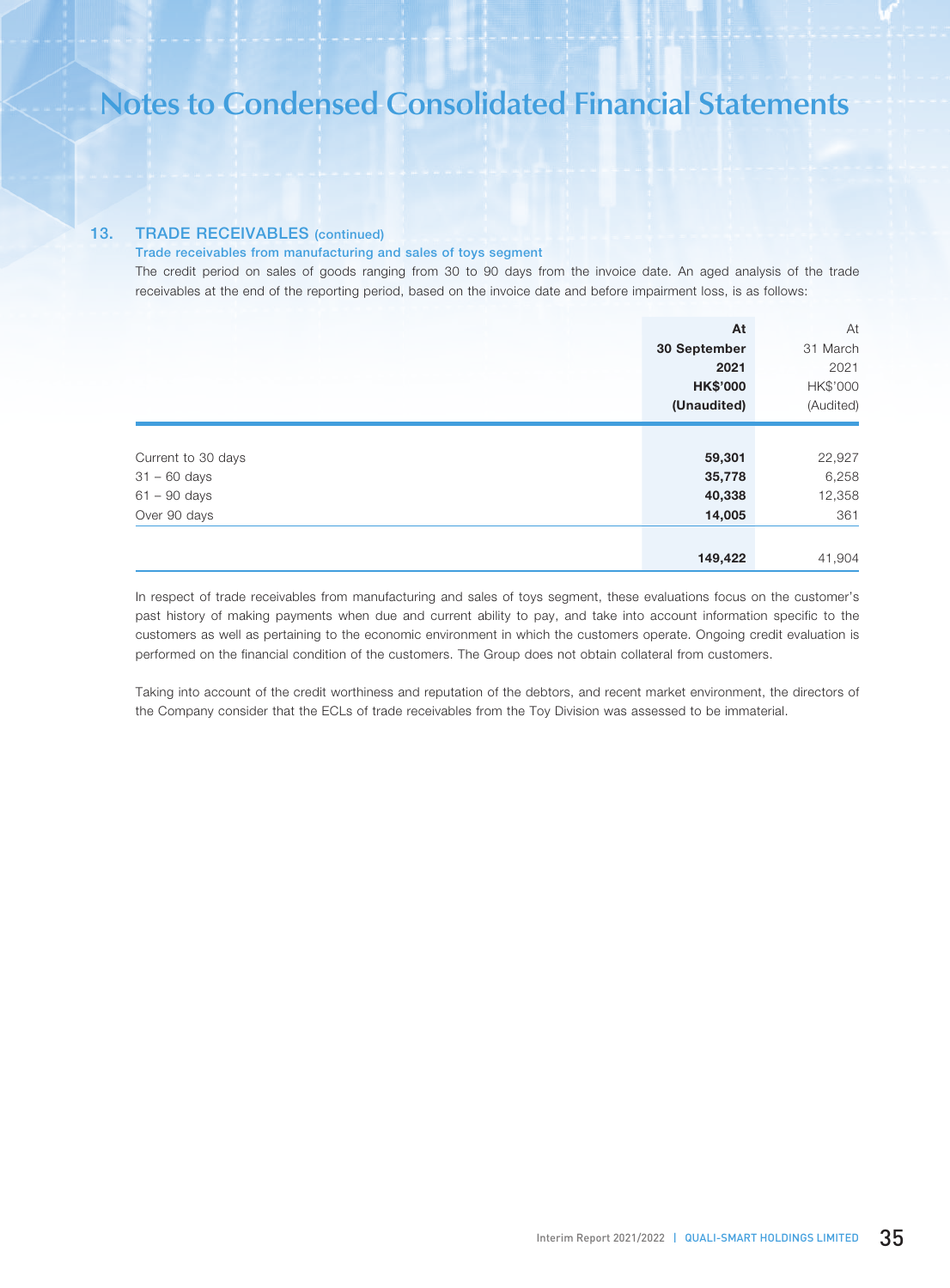# 14. TRADE PAYABLES

|                                                             | At              | At        |
|-------------------------------------------------------------|-----------------|-----------|
|                                                             | 30 September    | 31 March  |
|                                                             | 2021            | 2021      |
|                                                             | <b>HK\$'000</b> | HK\$'000  |
|                                                             | (Unaudited)     | (Audited) |
|                                                             |                 |           |
| Trade payables from financial services segment              | 55,109          | 58,561    |
| Trade payables from manufacturing and sales of toys segment | 36,498          | 22,887    |
|                                                             |                 |           |
|                                                             | 91,607          | 81,448    |

### Trade payables from financial services segment

|                                                                                                                                                                                      | At                    | At                     |
|--------------------------------------------------------------------------------------------------------------------------------------------------------------------------------------|-----------------------|------------------------|
|                                                                                                                                                                                      | 30 September          | 31 March               |
|                                                                                                                                                                                      | 2021                  | 2021                   |
|                                                                                                                                                                                      | <b>HK\$'000</b>       | HK\$'000               |
|                                                                                                                                                                                      | (Unaudited)           | (Audited)              |
| Accounts payable arising from the ordinary course of business of<br>securities brokerage and margin financing:<br>- Cash clients<br>- Margin clients<br>- Brokers and clearing house | 47,214<br>47<br>7,848 | 42,101<br>47<br>16,413 |
|                                                                                                                                                                                      | 55,109                | 58,561                 |

The settlement terms of trade payable attributable to the business of securities brokerage are one to two days after the respective trade date.

As at the 30 September 2021, included in trade payable was an amount of approximately HK\$46,997,000 (31 March 2021: HK\$42,146,000) payable to clients to other institutions in respect of trust and segregated bank balances received and held for clients and other institutions in the course of the conduct of regulated activities.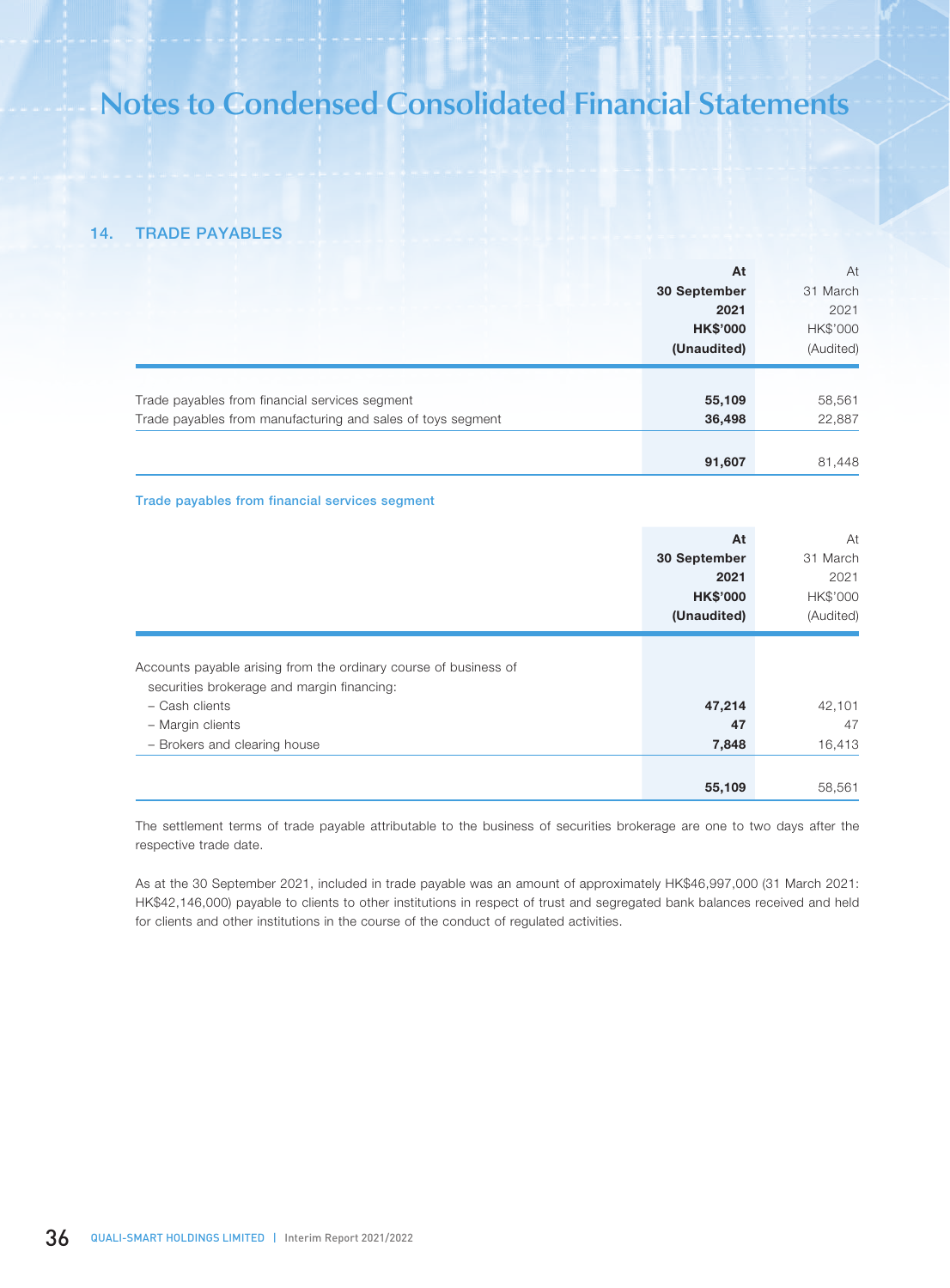### 14. TRADE PAYABLES (continued)

Trade payables from manufacturing and sales of toys segment

The Group normally obtains credit terms of ranging from 15 to 60 days from its suppliers. Trade payables are interest-free.

An aged analysis of the trade payables at the end of the reporting period, based on the invoice date, is as follows:

|                                          | At              | At        |
|------------------------------------------|-----------------|-----------|
|                                          | 30 September    | 31 March  |
|                                          | 2021            | 2021      |
|                                          | <b>HK\$'000</b> | HK\$'000  |
|                                          | (Unaudited)     | (Audited) |
|                                          |                 |           |
| Current to 30 days                       | 28,999          | 17,527    |
| 31 to 60 days                            | 4,032           | 3,334     |
| 61 to 90 days                            | 2,517           | 2,018     |
| More than 90 days but less than 365 days | 950             | 8         |
|                                          |                 |           |
|                                          | 36,498          | 22,887    |

# 15. INTEREST-BEARING BANK BORROWINGS

| At              | At        |
|-----------------|-----------|
| 30 September    | 31 March  |
| 2021            | 2021      |
| <b>HK\$'000</b> | HK\$'000  |
| (Unaudited)     | (Audited) |
|                 |           |
|                 |           |
| 80,784          | -         |

As at 30 September 2021, the Group's banking facilities and its interest-bearing bank borrowings are secured either (i) by Company's corporate guarantees and cross guarantees from the Company's subsidiary, which is Qualiman Industrial Co. Limited; (ii) by legal charges over certain properties in Hong Kong owned by Mr. Lau Ho Ming, Peter, Madam Li Man Yee, Stella and their associates and personal guarantee by Mr. Lau Ho Ming, Peter; or (iii) by investment property of the Group with aggregate net book value of HK\$6,600,000 (31 March 2021: HK\$6,600,000).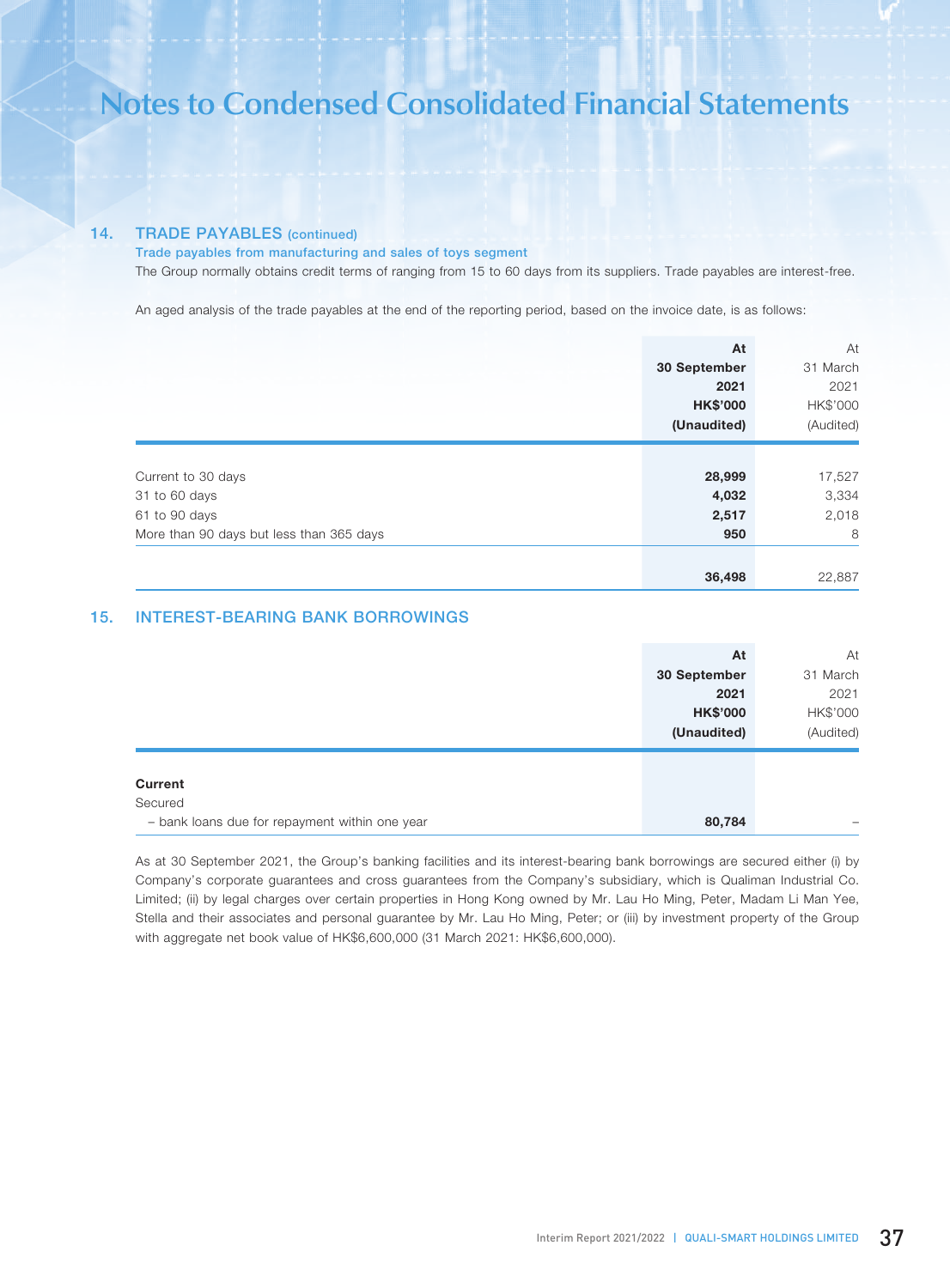# 16. SHARE CAPITAL

|                                                                    | Number of<br><b>Shares</b> | <b>HK\$'000</b> |
|--------------------------------------------------------------------|----------------------------|-----------------|
| Authorised:                                                        |                            |                 |
| Ordinary Shares of US\$0.000025 each At 1 April 2021 (Audited) and |                            |                 |
| at 30 September 2021 (Unaudited)                                   | 6,000,000,000              | 1,168           |
| Issued and fully paid:                                             |                            |                 |
| Ordinary Shares of US\$0.000025 each At 1 April 2021 (Audited) and |                            |                 |
| at 30 September 2021 (Unaudited)                                   | 1,474,232,000              | 287             |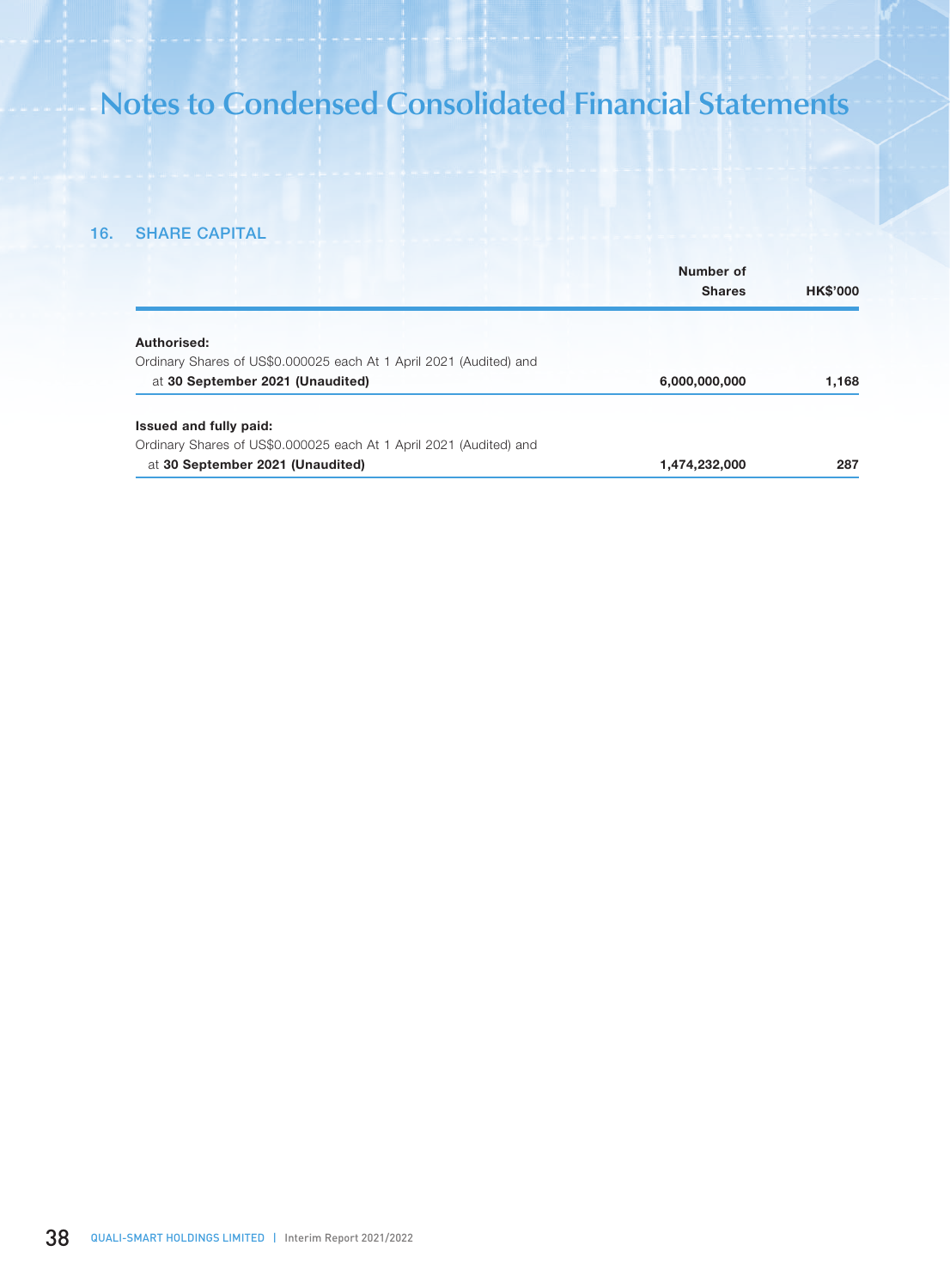# 17. EQUITY SETTLED SHARE-BASED PAYMENTS

There has been no changes in the Company's share option scheme, details of which are disclosed in the 2021 Annual Financial Statements. For the six months ended 30 September 2021 and 2020 respectively, there was no equity settled share-based payments incurred as all outstanding share options granted were fully vested before 31 March 2019.

Set out below are details of movements of the outstanding share options granted under the Share Option Scheme during the period ended 30 September 2021:

|                                                        |                          |                                            | Number of share options        |                                                 |                                      |                                                   |
|--------------------------------------------------------|--------------------------|--------------------------------------------|--------------------------------|-------------------------------------------------|--------------------------------------|---------------------------------------------------|
|                                                        | <b>Exercise</b><br>price | <b>Balance as at</b><br>at 1 April<br>2021 | Lapsed<br>during the<br>period | <b>Balance as</b><br>at 30<br>September<br>2021 | Date of<br>grant of<br>share options | <b>Exercisable</b><br>periods of<br>share options |
| <b>Executive Directors</b><br>- Lau Ho Ming, Peter     | HK\$1.02                 | 4,000,000                                  |                                | 4,000,000                                       | 3 July 2015                          | 3 July 2015<br>to 2 July 2025                     |
| - Ng Kam Seng (note 1)                                 | HK\$1.02                 | 5,400,000                                  |                                | 5,400,000                                       | 3 July 2015                          | 3 July 2015<br>to 2 July 2025                     |
|                                                        | HK\$0.748                | 7,500,000                                  |                                | 7,500,000                                       | 24 March 2016                        | 24 March 2016<br>to 23 March 2026                 |
| - Poon Pak Ki, Eric                                    | HK\$1.02                 | 5,400,000                                  |                                | 5,400,000                                       | 3 July 2015                          | 3 July 2015<br>to 2 July 2025                     |
|                                                        | HK\$0.748                | 7,500,000                                  |                                | 7,500,000                                       | 24 March 2016                        | 24 March 2016<br>to 23 March 2026                 |
| - Chu, Raymond                                         | HK\$0.748                | 12,847,800                                 |                                | 12,847,800                                      | 24 March 2016                        | 24 March 2016<br>to 23 March 2026                 |
| <b>Non-executive Directors</b><br>- Li Man Yee, Stella | HK\$1.02                 | 1,400,000                                  |                                | 1,400,000                                       | 3 July 2015                          | 3 July 2015<br>to 2 July 2025                     |
| - Wang Zhao (note 2)                                   | HK\$1.02                 | 1,400,000                                  |                                | 1,400,000                                       | 3 July 2015                          | 3 July 2015<br>to 2 July 2025                     |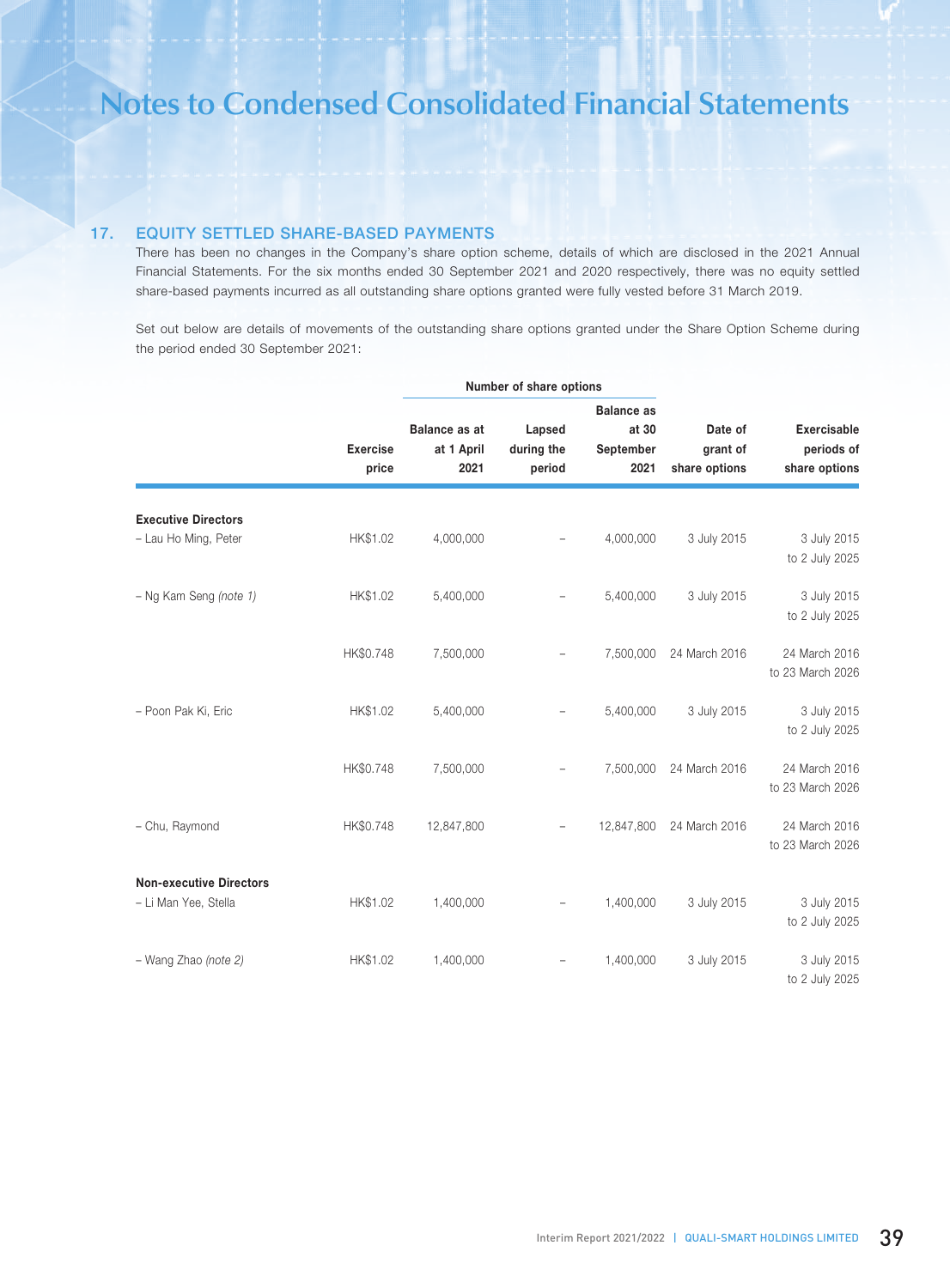# 17. EQUITY SETTLED SHARE-BASED PAYMENTS (continued)

|                                                                 | <b>Exercise</b> |                      | Number of share options |                    |                     |                                   |  |
|-----------------------------------------------------------------|-----------------|----------------------|-------------------------|--------------------|---------------------|-----------------------------------|--|
|                                                                 |                 |                      |                         |                    | <b>Balance as</b>   |                                   |  |
|                                                                 |                 | <b>Balance as at</b> | Lapsed<br>during the    | at 30<br>September | Date of<br>grant of | <b>Exercisable</b><br>periods of  |  |
|                                                                 | price           | at 1 April<br>2021   | period                  | 2021               | share options       | share options                     |  |
| Independent                                                     |                 |                      |                         |                    |                     |                                   |  |
| <b>Non-executive Directors</b><br>- Leung Po Wing, Bowen Joseph | HK\$1.02        | 1,400,000            |                         | 1,400,000          | 3 July 2015         | 3 July 2015<br>to 2 July 2025     |  |
|                                                                 | HK\$0.748       | 1,400,000            |                         | 1,400,000          | 24 March 2016       | 24 March 2016<br>to 23 March 2026 |  |
| - Chan Siu Wing, Raymond                                        | HK\$1.02        | 1,400,000            |                         | 1,400,000          | 3 July 2015         | 3 July 2015<br>to 2 July 2025     |  |
|                                                                 | HK\$0.748       | 1,400,000            |                         | 1,400,000          | 24 March 2016       | 24 March 2016<br>to 23 March 2026 |  |
| - Wong Wah On, Edward                                           | HK\$0.748       | 1,400,000            |                         | 1,400,000          | 24 March 2016       | 24 March 2016<br>to 23 March 2026 |  |
| <b>Employees</b>                                                | HK\$1.02        | 8,600,000            |                         | 8,600,000          | 3 July 2015         | 3 July 2015<br>to 2 July 2025     |  |
|                                                                 | HK\$0.748       | 36,203,800           | (400,000)               | 35,803,800         | 24 March 2016       | 24 March 2016<br>to 23 March 2026 |  |
| <b>Consultants</b>                                              | HK\$0.25        | 1,120,000            |                         | 1,120,000          | 17 March 2014       | 17 March 2014<br>to 16 March 2024 |  |
|                                                                 | HK\$1.02        | 19,600,000           |                         | 19,600,000         | 3 July 2015         | 3 July 2015<br>to 2 July 2025     |  |
|                                                                 | HK\$0.748       | 12,300,000           |                         | 12,300,000         | 24 March 2016       | 24 March 2016<br>to 23 March 2026 |  |
| Total                                                           |                 | 130,271,600          | (400,000)               | 129,871,600        |                     |                                   |  |

*Note:*

*1. Mr. Ng Kam Seng resigned as an executive Director of the Company on 1 January 2020 and was re-appointed as an executive Director of the Company on 1 May 2021.*

*2. Mr. Wang Zhao resigned as a Non-executive Director of the Company on 27 November 2015.*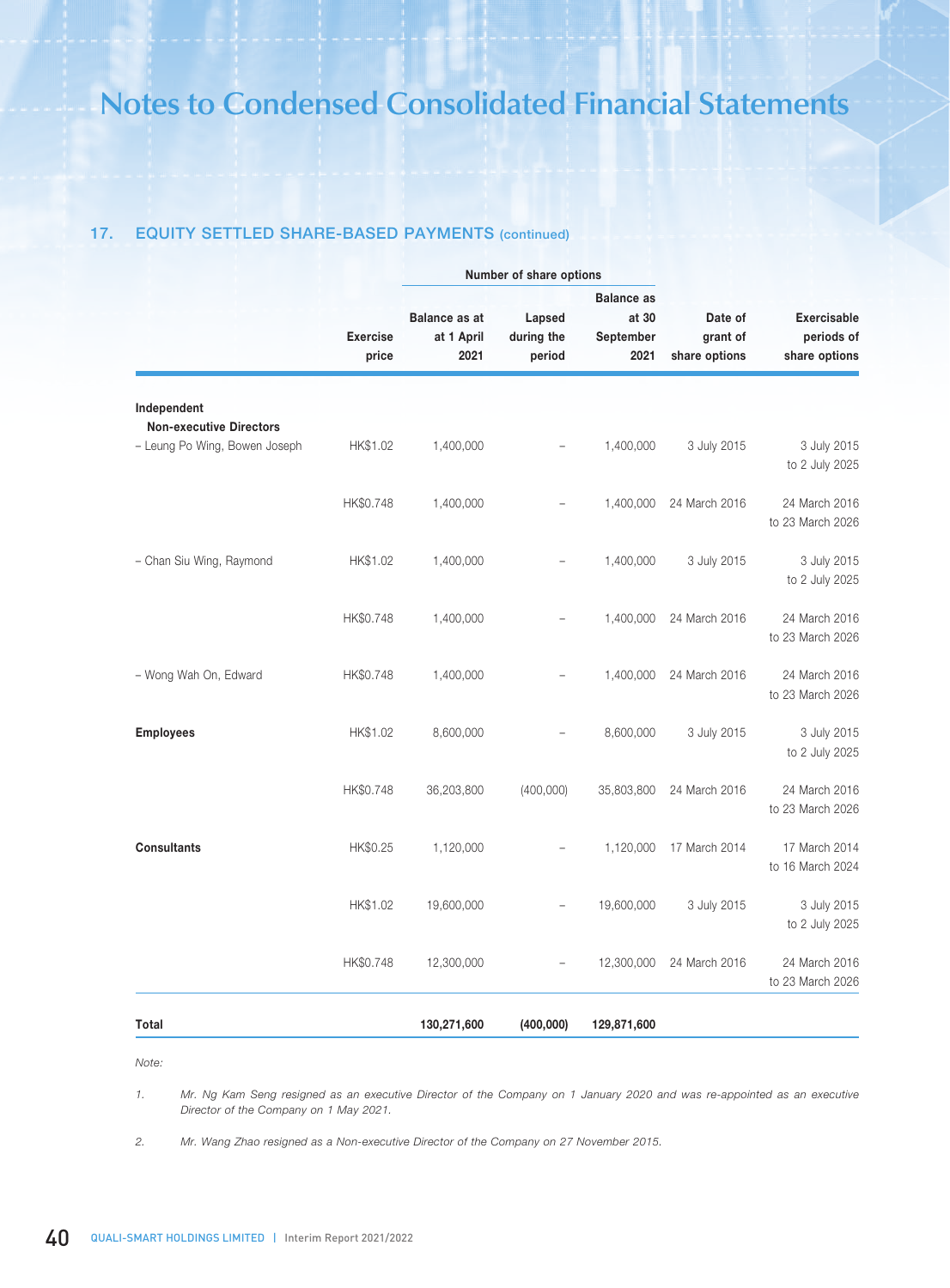## 17. EQUITY SETTLED SHARE-BASED PAYMENTS (continued)

Share options were granted to the consultants in light of their continuous contribution to the Group. The Group measured the fair value of services from the Consultants by reference to the fair value of those granted to eligible employees as management considers that the services provided by the consultants and employees are similar in nature.

The exercise price of the first batch of share options outstanding was HK\$0.25 and the weighted average remaining contractual life was 2.46 years (2020: 3.46 years). The exercise price of the second batch of share options outstanding as at 30 September 2021 was HK\$1.02 and the weighted average remaining contractual life was 3.76 years (2020: 4.76 years). The exercise price of the third batch of share options outstanding as at 30 September 2021 was HK\$0.748 (2020: HK\$0.748) and the weighted average remaining contractual life was 4.46 years (2020: 5.46 years). Of the total number of share options outstanding as at 30 September 2021 and 31 March 2021, no share options had not vested and were not exercisable. The weighted average share price at the date of exercise of options exercised during the period was HK\$0.84.

### 18. DIVIDENDS

At the Board meeting held on 26 November 2021, the Directors did not propose an interim dividend for the period ended 30 September 2021 (2020: Nil).

### 19. RELATED PARTY TRANSACTIONS

(i) In addition to the transactions detailed elsewhere in this Interim Report, the Group had the following material transactions with related parties during the period:

|                                         |                       | Six months ended 30 September |             |
|-----------------------------------------|-----------------------|-------------------------------|-------------|
|                                         |                       | 2021                          | 2020        |
|                                         |                       | <b>HK\$'000</b>               | HK\$'000    |
| Relationship/name of related party      | Nature of transaction | (Unaudited)                   | (Unaudited) |
|                                         |                       |                               |             |
| Company controlled by                   |                       |                               |             |
| Mr. Lau Ho Ming, Peter and              |                       |                               |             |
| Madam Li Man Yee, Stella                |                       |                               |             |
| Gold Prospect Capital Resources Limited | Rental expenses (a)   | 1,128                         | 1.128       |

(a) The rental expenses paid to Gold Prospect Capital Resources Limited, Mr. Lau Ho Ming, Peter and Madam Li Man Yee, Stella were mutually agreed between the Group and the related parties.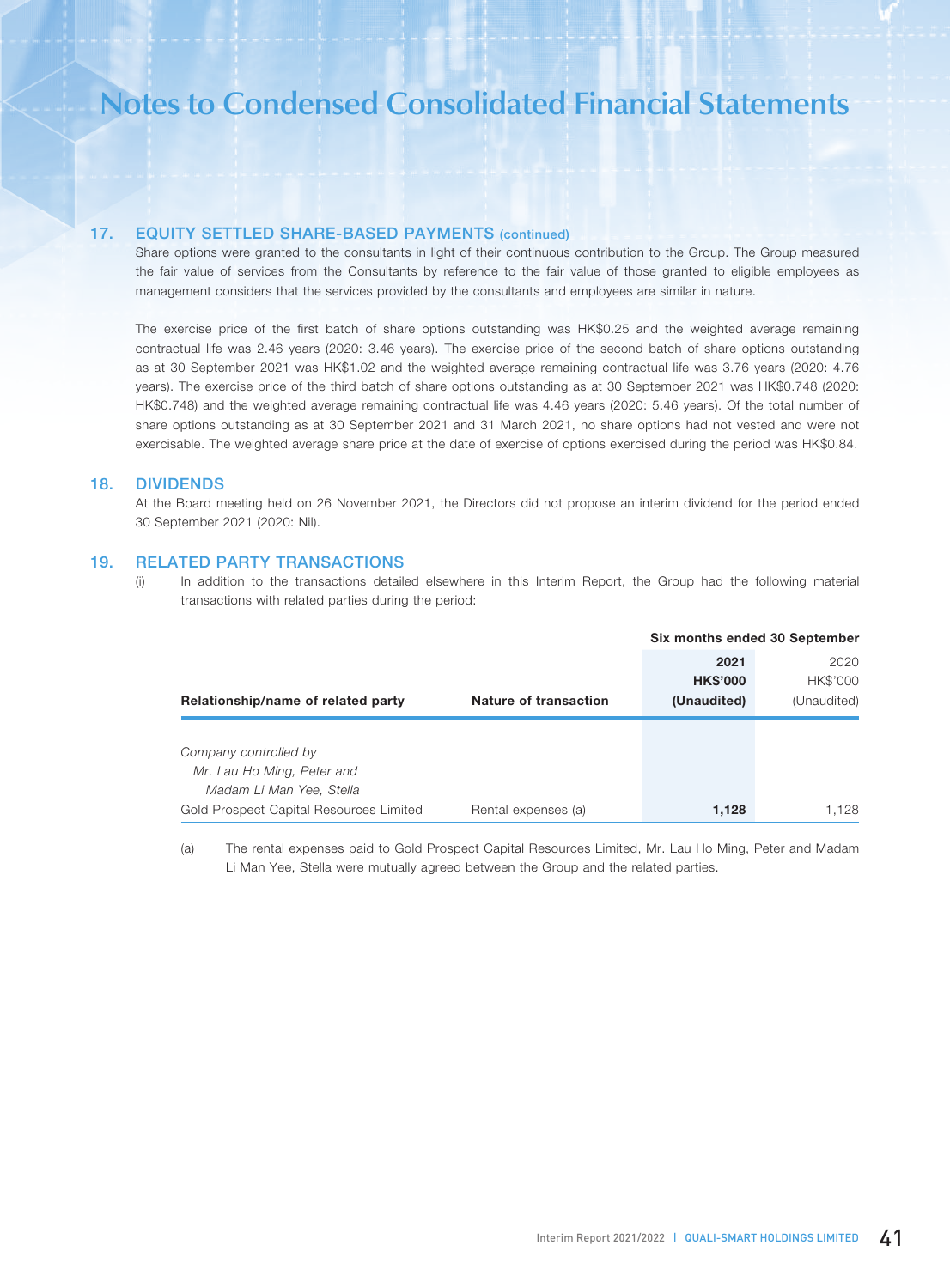## 19. RELATED PARTY TRANSACTIONS (continued)

(ii) Compensation of key management personnel of the Group, including Directors' remuneration is as follows:

|                                                                         |                 | Six months ended 30 September |  |  |
|-------------------------------------------------------------------------|-----------------|-------------------------------|--|--|
|                                                                         | 2021            | 2020                          |  |  |
|                                                                         | <b>HK\$'000</b> | HK\$'000                      |  |  |
|                                                                         | (Unaudited)     | (Unaudited)                   |  |  |
|                                                                         |                 |                               |  |  |
| Key Management Personnel Compensation,<br>excluding executive Directors |                 |                               |  |  |
| Salaries, allowances and benefits in kind                               | 1,090           | 1,397                         |  |  |
| Pension scheme contributions                                            | 30              | 34                            |  |  |
| <b>Executive Directors</b>                                              |                 |                               |  |  |
| Salaries, allowances, bonus and benefits in kind                        |                 |                               |  |  |
| Mr. Lau Ho Ming, Peter                                                  | 957             | 957                           |  |  |
| Mr. Ng Kam Seng (note)                                                  | 754             |                               |  |  |
| Mr. Poon Pak Ki, Eric                                                   | 607             | 607                           |  |  |
| Mr. Chu, Raymond                                                        | 1,500           | 1,500                         |  |  |
| Pension scheme contributions                                            |                 |                               |  |  |
| Mr. Lau Ho Ming, Peter                                                  | 44              | 44                            |  |  |
| Mr. Ng Kam Seng (note)                                                  | 36              |                               |  |  |
| Mr. Poon Pak Ki, Eric                                                   | 28              | 28                            |  |  |
| Mr. Chu, Raymond                                                        | 9               | 9                             |  |  |
|                                                                         |                 |                               |  |  |
|                                                                         | 5,055           | 4,576                         |  |  |

#### *Note:*

*Mr. Ng Kam Seng resigned as an Executive Director on 1 January 2020 and was appointed as consultant on 2 January 2020 and was re-appointed as an Executive Director on 1 May 2021.*

# 20. OPERATING LEASE ARRANGEMENTS

### As lessor

The Group leases an investment property under operating lease arrangements for a term of two years. The terms of leases generally also require the tenants to pay security deposits. At 30 September 2021, the Group had total future minimum lease receivables under non-cancellable operating leases with its tenants falling due as follows:

|                 | At              | At        |
|-----------------|-----------------|-----------|
|                 | 30 September    | 31 March  |
|                 | 2021            | 2021      |
|                 | <b>HK\$'000</b> | HK\$'000  |
|                 | (Unaudited)     | (Audited) |
|                 |                 |           |
| Within one year | 97              | 93        |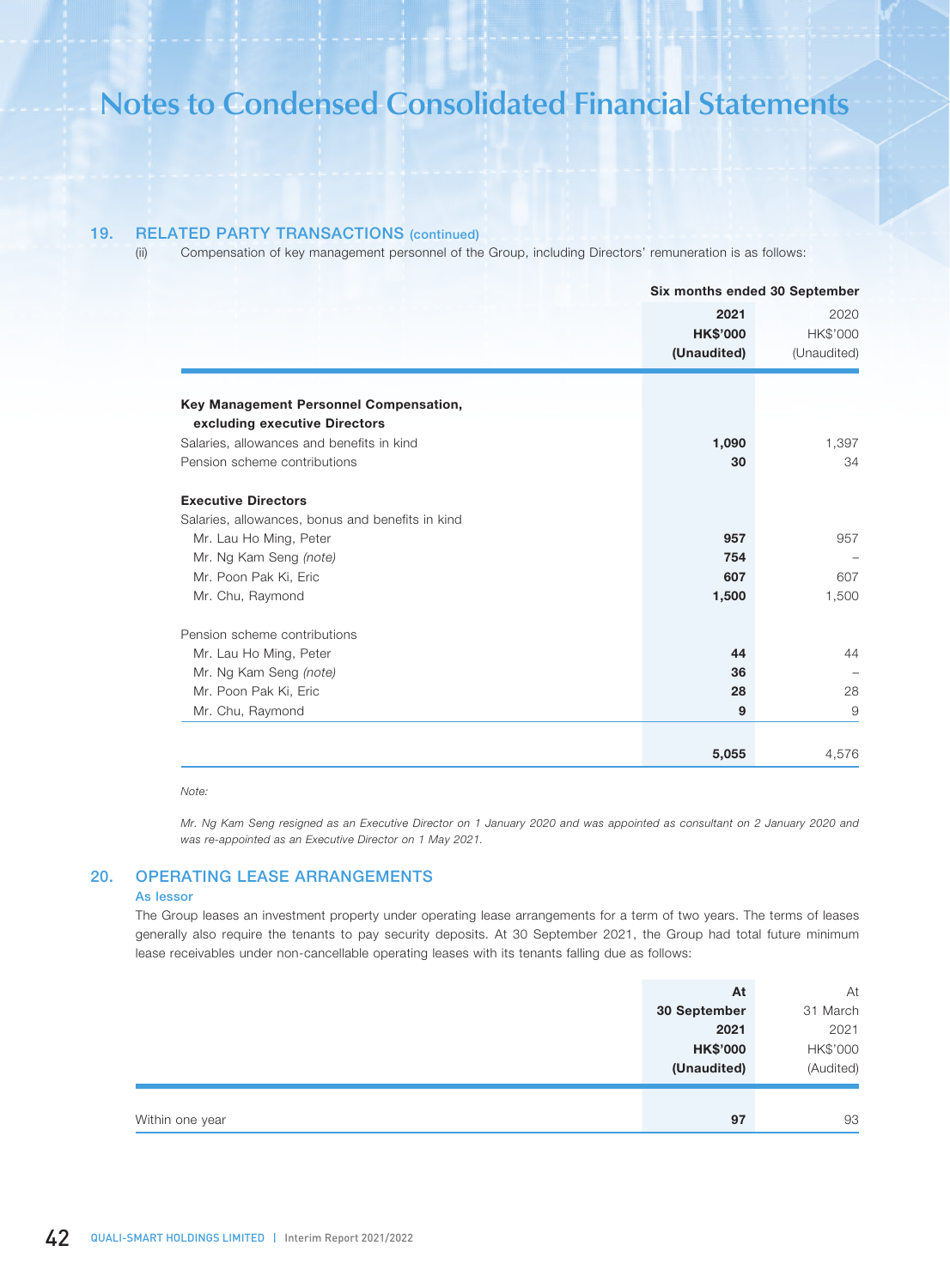# 21. RIGHT-OF-USE ASSETS/LEASE LIABILITIES

The Group leases certain properties in Hong Kong. The movements in right-of-use assets and lease liabilities during the period are as follows:

| 31 March<br>2021<br>HK\$'000<br>(Audited) |
|-------------------------------------------|
|                                           |
|                                           |
|                                           |
|                                           |
|                                           |
| 5,351                                     |
| 10,574                                    |
| (8,669)                                   |
|                                           |
| 7,256                                     |
|                                           |
| 5,543                                     |
| 10,574                                    |
| (668)                                     |
| 618                                       |
| (8,589)                                   |
| 7,478                                     |
|                                           |
|                                           |
| 5,398                                     |
| 2,080                                     |
| 7,478                                     |
|                                           |

# 22. SUBSEQUENT EVENTS

Subsequent to the end of the Current Period, a client of the Company's Financial Services Division filed a petition for winding up and application for the appointment of joint provisional liquidators on a "light touch" basis for restructuring purposes on 15 November 2021. The Group had an exposure of about HK\$9.9 million of outstanding trade receivables from this client as at 30 September 2021, which accounted for about 1.9% of the total consolidated assets of the Group as at 30 September 2021 and which remains outstanding as of the date of this report. As this client has yet to announce more details of its restructuring plan, it is currently unclear how this might affect the recoverability of the trade receivables and the Group will continue to monitor the development of the situation.